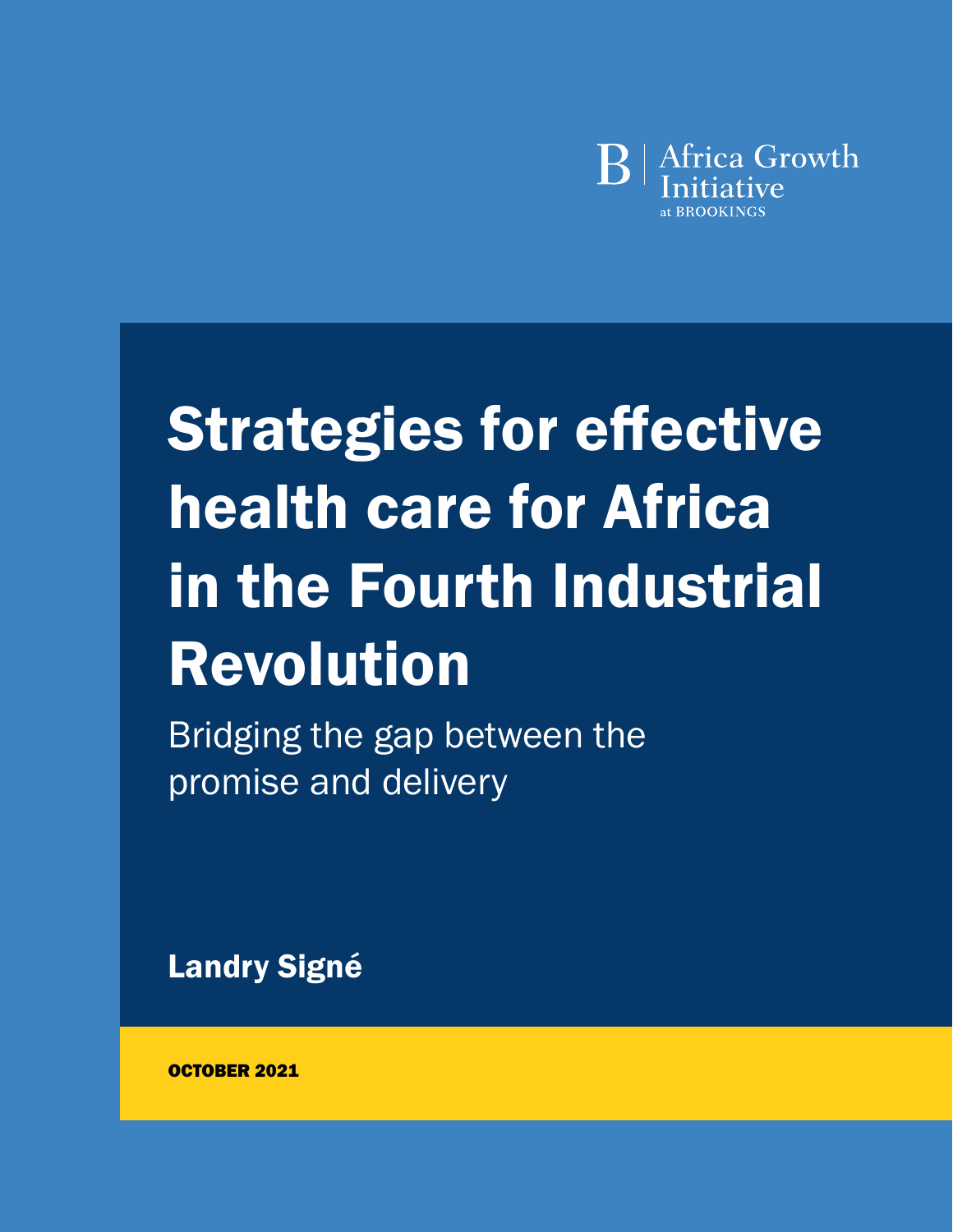Professor Landry Signé is a senior fellow with the Africa Growth Initiative at the Brookings Institution and managing director and professor at the Thunderbird School of Global Management.

#### Acknowledgements

The author is grateful to Brahima S. Coulibaly, Yvonne Mburu, Yab Boum, Nadine Kwebetchou, and anonymous reviewers for their insightful feedback; Christina Golubski, David Batcheck, Jeannine Ajello, Joshua Miller, and Justine Hufford for the editorial, design, and communications work; and Wilfried Youmbi, Dhruv Gandhi, Genevieve Jesse, Ritika Iyer, Payce Madden, Chelsea Johnson, and Julia Goldstein for contributing to research and illustrations. Special thanks to Dean Sanjeev Khagram for his incredible leadership.

The Brookings Institution is a nonprofit organization devoted to independent research and policy solutions. Its mission is to conduct high-quality, independent research and, based on that research, to provide innovative, practical recommendations for policymakers and the public. The conclusions and recommendations of any Brookings publication are solely those of its author(s), and do not reflect the views of the Institution, its management, or its other scholars.

Support for this publication was provided by the Government of Canada and the Department of Foreign Affairs, Trade & Development Canada (also known as Global Affairs Canada).

Brookings is committed to quality, independence, and impact in all of its work. Activities supported by its donors reflect this commitment.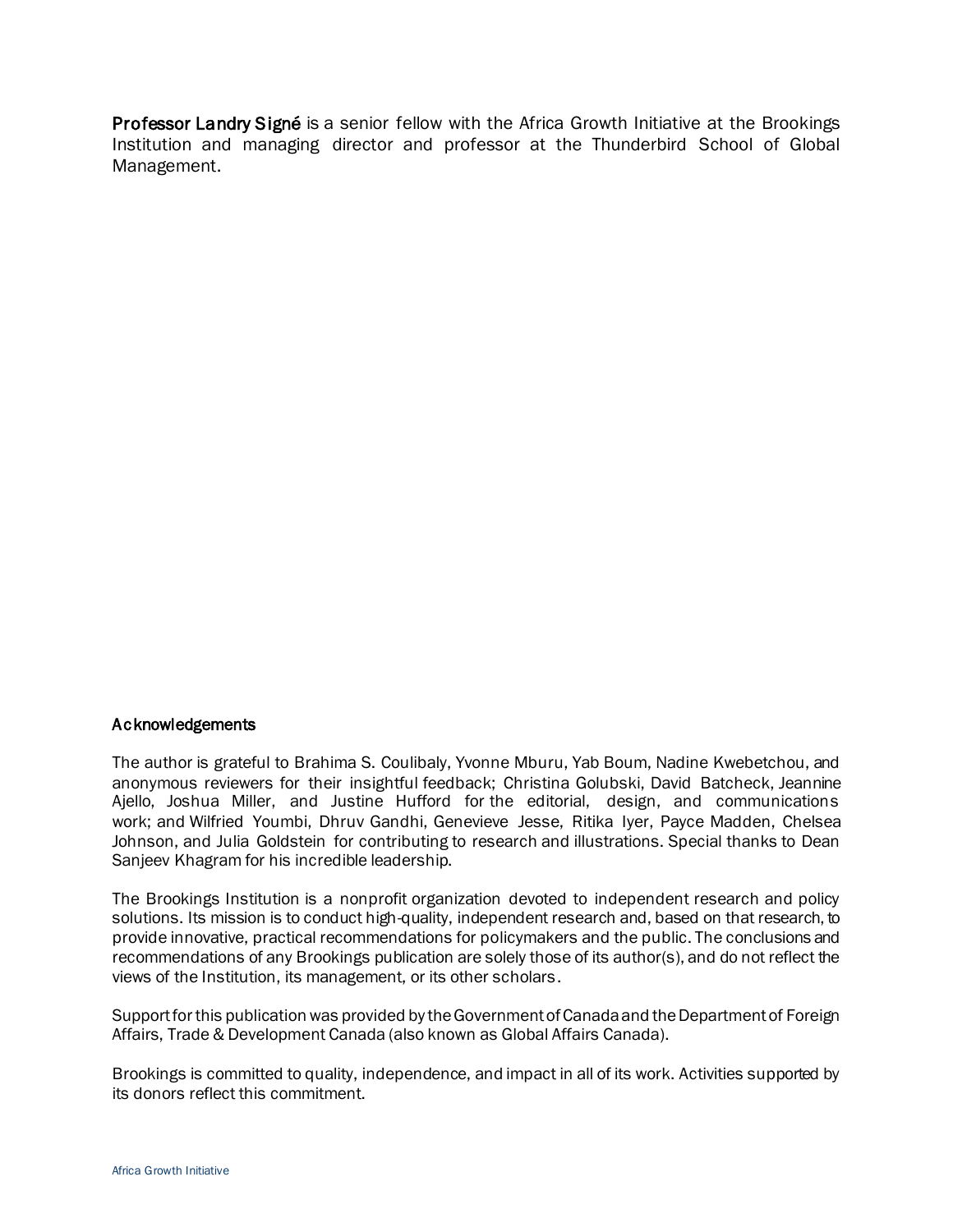## Abstract

Past investments in health care have contributed to the overall improvement of health outcomes in recent decades in Africa, but the persistent high incidence and mortality rates of infectious and noncommunicable diseases reveals that there is still more to be done. Now, Africa's health care sector has immense potential to benefit from Fourth Industrial Revolution (4IR) investments and innovations to bridge the gap between health care promise and delivery, including capitalizing on the solutions provided by disruptive technologies such as artificial intelligence (AI) and machine learning, big data analytics, 3D printing, the Internet of Things, automated vehicles and drones, cloud computing, and blockchain technologies. Indeed, investments in health-related 4IR technologies could have the great returns in terms of business, and, more importantly, health outcomes, contributing to the protection of a fundamental human right (health) while fostering economic prosperity and sustainable development.

The 4IR offers efficient and effective ways to carry out public health measures to both improve health care outcomes and overcome crises such as COVID-19, Ebola, and other widespread diseases at various levels of cost, scope, and scalability. AI and mobile technology, for example, offer datacollecting tools to aid in contact tracing, symptom checking, outbreak prediction, vulnerability tracking, as well as communication platforms for doctor-patient interaction and public health information campaigns, while blockchain solutions can protect privacy during macro analysis of these crises by anonymizing collected data. Cloud-based platforms make it easier for workers and students to practice social distancing, as do drones and robots that deliver medicine, medical supplies, and meals to health facilities and infected patients. Advanced materials and nanotechnologies are also playing critical roles in rapid diagnostics, therapeutics, surveillance and monitoring, vaccines, and new, more effective forms of personal protective equipment. Quantum computing enables quick calculations, which enhances the functionality of applications that can accelerate drug discovery, optimize hospital and health care system logistics, and speed up vaccine validation. 3D printing allows for the scalable production of crucial medical supplies like testing kits, face masks, safety eyewear, and ventilator components, especially if the digital designs are accessible to the public. Mobile money allows vendors to go cashless, and thermal imaging allows for fast, non-contact fever screening.

A healthy society is essential for stability and economic improvement: Indeed, improved health outcomes lead increased productivity and better educational performance, and, of course, greater life expectancy, African governments should, therefore, capitalize on the Fourth Industrial Revolution in the health care sector and facilitate the development and adoption of relevant disruptive and scalable innovations needed for tackling challenges such as medical human capital shortages, medical supply and facility shortages, weak infrastructure and logistics, poor patient experience, efficiency of care, and organizational effectiveness. While policy solutions differ across individual countries, fixing health care challenges is a shared goal and is central to Africa's achievement of the Sustainable Development Goals and the African Union's Agenda 2063.

This report first discusses the key trends in health in Africa. Second, it explores recurring challenges and policy constraints to effective health care. Third, it provides trends and illustrations of emerging technologies and innovation of the Fourth Industrial Revolution in healthcare in Africa. Fourth, it presents seven effective strategies and policy options for bridging the gap between the promise and delivery in Africa's health care with the Fourth Industrial Revolution:

1. Commission a national 4IR or Digital Health Strategy task force that will develop (and help successfully implement) vertical and horizontal strategies and mechanisms adapted to local and national contexts, while benefiting from international innovations and experiences, to deliver on health care promise;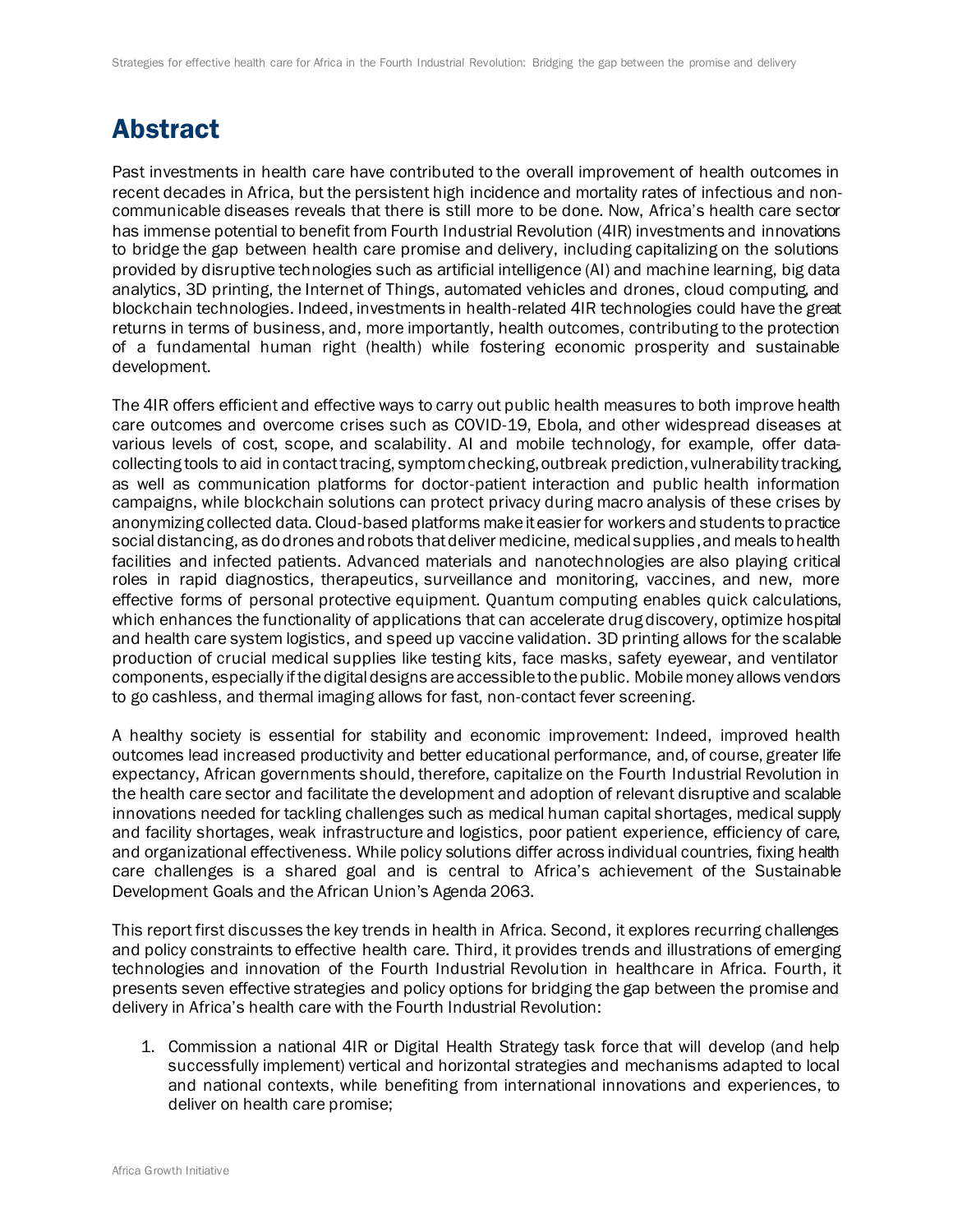- 2. Engage in "public-private-philanthropic partnerships" (4P) to foster risk pooling and increase access to capital for smaller, local health organizations and innovators;
- 3. Capitalize on e-learning strategies to train both clinical and managerial medical personnel and them on and prepare them to properly use more complex technologies;
- 4. Leverage technological platforms and networks to face the shortage of human capital through a "digital brain gain" from the diaspora and friends of Africa;
- 5. Leverage fintech and digital health innovations to improve financial access to care and achieve universal health coverage;
- 6. Engage local communities and "community health care leaders" in order to accelerate 4IR technology adoption, usage, and efficiency;
- 7. Invest in health facility electrification, developing digital infrastructure, and universal access to broadband internet.

The successful implementation of effective 4IR and digital health strategies in Africa will also require initial and/or accelerating conditions for advancing technology more broadly, such as substantial investments to develop digital infrastructure and universal access to broadband internet, and a systematic and synergistic integration of digital technologies across actors and sectors beyond health care. Ultimately, multi-stakeholder collaboration and agile governance should be accelerated to reinforce preparedness and response for both infectious and non-communicable diseases, regional and international collaborations for effective health care delivery in the Fourth Industrial Revolution context.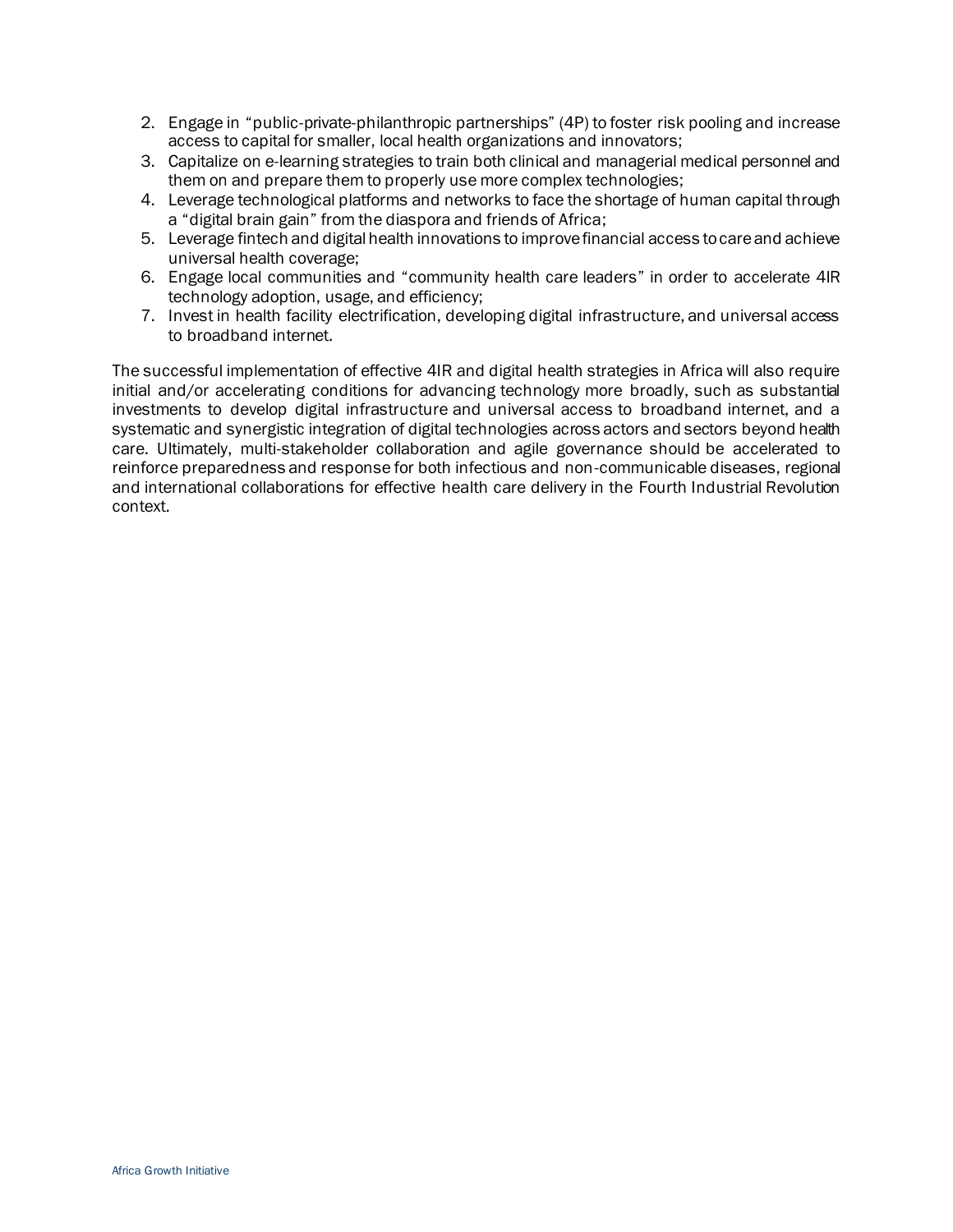# **Contents**

| IV. Emerging technologies and innovation of the Fourth Industrial Revolution in healthcare in Africa |  |
|------------------------------------------------------------------------------------------------------|--|
| V. Strategies for effective health care delivery in Africa with the Fourth Industrial Revolution 18  |  |
| VI. Final considerations: Reinforcing preparedness and capacity-building for effective health care   |  |
| Appendix: The emerging role of the Fourth Industrial Revolution's disruptive technologies and        |  |
|                                                                                                      |  |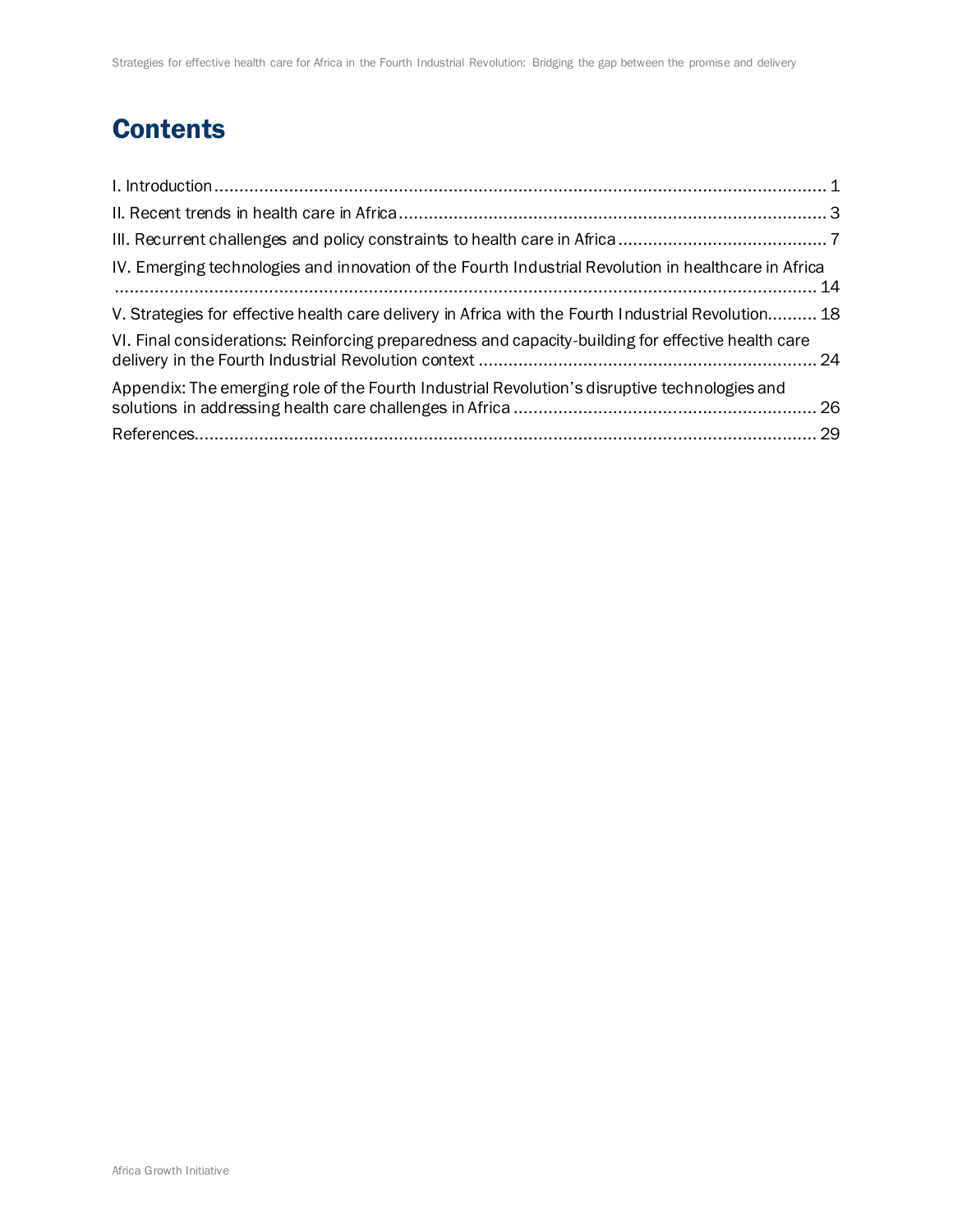## <span id="page-5-0"></span>I. Introduction

Recent studies have demonstrated the positive relationship between improved health care and economic performance,<sup>1</sup> including the importance of the Fourth Industrial Revolution in transforming health care, human capital, and economic development.<sup>2</sup> Indeed, experts estimate that additional investments in health care in Africa (an average of \$21 to \$36 per capita per year over the next five years) could save 3.1 million lives and generate economic gains of more than \$100 billion over that time period.<sup>3</sup>

Improved health leads to longer life expectancy, better educational performance, increased savings and investment, decreased debt and health care expenditure, and increased productivity. In fact, the World Health Organization (WHO) estimates that, for every 10 percent increase in life expectancy at birth, annual economic growth increases by 0.4 percent. <sup>4</sup> Thus, beyond enhancing human life, investing in a healthy population is also critical for Africa's development.

Despite substantial progress across health care indicators, though, Africa, especially francophone Africa, <sup>5</sup> lags behind the rest of world when it comes to achieving United Nations Sustainable Development Goal (SDG) 3: "ensure healthy lives and promote well-being for all at all ages."<sup>6</sup> African countries face numerous health care challenges that require short- and long-term innovative solutions, including disruptive technologies and massive investment in the overall system. The emergence of epidemics like Ebola and COVID-19, but also the high incidence and mortality rates of diseases like HIV/AIDS, tuberculosis, cholera, typhoid, malaria, meningitis, viral hemorrhagic fevers, and avian influenza demonstrate the need for immediate, long-term, and complementary public and private coordination and investment for effective service delivery. As the majority of deaths in Africa are caused by communicable diseases, poor nutrition, or maternal and perinatal challenges, it is critical to capitalize on technologies that offer unique solutions for addressing these poor health outcomes (including delivery, accessibility, quality, affordability, effectiveness, personnel, facilities, infrastructures, systems, etc.). Furthermore, recent upticks in economic growth suggest a corresponding increase in noncommunicable diseases,<sup>7</sup> such as cardiovascular disease, diabetes, and cancer for which disruptive innovations can make a difference.<sup>8</sup>

The continent now carries 24 percent of the global disease burden, despite hosting only 17 percent of the world's population.<sup>9</sup> Health systems have low capacity: In general, there is a dearth of health care workers, with only 1.3 health workers per 1,000 people in 2015 (the target of Sustainable Development Goals is 4.5 health workers per 1,000 people). <sup>10</sup> To successfully address these shortcomings, African countries need sustainable investments in health care infrastructure and education to bolster their domestic capacity to provide medical services. In this way, African economies, investors and firms, public health systems, and, most importantly, citizens can benefit

<sup>1</sup> Weil (2014). Bloom, et al. (2019). UNECA, GBCHealth and Aliko Dangote Foundation (2019).

<sup>&</sup>lt;sup>2</sup> Ndung'u and Signe<sup> $(2020)$ .</sup>

<sup>&</sup>lt;sup>3</sup> UNECA, GBCHealth and Aliko Dangote Foundation (2019) referring to WHO work.

<sup>4</sup> World Health Organization (2014, p. 6).

<sup>5</sup> Yap Boum and Yvonne Mburu (2020) highlight the triple penalty for Francophone Africa in terms of burden of disease, when compared to Anglophone Africa: Francophone African countries bear the highest burden of diseases on the continent; they receive the lowest funds globally (ratio share of burden and funding received is 29:1 for west Africa compared to 3:1 for southern African countries); they are unequally served as English language dominates global health, which affect their ability to publish and tell their own stories <sup>6</sup> The SDG 3 particularly focuses on reproductive, maternal, newborn, and child health; infectious diseases; noncommunicable diseases

<sup>(</sup>NCDs), mental health and environmental risks, and health systems and funding.

<sup>7</sup> NCDs are becoming the leading cause of death in anglophone Africa while infectious are still the main in francophone (Boum and Mburu 2020).

<sup>&</sup>lt;sup>8</sup> Frost and Sullivan (2016).

<sup>&</sup>lt;sup>9</sup> United Nations (2019).

<sup>&</sup>lt;sup>10</sup> World Health Organization (2017a).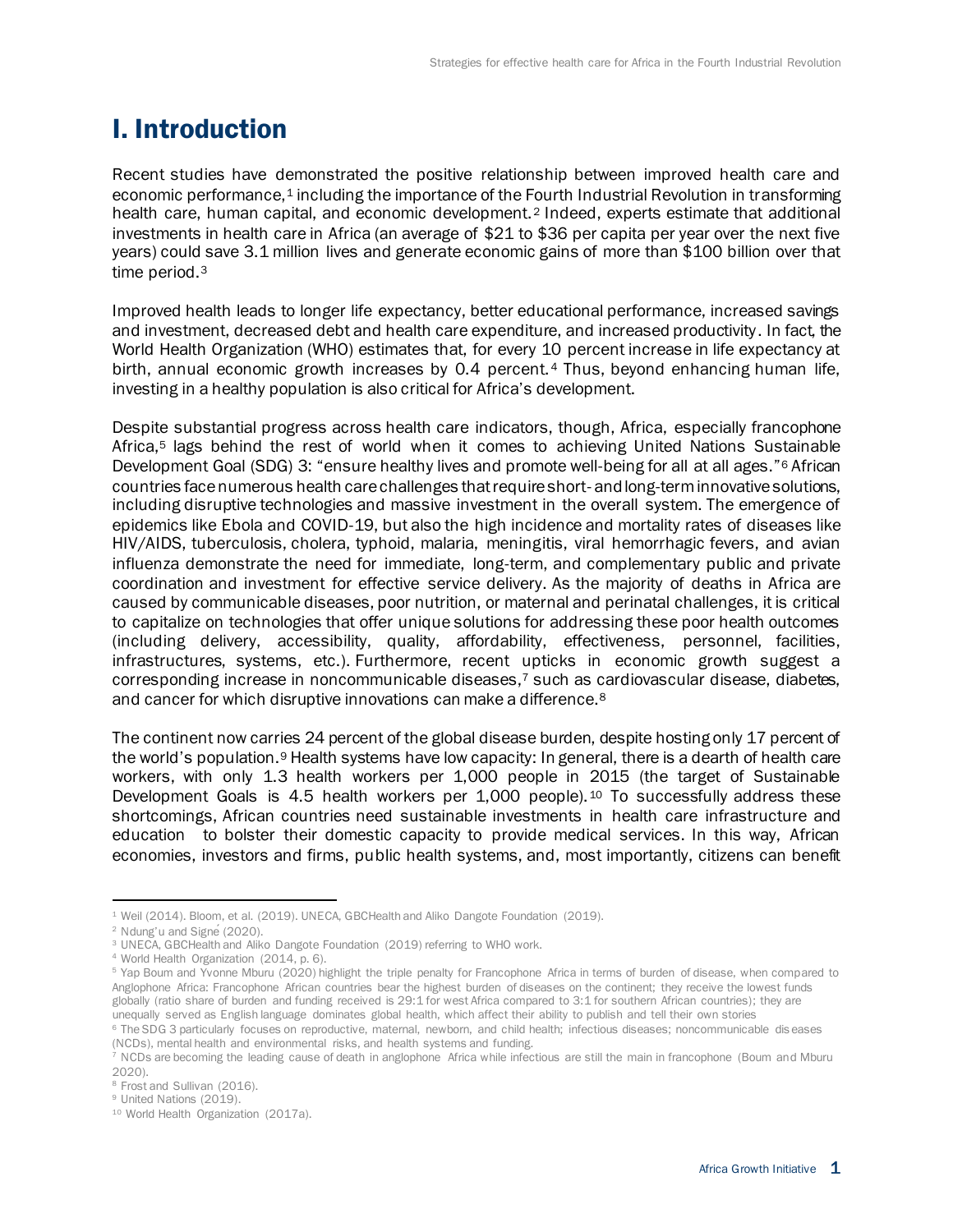greatly from the increased participation of private sector actors and their ability to provide that financing in the health sector.

Similarly, the Fourth Industrial Revolution, "characterized by the fusion of the digital, biological, and physical worlds"<sup>11</sup> and its groundbreaking technologies could make a difference in improving health care delivery. 4IR innovations promise not only new avenues for development of the health care industry, but also for transformative, life-saving social impacts. Innovations in biology and technology, such as biometric sensors, have the potential to entirely transform the health care and patientcaretaker systems. (Appendix 1 discusses the applications and benefits of key 4IR technologies in Africa—including artificial intelligence, big data, Internet of Things, blockchain technologies, digital health, 3D printing, automated vehicles and drones.) Furthermore, with an intentional, coordinated, and systematic multi-stakeholder approach to the entire health care system, the benefits of the 4IR could go further than just the technologies themselves.

Already, mobile technology has become a platform for improving medical data and service delivery. For example, Uganda uses mTrac in its public health system for data reporting, verification, and analysis, as well as communication among its workforce.<sup>12</sup> The SMS for Life program, a public-private partnership between the pharmaceutical company Novartis and eight African countries, has reduced medicine shortages in primary health care facilities by using mobile phones to track and manage stock levels of malaria treatments and other essential drugs.<sup>13</sup>

Another example is the Matiscope. Building from the Internet of Things, the Matiscope is a tool created by Ugandan company Matibabu that fits onto the index finger and, without drawing blood, can detect the presence of malaria-causing parasites. In just a few minutes, the Matiscope determines the results and sends them to a smartphone or computer application.

Urgent care and disaster response has been revolutionized by technology as well. In 2016, Rwanda, through a contract with Zipline, became the world's first country to incorporate drones into its health care system, using autonomous air vehicles to deliver blood transfusions to remote regions,. <sup>14</sup> The California company, now also operating in Ghana and Nigeria, <sup>15</sup> designed a drone capable of flying 100 miles round-trip in all-weather conditions while carrying several pounds of supplies, including COVID-19 vaccines requiring cold-temperature storage, personal protective equipment, and test kits.<sup>16</sup> During the Ebola outbreak in West Africa in 2014 as well as the COVID-19 crisis, for example, WhatsApp became an easy, reliable method of dispersing information, checking symptoms, and communicating under quarantine, $17$  although, like other social platforms, it was not immune to the circulation of misinformation.

During the pandemic, Kenyan 3D printing company Ultra Red filled supply shortages by producing personal protective equipment as well as adapters that allowed ventilators to serve more than one patient at a time.<sup>18</sup> Entrepreneurs in Nigeria adapted their telehealth platform, Wellvis, to serve as a triage tool for users to obtain information, assess their COVID-19 risk, and make a doctor's appointment, alleviating the heavy call volume experienced by disease control centers.<sup>19</sup>

<sup>11</sup> Ndung'u and Signé (2020).

<sup>&</sup>lt;sup>12</sup> UNICEF. "mTrac: Using innovations to improve healthcare."

<sup>&</sup>lt;sup>13</sup> Access to Medicine Foundation (2016, p. 16).

<sup>14</sup> Matchaba (2018).

<sup>15</sup> Boudway (2021). Zipline plans to begin operations in Nigeria in April 2021.

<sup>16</sup> Ibid. De León (2020).

<sup>&</sup>lt;sup>17</sup> Atieno (2017).

<sup>18</sup> Wadekar (2020).

<sup>19</sup> Rao (2020).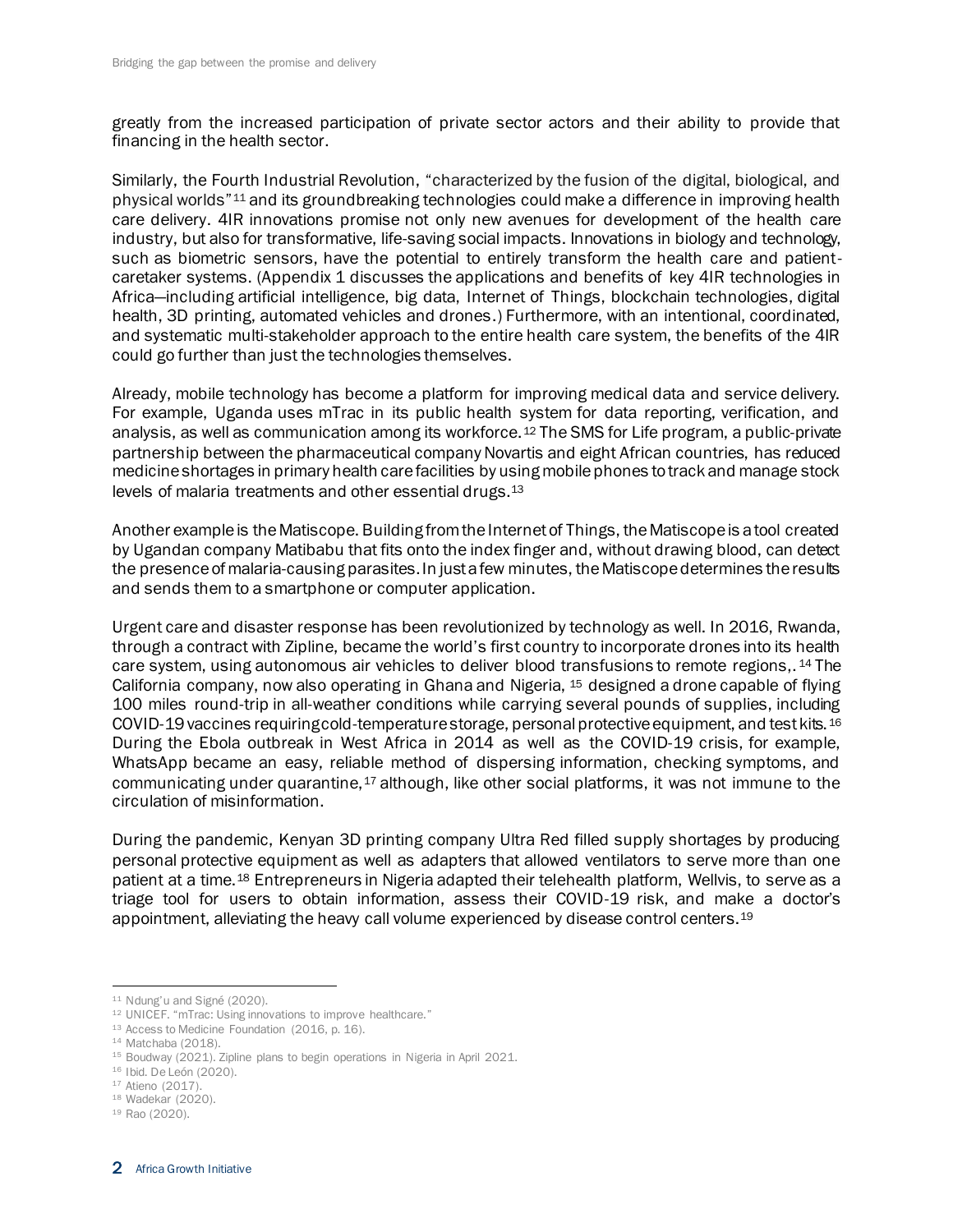Similarly, artificial intelligence (AI) is already being used to increase efficiency, diagnosis accuracy, and quality of care: For example, a company in Nigeria has utilized AI technology and machine learning in a user-friendly app called Ubenwa, which can analyze the cries of a baby and detect child-birth asphyxiation, a major cause of child mortality, without the presence of a health care provider. 20 In Uganda, medical researcher Agnes Kiragga has developed a machine learning system that uses an HIV database to analyze retention rates of at-risk and infected female populations.<sup>21</sup> AI is also being implemented in Ethiopia to help medical professionals accurately diagnose cervical cancer and medical irregularities during checkups.<sup>22</sup> IBM Research Africa is using AI to determine optimal methods for eradicating malaria in specific locations and using game theory and deep-learning data analytics to diagnose pathological diseases and birth asphyxia. <sup>23</sup> Many 4IR advancements go even further with medical records increasingly and safely ensured and shared among doctors using blockchain, as well as expanded access to medical advice through the application of artificial intelligence algorithms mimicking human intelligence and analysis.<sup>24</sup>

Many African countries have been working to scale their infrastructure and institutional systems to better address persistent health care challenges. Some reforms take a "vertical" approach, which targets specific disease outcomes and intentionally addresses the factors that spread those diseases and create impediments to their treatment.<sup>25</sup> Other governments and health care practitioners implement "horizontal" programs that are intended to improve the entire health system, from the factors that increase disease prevalence to interventions that can prevent future illness. As the sector grows, it is vital to structure the approach to health care development using both vertical and horizontal mechanisms in order to properly address the severe and complex challenges we see in high-risk areas. With its diverse disruptive technologies, velocity, scope, and system impact, the Fourth Industrial Revolution offers a new and unique set of options that foster both vertical and horizontal mechanisms to deliver on health care promise.

This report first discusses the key trends in health inputs and outcomes in sub-Saharan Africa (Section II). Second, it explores the recurring challenges and policy constraints to effective health care in Africa that must be addressed to successfully overcome crises like COVID-19, Ebola, and others (Section III). Third, it provides illustration of emerging technologies and innovation of the Fourth Industrial Revolution in healthcare in Africa (Section IV). Fourth, it presents effective strategies and policy options for bridging the gap between the promise and delivery of Africa's health care by capitalizing on the Fourth Industrial Revolution (Section V), before providing final considerations on how to reinforce preparedness and response, regional and international collaborations for effective health care delivery in the Fourth Industrial Revolution context (Section VI).

## <span id="page-7-0"></span>II. Recent trends in health care in Africa

Efforts to improve health outcomes and responded to health crises in Africa have increasingly regionalized: In 2017, as a response to the Ebola epidemic, the African Union launched the Africa Centers for Disease Control and Prevention (Africa CDC) for member states to coordinate strategic public health initiatives, including emergency preparedness and response, disease surveillance, and technical support. Since the beginning of the COVID-19 pandemic, the Africa CDC's COVID-19 task force has led the region's response to the crisis by creating a response fund, providing testing and research capacity, spearheading education and prevention campaigns, deploying health workers, and

<sup>&</sup>lt;sup>20</sup> Akileswaran and Hutchinson (2019, p. 11).

<sup>21</sup> Quartz staff (2019).

<sup>22</sup> Champlin et al. (2017).

<sup>23</sup> Akinwande (2018).

<sup>24</sup> IBM (2017).

<sup>25</sup> Bryan et al. (2010).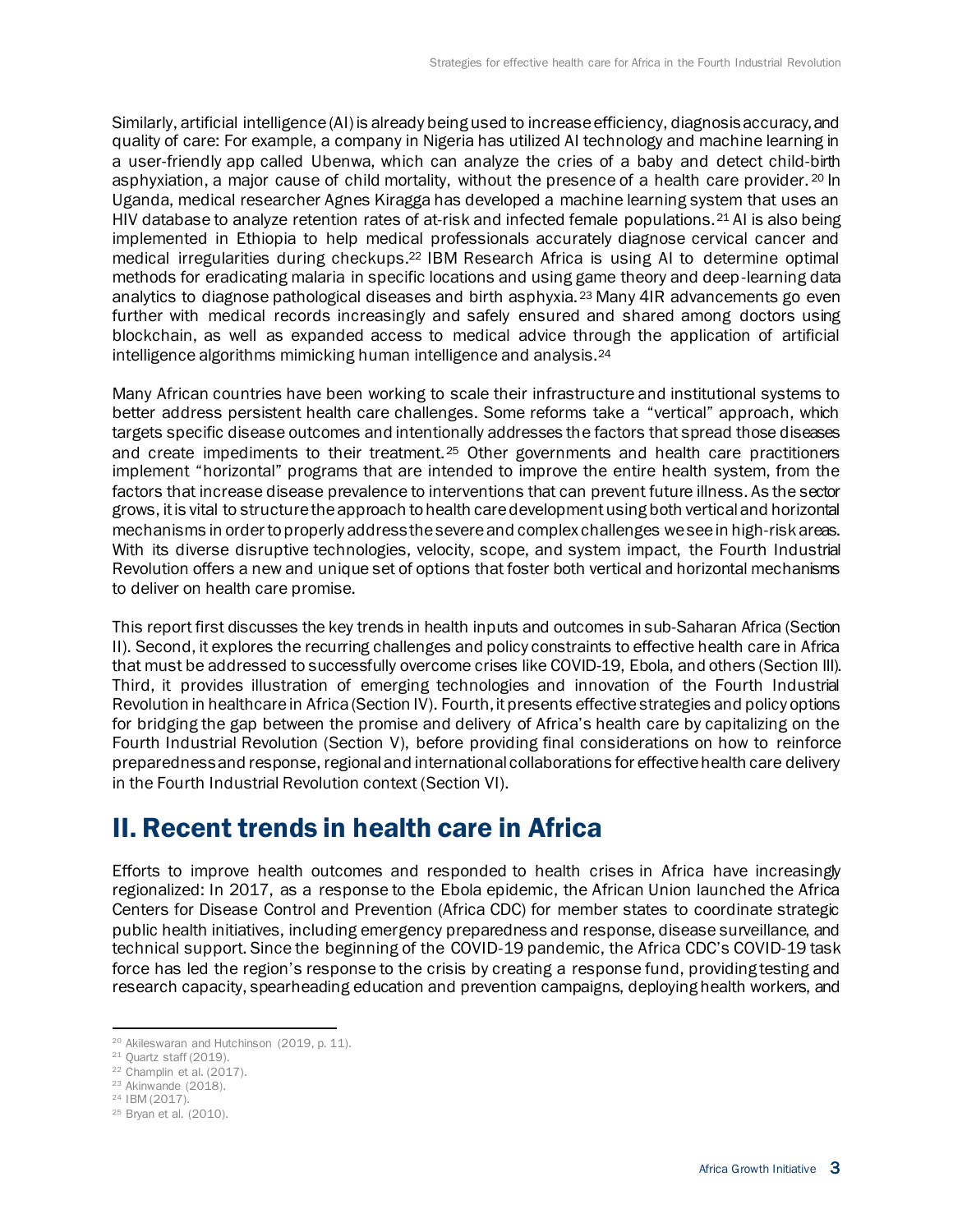procuring donations from international partners. Because Africa has very little vaccine manufacturing capacity on the continent, the African Union partnered with the Africa CDC and the African Export-Import Bank to establish the African Vaccine Acquisition Trust initiative, which sources the majority of Africa's vaccines bilaterally or through COVAX, a global multilateral partnership. <sup>26</sup> The Africa CDC and the African Union created an initiative to foster the development of manufacturing hubs to help lift Africa's overdependence on vaccine imports.<sup>27</sup> However, the Africa CDC needs more autonomy to fully carry out its mission, as well as the cooperation of member states to fulfill national budget obligations.<sup>28</sup> More than 15 years ago, in the Abuja Declaration, African Union member states committed themselves to raising government spending on health to 15 percent of the national budget, but most countries still fall short of this target, with many allocating less than 5 percent prior to the pandemic. As a result, health care access in Africa is heavily dependent on assistance from international donors and aid agencies, along with out-of-pocket payments for services, which places significant strain on low-income households. Meanwhile, nearly half of the population in sub-Saharan Africa lacks access to clean water or sanitation services—a pressing concern especially considering the rapidly expanding population in the region's slums.

Furthermore, Africa's burgeoning health sector hosts too few medical professionals proportional to the size of the population in most countries. As of 2015, the African region had an average of 1.3 health workers per 1,000 people, far fewer than the Sustainable Development Goal target of 4.5 per 1,000 people.<sup>29</sup> Relatedly, many African countries are also susceptible to "brain drain" of medical professionals, a trend in which African-trained health professionals move abroad, leaving African countries with a shortage of qualified health care workers.

Then again, despite these challenges and common perceptions about health outcomes in Africa, the region has made substantial progress on many health indicators over the past 50 years. For example, the World Bank reports that, between 2005 and 2012, the number of hospital beds in Africa increased by 7.1 percent, the number of doctors by 3.3 percent, and the number of nurses by 5.1 percent. The infant and the under-five mortality rates in sub-Saharan Africa decreased by more than half between 1990 and 2019 (Figure 1).<sup>30</sup>



#### Figure 1: Declining infant and child mortality rates in sub-Saharan Africa

Data source: World Bank: https://data.worldbank.org/.

<sup>26</sup> World Health Organization (2021e).

<sup>27</sup> Africa CDC (2021).

<sup>28</sup> Uche Ordu (2020).

<sup>29</sup> World Health Organization (2017a).

<sup>30</sup> World Bank (2020a). World Bank (2020b).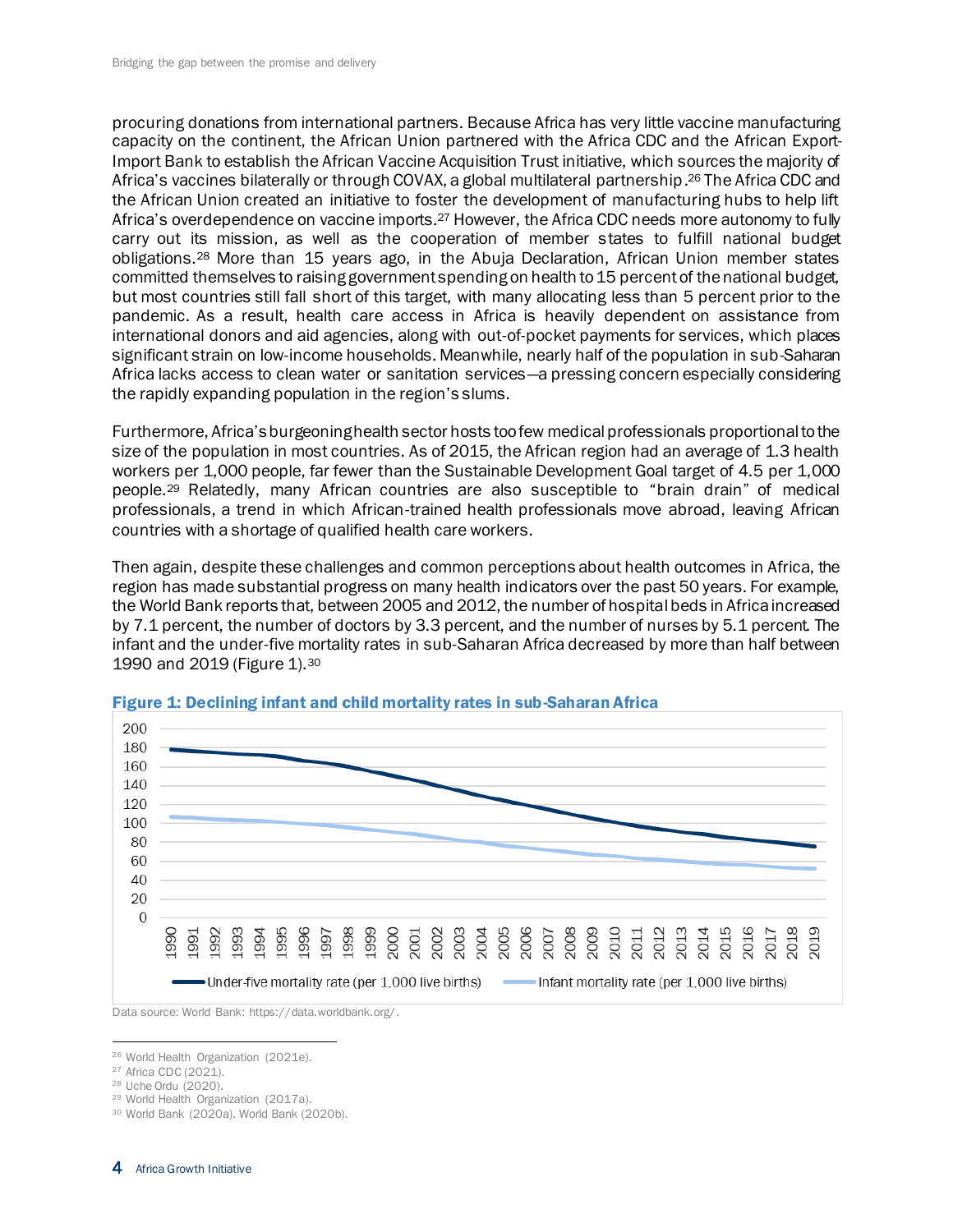The burden of communicable diseases in the region has similarly dropped. For example, there has been substantial progress in combatting the HIV/AIDS epidemic over the past decade: There was a 42 percent decrease in AIDS-related deaths in the WHO's Africa region from 2010 to 2017.<sup>31</sup> By 2019, at least ninesub-Saharan African countries had achieved more than 80 percent coverage in antiretroviral treatment,<sup>32</sup> with the region exhibiting a 20 percent reduction in disease prevalence from 2000 to 2019.<sup>33</sup>

The incidence of malaria in Africa has decreased by 22 percent since 2010, with the malaria mortality rate decreasing by roughly 30 percent during that period. The tuberculosis mortality rate has fallen by one-third since 2000. <sup>34</sup>Many other preventable and tropical diseases like polio, leprosy, guinea worm, and river blindness have been all but eliminated. Moreover, in response to the 2013/2016 Ebola outbreak in Sierra Leone, Guinea, and Liberia that shocked the world in its intensity and spread, the WHO has implemented a regional-level Integrated Disease Surveillance and Response strategy across Africa in order to improve the detection, reporting, and coordinated response to emergency diseases.<sup>35</sup>

Although Africa's health outcomes continue to improve rapidly, the continent still lags far behind other world regions, including other developing ones, across a range of indicators. The African region, in particular, accounts for roughly one-quarter of the world's disease burden, but just 3 percent of the world's health workforce, 36 with only 2.3 physicians and 10 nurses or midwives per 10,000 people. 37 Today, Africa is the only world region in which the ratio of deaths caused by communicable diseases continues to surpass that of noncommunicable diseases (NCDs). The 2016 incidence rate of HIV in Africa was 1.2 per 1000 people, a significant drop from 2.1 in 2011.<sup>38</sup> The antiretroviral coverage rate for people on the continent with HIV is about 70 percent, compared to about 66 percent globally, as a result of long-term development efforts.<sup>39</sup>

Average life expectancy at birth in Africa is now 64.5 years, <sup>40</sup> an increase from just 38 years in 1950 and 50 years in 1990<sup>41</sup>—yet significantly lower than the global mean of 73.3 years.<sup>42</sup> Notably, the vast majority of improvements in Africa's life expectancy rates over the past 50 years are attributed to improvements in infant and childhood mortality ratios.<sup>43</sup>

Much of the global comparison masks variation within Africa. Regional averages tend to be pulled down by poor performers where mortality rates are actually increasing and places where progress has lagged substantially due to the heavy disease burden.<sup>44</sup> For example, the region's adult female mortality rate is roughly double the world average, but in some countries—such as Lesotho and Central African Republic—the rate is over three times as high.<sup>45</sup> Africa also exhibits some of the lowest numbers in the world in terms of life expectancy: Just 53 years in the Central African Republic, 54 in Chad, 55 in Nigeria, and 59 in Cameroon.<sup>46</sup> In contrast, people born in North Africa and the island nations of

<sup>&</sup>lt;sup>31</sup> WHO Regional Office for Africa (2019).

<sup>32</sup> World Bank (2019h).

<sup>33</sup> World Bank (2019i).

<sup>34</sup> WHO Regional Office for Africa (2018, p. 51, 53, 64).

<sup>&</sup>lt;sup>35</sup> World Health Organization (2014, p. 67).

<sup>36</sup> Kamineni (2019).

<sup>&</sup>lt;sup>37</sup> Zeufack et al. (2020).

<sup>38</sup> World Health Organization (2018, p.41).

<sup>39</sup> World Health Organization (2021d, p. ix d 71).

<sup>40</sup> World Health Organization (2019a, p.16). f

<sup>41</sup> World Health Organization (2016, p. 9); World Health Organization (2019a, p. 6).

<sup>42</sup> World Health Organization (2021c, p. 16)

<sup>43</sup> World Health Organization (2016, p. 26).

<sup>44</sup> World Health Organization (2016, p. 44).

<sup>45</sup> World Bank (2019e).

<sup>46</sup> World Bank (2019f).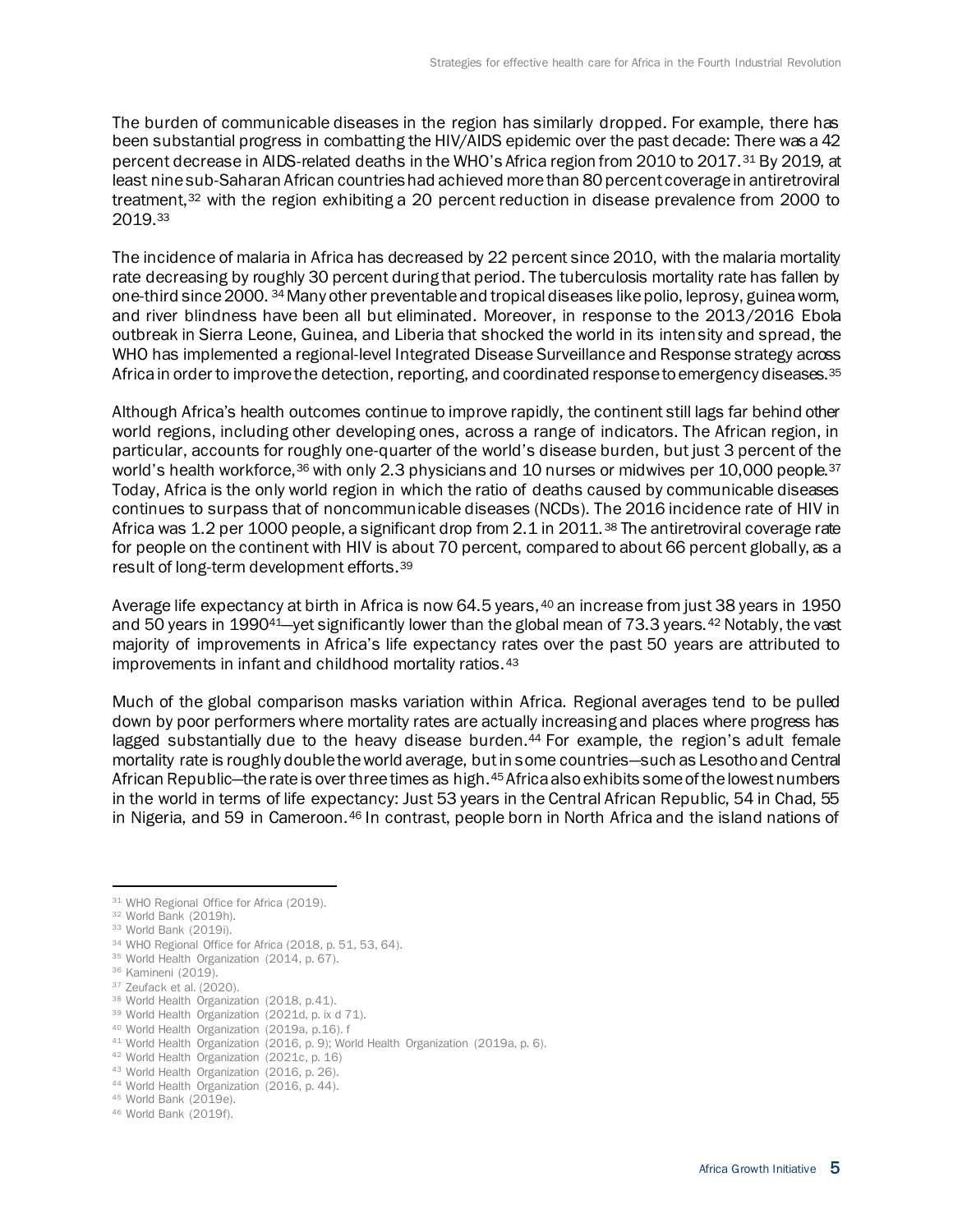Mauritius, Seychelles, and Cabo Verde can expect to live more than 70 years—approximately equal to the global average.<sup>47</sup>

In fact, within Africa, the most significant progress in health to date has been made in North Africa. Over the last two decades, North Africa's maternal mortality rate has decreased by 54 percent, compared to a 39 percent decrease in sub-Saharan Africa,<sup>48</sup> while the under-5 mortality rate has decreased by about 50 percent.<sup>49</sup> Several North African countries have also exhibited the continent's most impressive reduction in infant mortality since 2000: 53 percent in Egypt, 42 percent in Tunisia, 59 percent in Libya, and 57 percent in Morocco.<sup>50</sup>

Other impressive performers in Africa include Sierra Leone, where the maternal mortality rate decreased by more than half between 2000 and 2017, from 2,480 per 100,000 live births to 1,120; and Eritrea and Mozambique, where maternal mortality declined by roughly 63 percent over the same period.<sup>51</sup> In Angola, the maternal mortality rate has fallen by almost 71 percent since 2000, from 827 deaths per 100,000 live births to 241.<sup>52</sup>

Despite the overall progress in health care outcomes, sub-Saharan Africa still underperforms compared to the rest of the world in major indicators such as infant mortality, the number of physicians, or the number of nurses and midwives (per 1,000 people) as illustrated in Figures 2, 3, and 4. The next section discusses some of the recurrent challenges and policy constraints responsible for Africa's continuing poor performance in such indicators.



#### Figure 2: Infant mortality rates (per 1,000 live births), 2019

Source: World Health Organization, extracted from World Bank data.

 $47$  Ibid.

<sup>48</sup> UNFPA et al.(2019). Borgen Project (2020).

<sup>49</sup> World Bank (2019a).

<sup>50</sup> World Bank (2019b).

<sup>51</sup> UNFPA et al. (2019).

 $52$  Ibid.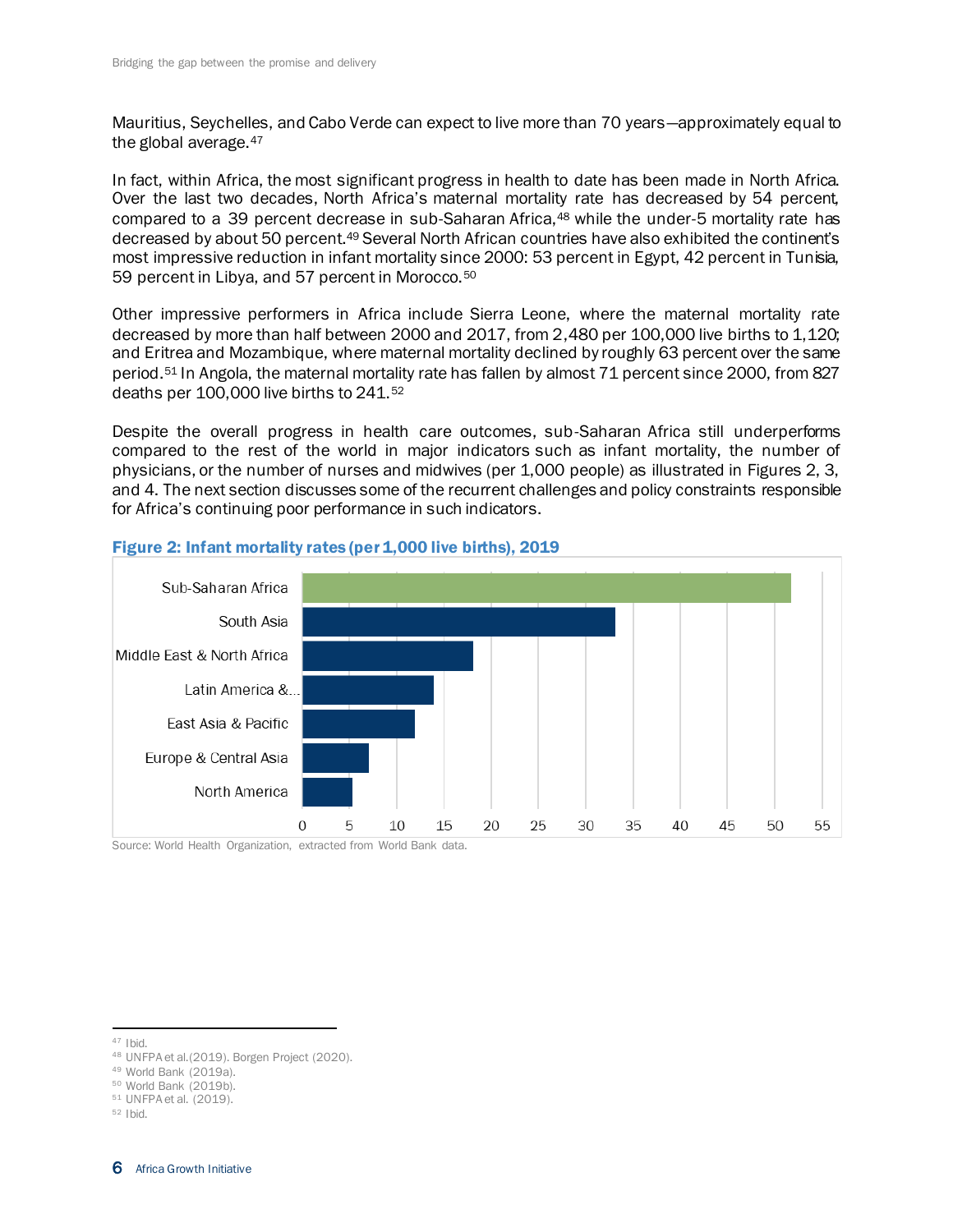

#### Figure 3: Nurses and midwives (per 1,000 people), 2018

Source: World Health Organization, extracted from World Bank data.

#### Figure 4: Physicians (per 1,000 people), 2017



<span id="page-11-0"></span>Source: World Health Organization, extracted from World Bank data.

## III. Recurrent challenges and policy constraints to health care in Africa

African citizens have some of the lowest rates of satisfaction with their health care systems of any region in the world.<sup>53</sup> Despite heavy investment by both foreign donors and local governments over the past two decades, the sector is still characterized by lack of access and infrastructural gaps, shortages of medications and medical staff, and corruption. In combination with poor access to clean water and sanitation, as a result, health outcomes on the continent are among the worst in the world. Furthermore, many African policymakers have not succeeded in prioritizing health care and do not devote sufficient resources. If these challenges are not adequately addressed, and without increased private sector participation in the health sector, especially around technology, the continent's current demographic patterns will only add greater stress to an already overburdened and underdeveloped system.

<sup>53</sup> Deaton and Tortura (2015).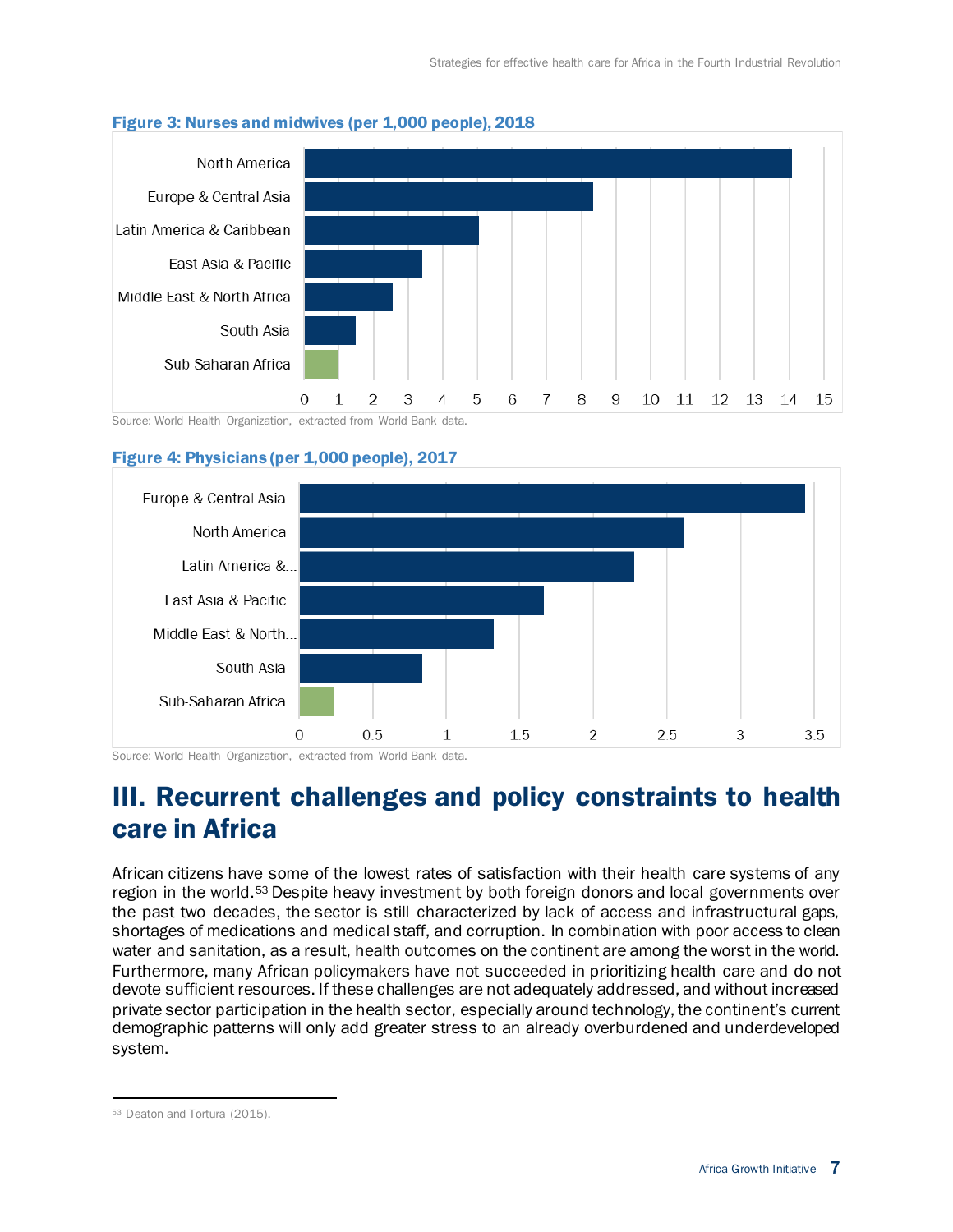#### Limited preparedness for epidemics and pandemics

Africa is the least-prepared region when it comes to preventing the emergence or release of pathogens, according to the Global Health Security Index 2019 (Figure 5), meaning its ability to detect and respond to epidemics is very low. This low performance can be explained by a series of challenges. The first challenge is the limited disease detection ability, given the lack of qualified personnel and quality laboratories, timely surveillance and reporting, and effective data sharing among stakeholders. The second challenge is the weak preparedness and, consequently, often slow response and mitigation in case of epidemic take-off. Contributing factors include the scarcity of trained health care professionals (including epidemiologists to investigate when the outbreak occurs) combined with the limited availability of equipment and medication, whether for detection, prevention, deployment, or treatment. And even when countries have the resources, they are not necessarily effectively prepared to face disruptive epidemics and pandemics. Finally, limited social protection initiatives for the most vulnerable complicate the ability to contain any disease, and in the quest for economic survival, citizens may adopt behaviors that contribute to worsening the epidemics.

#### Figure 5. "Preventing the emergence or release of pathogens" indicator from the Global Health Security Index 2019



Source[: www.ghsindex.org](https://www.ghsindex.org/)

#### Human capital and brain drain

Africa's shortage of trained medical professionals is a significant contributor to the gap between supply and demand in the health sector, as well as to the poor management of health care facilities. The WHO estimates that Africa will have a shortage of 6.1 million health workers by 2030, a 45 percent increase from the estimated 2013 shortage of 4.2 million.<sup>54</sup> In 20 African countries,<sup>55</sup> there is fewer than one

<sup>54</sup> World Health Organization (2020b, p. 44).

<sup>55</sup> Malawi, Liberia, Niger, Chad, United Republic of Tanzania, Benin, Lesotho, Central African Republic, Sierra Leone, Ethiopia, Togo, Eritrea, Guinea, Mozambique, Senegal, Cameroon, DRC, Zambia, Burkina Faso, and Eswatini.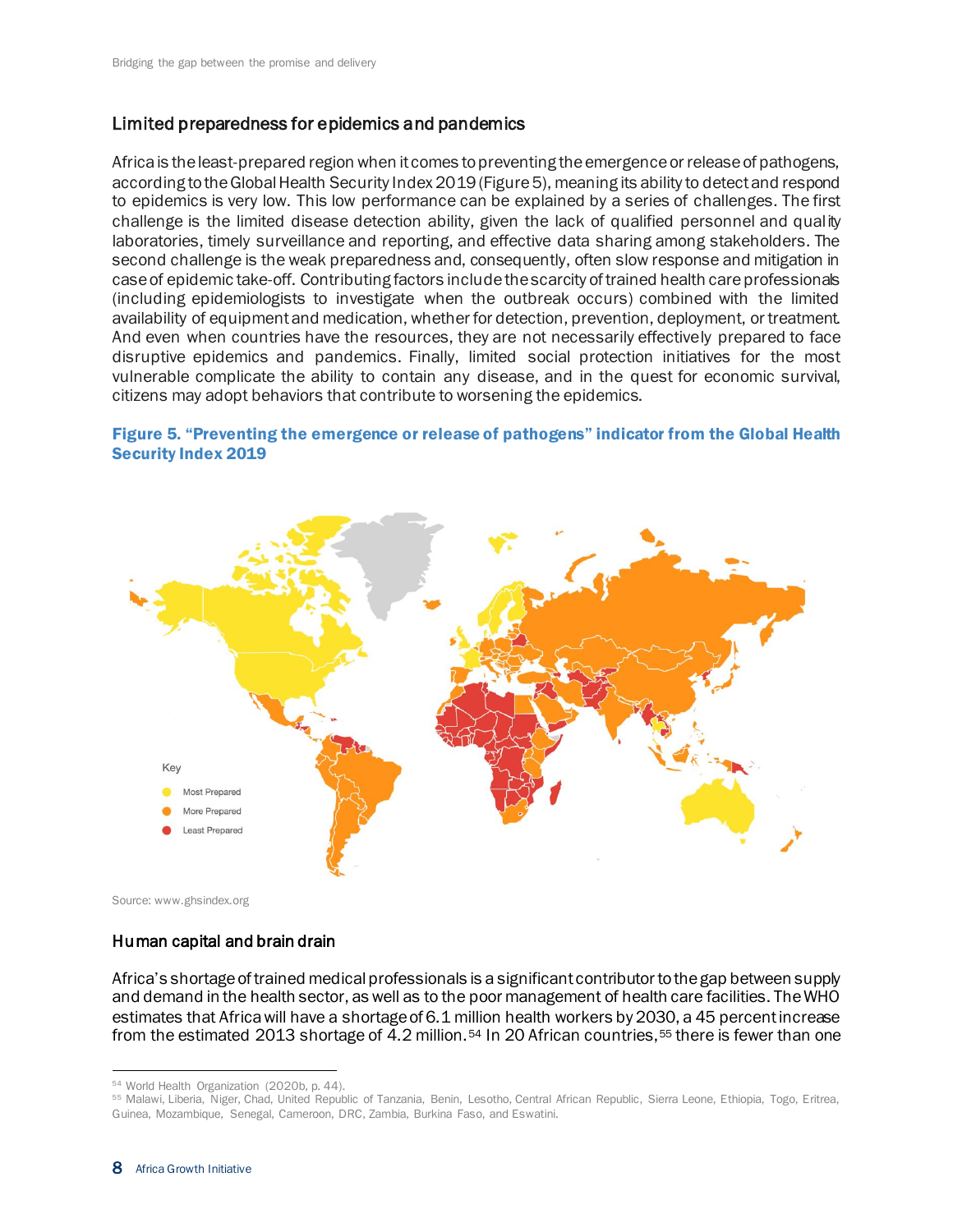doctor for every 10,000 people. In fact, the sub-Saharan African region as a whole has just 2.1 physicians per 10,000 people (less than 12 percent of the world average)—the lowest ratio in the world.<sup>56</sup> Similarly, the average sub-Saharan African country has just 9.94 nurses and midwives per 10,000 people (less than one-third of the world average)—and in 12 countries,<sup>57</sup> fewer than five.<sup>58</sup> Figure 6 illustrates the low density of skilled health professional by sub-region, showing not only the overall low performance of African countries, but also the disparities within and across sub-regions.



#### Figure 6: Skilled health professional density (per 10,000) by African sub-region, various years

Note: The WHO threshold is the minimum density of skilled health professional per 10,000 people required to provide the most basic health coverage.

Source: World Health Organization, Global Health Observatory data repository (2018).

Due to limited domestic capacity for medical education and training, many African countries pay for doctors and nurses to be trained abroad. However, once accredited, better working conditions and higher salaries abroad incentivize those newly trained professionals to stay there—resulting in a "brain drain" away from Africa's health sector.<sup>59</sup> In fact, according to data collected by the Center for Global Development, Liberia, Angola, and Mozambique have more doctors working in foreign countries than in their home country. In fact, in 2008, in Liberia, there were two doctors working abroad for every one working at home.<sup>60</sup>

More broadly, a study published in 2008 stated that approximately 65,000 African-born physicians (one-fifth of African-born physicians globally) and 70,000 African-born professional nurses (about onetenth of African-born professional nurses) were working in a developed country in 2000, <sup>61</sup> and these

<sup>58</sup> World Health Organization Global Health Observatory data (various years). https://www.who.int/data/gho/data/indicators/indicatordetails/GHO/nursing-and-midwifery-personnel-(per-10-000-population)

<sup>56</sup> World Health Organization Global Health Observatory data (various years). https://www.who.int/data/gho/data/indicators/indicatordetails/GHO/medical-doctors-(per-10-000-population)

<sup>57</sup> Cameroon, Guinea, Chad, Central African Republic, Niger, Madagascar, Benin, Angola, Malawi, Mali, Togo, and Mozambique

<sup>59</sup> Oxford Business Group (2017).

<sup>&</sup>lt;sup>60</sup> Clemens and Pettersson (2008).

<sup>&</sup>lt;sup>61</sup> Clemens and Pettersson (2008).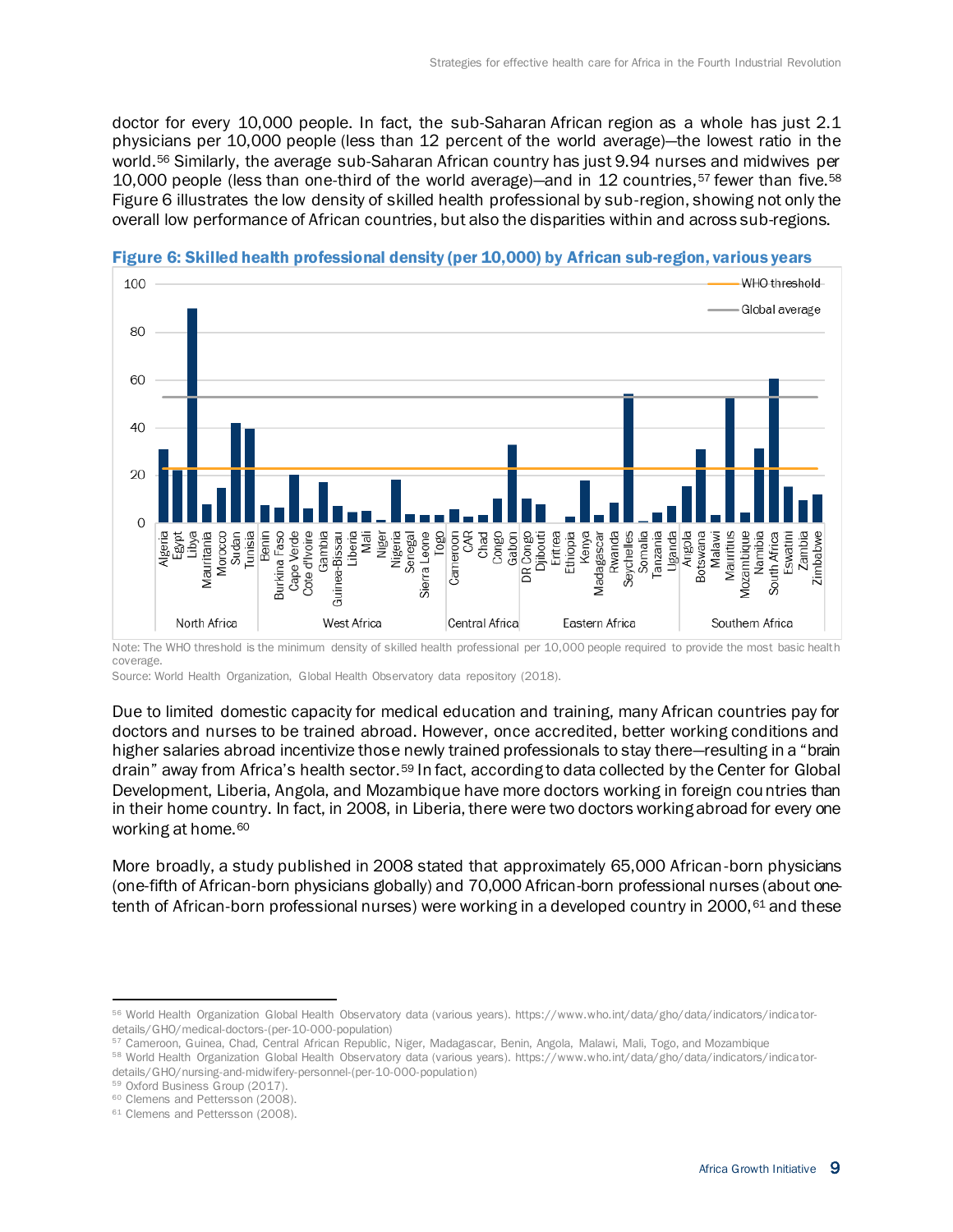numbers have continued to increase substantially, as in the United States alone, the inflow of Africaneducated physicians increased by  $27.1$  percent between  $2005$  (10,684) and  $2015$  (13,584). <sup>62</sup>

While there is no doubt Africa desperately needs more trained providers, technology itself can also be part of the solution. In 2015, for example, Uganda had only 12 technicians in 10 locations certified to make plaster prostheses, a job in which it takes at least three years to become certified. Demand for such medical equipment and specialized care far outstrips the supply, as children outgrow prosthetics in six months, and the traditional process to properly design, produce, and fit the prosthetic takes weeks and multiple patient visits. That year, Comprehensive Rehabilitation Services Uganda partnered with the University of Toronto to make 3D printed prosthetics. The 3D printing process they used cut the time it took to complete the process by 75 percent, and allowed technicians to see five more patients per week.<sup>63</sup> That efficiency, in addition to the lower cost, drastically increased accessibility of protheses for poor, rural patients.

#### Weak infrastructure

One of the greatest current challenges to health care delivery in Africa is access, especially due to the low numbers of health facilities and gaps in pharmaceutical availability and affordability. The hospitalto-patient ratio is exceptionally low in sub-Saharan Africa, where fewer than 50 percent of people have access to a quality health facility. The health facilities that do exist tend to lack diagnostic equipment such as x-ray machines, ultrasounds, and chemistry analyzers—causing medical staff to rely on alternative diagnostics and often delaying diagnosis until diseases are more advanced and difficult to treat. Similarly, in April 2020, *The New York Times* reported that the CAR, DRC, Liberia, Mali, Madagascar, and South Sudan all had fewer than 10 ventilators each; Somalia had none. <sup>64</sup> Where such technologies do exist, they have usually been donated by an NGO for communities that lack skilled technicians for maintenance and upgrading. Moreover, many vital preventative medications are not available in numerous health centers, including dispensaries and government clinics. Given there are few pharmaceutical manufacturing facilities in sub-Saharan Africa, most countries import 70 to 90 percent of their drugs, resulting in high prices and low preparedness.<sup>65</sup>

Beyond the deficiency of staff, facilities, and equipment, the health system is threatened by broader infrastructural gaps that threaten all economic sectors in Africa, such as those in basic utilities and ICTs, further complicating and even hindering potential uptake of 4IR technologies. For example, only 28 percent of the rural population in sub-Saharan Africa has access to electricity; hospitals and clinics—particularly those in rural areas—often face power outages, which pose a significant risk to surgical patients and limit clinics' ability to store vaccines and other pharmaceuticals. 66,67 Roughly twothirds of the population lack access to basic sanitation services, and nearly 40 percent lack basic drinking water services,<sup>68</sup> exacerbating the incidence of communicable diseases that have been all but eradicated in other regions, especially cholera and dysentery.<sup>69</sup>

Finally, the absence of mass internet connectivity severely limits the capacity of national health management and information systems to generate, coordinate, store, analyze, and disseminate data relevant to health crises, as well as data relevant to patients' long-term health.<sup>70</sup> Providers and

<sup>62</sup> Duvivier et al. (2017).

<sup>63</sup> Burpee (2015).

<sup>&</sup>lt;sup>64</sup> Maclean and Marks (2020).

<sup>&</sup>lt;sup>65</sup> Conway et al. (2019).

<sup>&</sup>lt;sup>66</sup> Today, utility infrastructure must not only be reliable and sustainable, but also invulnerable to cybersecurity breaches, which are becoming increasingly common in Africa and globally. (Power Africa (2020)).

<sup>67</sup> World Bank (2019d).

<sup>68</sup> World Bank (2017c and 2017d).

<sup>&</sup>lt;sup>69</sup> World Health Organization (2014, p. 94).

<sup>70</sup> Kirigia and Barry (2008).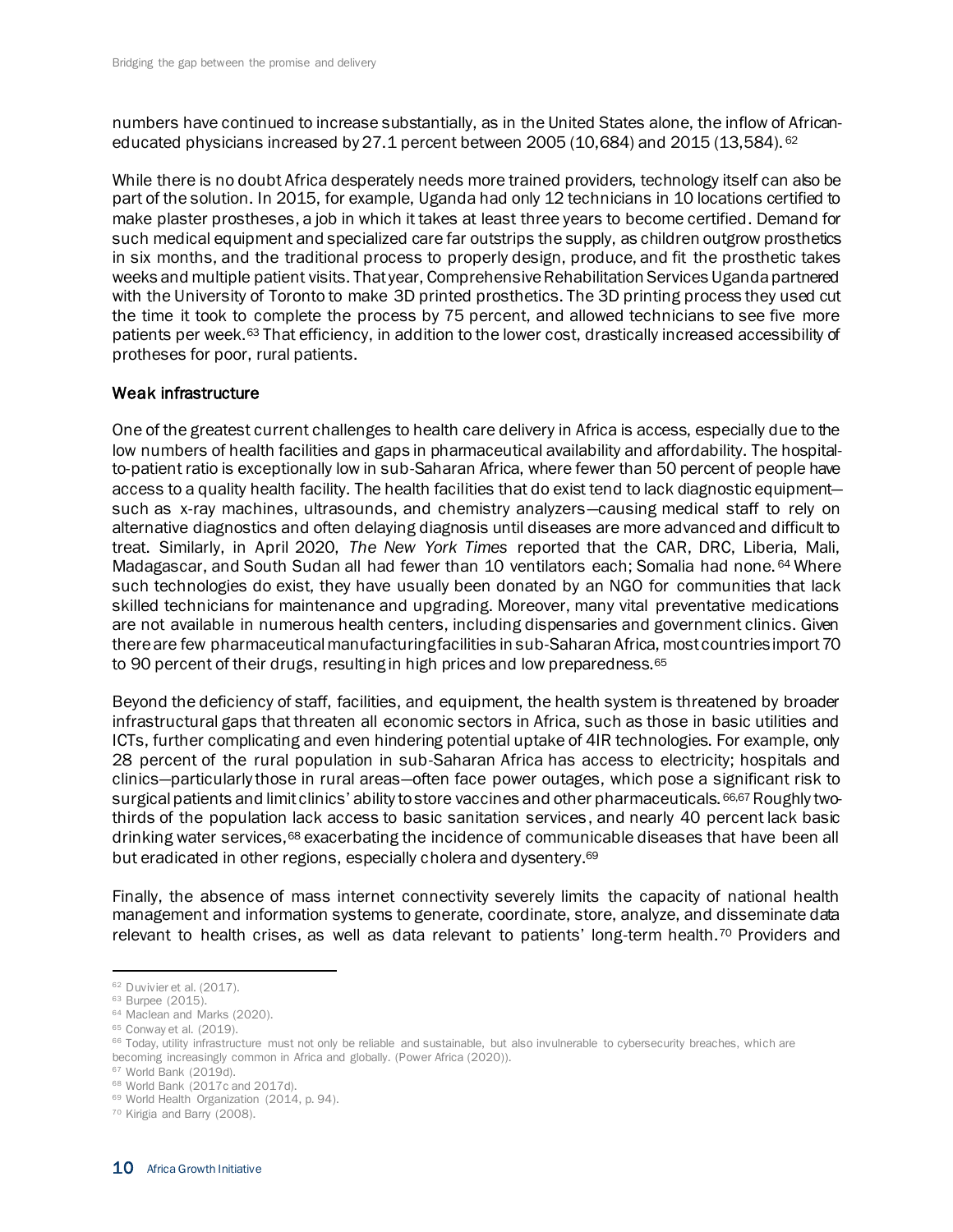patients need access to a reliable internet connection to benefit from the myriad of digital health solutions, from cloud-based electronic medical records to telemedicine to IoT devices. While most African countries have been trying to solve some of the above-mentioned challenges, the continent still lags in terms of the quality of health care systems and overall health care outcomes.

#### Investment gaps in health care

Feeding into the challenges listed above is a lack of financing for improved health outcomes. UNECA, GBCHealth, and Aliko Dangote Foundation (2019) estimate Africa's health financing gap at \$66 billion per year, as the required financing is at about \$114 billion. <sup>71</sup> By combining indicators such as the "domestic government health expenditure, out-of-pocket expenditure, density of skilled health workers, average disease burden, government debt, and the annual GDP growth rate" among others, the authors posit that a total of 20 countries are either very health-stressed<sup>72</sup> (Benin, Cameroon, Central African Republic, Democratic Republic of the Congo, Republic of the Congo, Côte d'Ivoire, Guinea, Guinea-Bissau, Mali, Mozambique, Niger, and Zambia) or severely health-stressed (Angola, Chad, Mauritania, Nigeria, Sierra Leone, South Sudan, Togo, and Zimbabwe), given their vulnerability.<sup>73</sup>

The limited investment in health care on the continent also contributes to other problems, for example, the widespread circulation of counterfeit drugs. Between 2013 and 2017, 40 percent of reported fake medicine seizures in the world were in Africa,<sup>74</sup> and fake medication in circulation could actually represent up to 70 percent of the total pharmaceuticals on the continent.<sup>75</sup> Counterfeit pills are estimated to result in about 450,000 preventable malaria deaths globally, 76 and disproportionately affect Africa, which accounted for 94 percent of malaria deaths worldwide in 2019. <sup>77</sup> Without investment in quality and affordable drug production as well as technology such as mPedigree (Ghana) for the detection of fake pharmaceuticals, the continent will be left behind, especially its poorest citizens.

#### Low government spending

As noted above, in the Abuja Declaration in 2001, leaders of African Union member states committed to increasing health-related spending to 15 percent of their national budgets.<sup>78</sup> However, while the average share of government expenditure on health increased markedly between 1995 and 2004, it has remained relatively constant at around 11 percent since then.<sup>79</sup> Just seven countries—Uganda, Rwanda, eSwatini, Ethiopia, Malawi, Central African Republic, and Togo—currently meet the 15 percent benchmark, while 10 countries allocate less than half that amount.<sup>80</sup> In per capita terms, however, government health expenditure has continued to increase steadily since the mid-1990s, with the average African country now spending roughly \$110 per person every year, compared to just \$40 in 1995 (considering purchasing power parity). Some countries spend \$400 per capita or more, as shown in the table below. Although out-of-pocket expenditure as a percentage of current health expenditure decreased by nearly 7 percent from 2000 to 2018 in all of Africa, sub-Saharan African countries still

<sup>71</sup> UNECA, GBCHealth and Aliko Dangote Foundation (2019, p. vi).

<sup>&</sup>lt;sup>72</sup> The report determines health-stress by evaluating the thresholds of domestic government health expenditure, out-of-pocket expenditure, density of skilled health workers, average disease burden, government debt and the annual GDP growth rate indicators. <sup>73</sup> UNECA, GBCHealth and Aliko Dangote Foundation (2019, p. xvi).

<sup>74</sup> World Health Organization (2017b). <sup>75</sup> PwC (2017).

<sup>76</sup> Ibid.

<sup>77</sup> World Health Organization (2020c, p. xiv).

<sup>78</sup> Kaseje (2006, p. 4).

<sup>79</sup> It is worth noting that this ratio is higher than some other WHO developing regions, including Southeast Asia and Eastern Mediterranean.

<sup>80</sup> World Health Organization (2016, p. 62).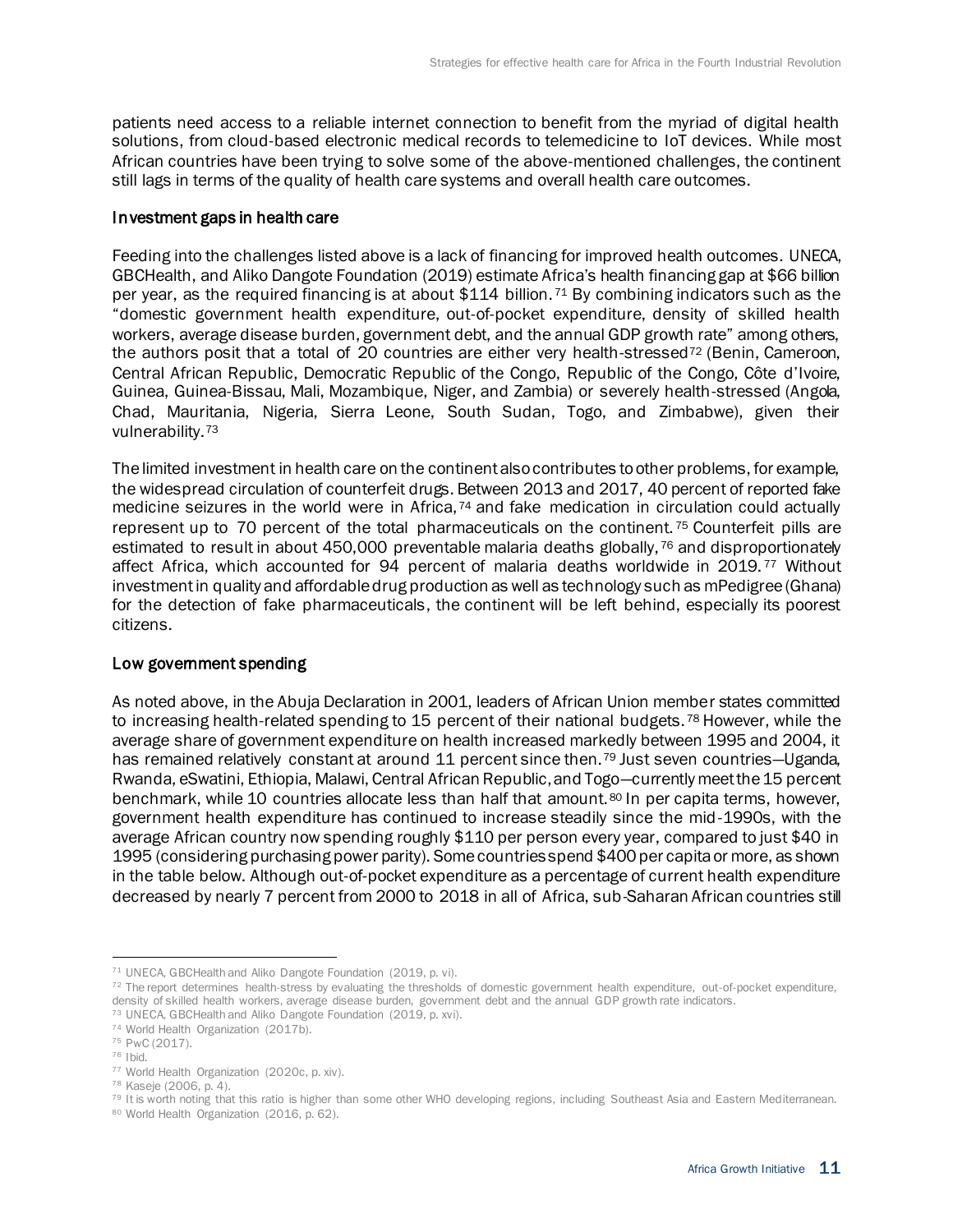have the highest out-of-pocket expenditure per capita in the world (Figure 9), resulting in a major financial burden on their own citizens.<sup>81</sup>

Table 1: Per capita government health expenditure in the WHO Africa Region

| Domestic general government<br>health expenditure (GGHE-D) per<br>capita, 2018 | African countries                                                                     |
|--------------------------------------------------------------------------------|---------------------------------------------------------------------------------------|
| High $(> $100)$                                                                | Mauritius, Namibia, Botswana, South Africa, Algeria, Seychelles,<br>Gabon, Cape Verde |
| Medium-high                                                                    | Eswatini, Equatorial Guinea, São Tomé and Principe, Ghana,                            |
| (between \$30 and \$100)                                                       | Lesotho, Angola, Kenya, Zimbabwe                                                      |
| Medium-low (between \$10 and                                                   | Niger, Malawi, Liberia, Nigeria, Senegal, Tanzania, Burkina Faso,                     |
| \$30)                                                                          | Congo, Rwanda, Mauritania, Côte d'Ivoire, Zambia                                      |
| Low (< \$10)                                                                   | Democratic Republic of the Congo, South Sudan, Cameroon,                              |
|                                                                                | Central African Republic, Eritrea, Guinea-Bissau, Chad, Ethiopia,                     |
|                                                                                | Burundi, Comoros, Benin, Guinea, Gambia, Uganda, Togo,                                |
|                                                                                | Madagascar, Sierra Leone, Mozambique, Mali                                            |

Source: The Global Health Observatory (World Health Organization) 2018.

#### Figure 7: Current health expenditure per capita, PPP (current international \$) in 2018



Source: World Health Organization, extracted from World Bank data.

#### Figure 8: Current health expenditure (% of GDP), 2018



Source: World Health Organization, extracted from World Bank data.

81 World Health Organization. (2021b).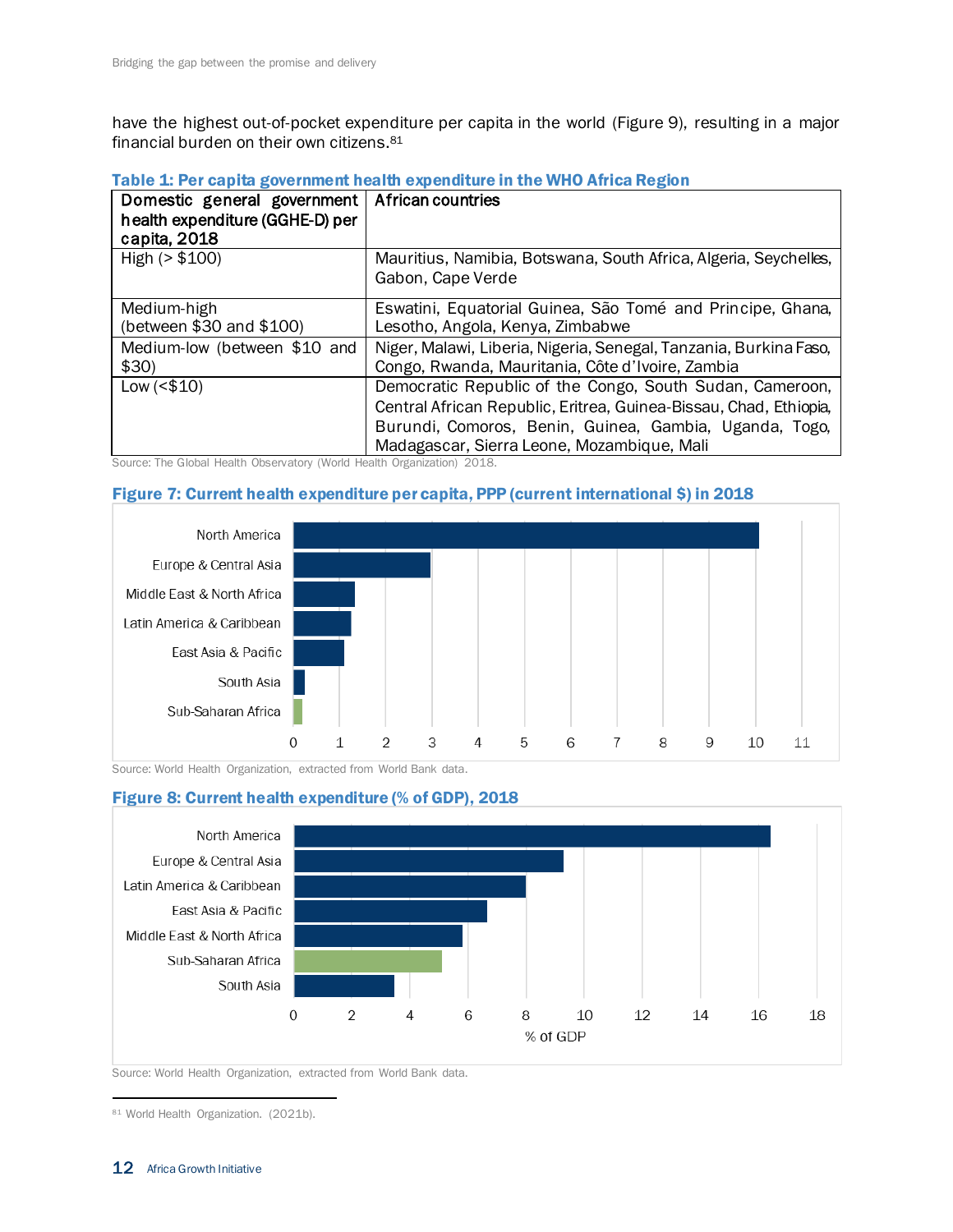

#### Figure 9: Out-of-pocket expenditure per capita, PPP (current international \$), 2018

Source: World Health Organization, extracted from World Bank data.

#### Regulatory environment and public inefficiencies

The public regulatory environment facing the health sector also tends to lack resources and coordination. In the DRC and Madagascar, public inspectors often go unpaid, and private clinics report not being inspected for years. Furthermore, only 1 in 5 African countries even have education requirements for medical staff working in private facilities.<sup>82</sup>

Moreover, corruption in the public health sector has led to inefficiencies and a loss of resources, reducing access and affordability for patients more broadly, and creating uncertainly in the sector overall. With bilateral and multilateral assistance flowing into Africa in an attempt to reduce the outof-pocket payments facing households seeking health care, reports of public officials and medical staff directly diverting aid money, trading bribes for drug registration or health inspections, or selling medications meant to be provided for free have amassed over the past decades. In some countries, the tenure of health ministers has averaged just six months due to mismanagement of resources; in 2009 alone, Gambia had four health ministers in office. <sup>83</sup> Some countries are taking action: For example, health ministers in the DRC<sup>84</sup> have been jailed for misappropriation of health financial resources.

Furthermore, perceptions of corruption threaten official development assistance (ODA) toward health in Africa. At the same time, many observers have argued that the failure to meet public spending goals has itself been exacerbated by the large amount of donor funding flowing into the sector in order to fill resource gaps.<sup>85</sup> Indeed, governments have become highly reliant on donor aid, particularly in the area of disease control, such as for HIV/AIDS, tuberculosis, and malaria, which leaves the health system vulnerable to further decreases in ODA in the future.

<sup>82</sup> African Development Bank (2013, p. 14). According to the African Development Bank's 2013 report *Health in Africa over the Next 50 Years*, only 20 percent of African countries explicitly mandate Continuing Medical Education requirements for privately practicing health care workers.

<sup>83</sup> Ibid.

<sup>84</sup> Alfa Shaban (2020).

<sup>85</sup> Kaseje (2006, p. 4).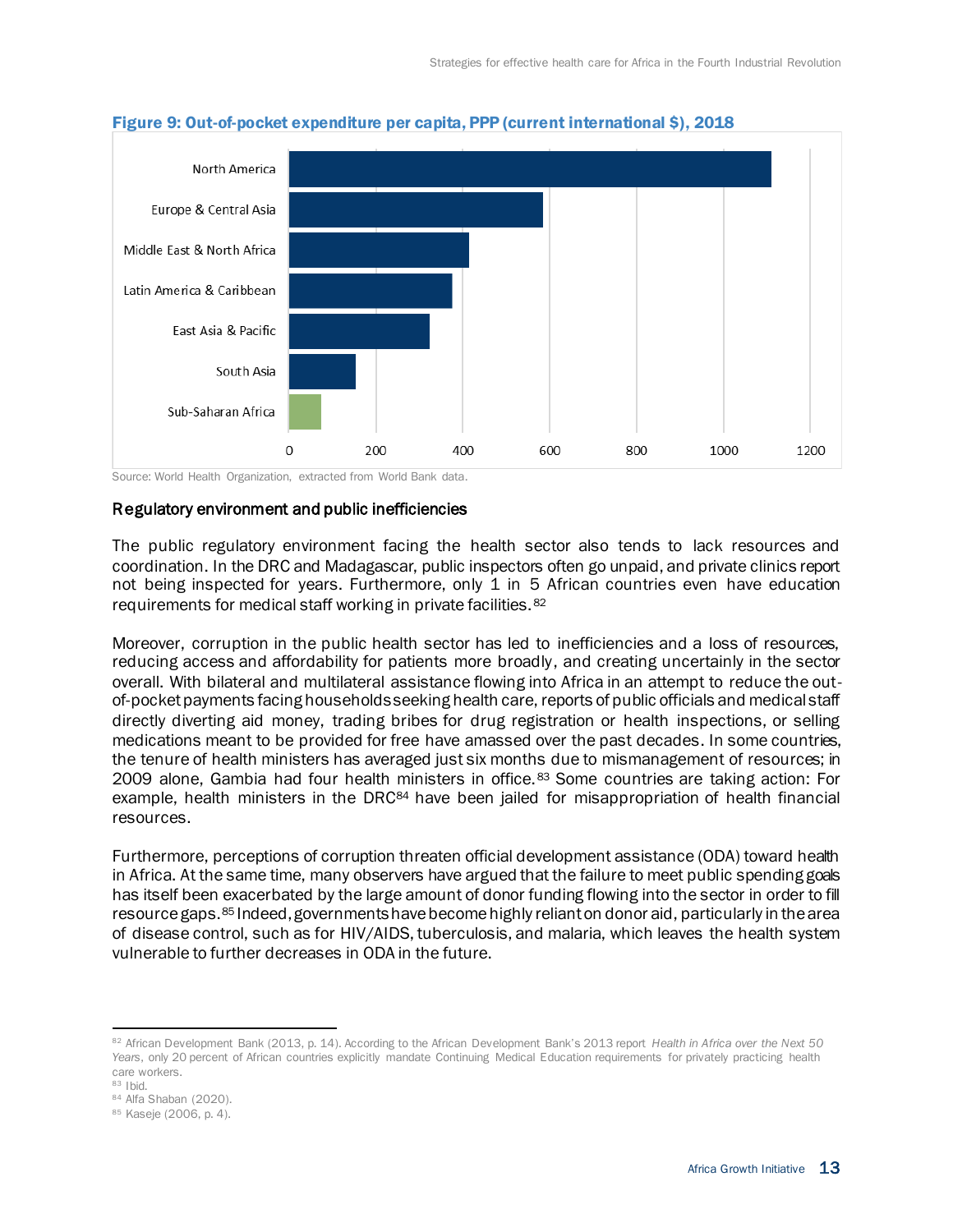#### Future risks to African health systems

A 2013 evaluation of the 2008 Libreville Declaration on Health and Environment in Africa concluded that major changes taking place on the continent—for instance, climate change, unplanned and rapid urban migration, and uncontrolled population growth—are putting added strain on the continent's already delicate health systems.<sup>86</sup> While much of the current focus of health interventions is on communicable diseases, rising incomes on the continent are extending people's lives and causing lifestyle changes that will make NCDs—such as cancer, diabetes, and cardiovascular disease—much more prevalent in the coming years, especially in francophone Africa, as it is already the case in anglophone Africa.<sup>87</sup>

As in the developed world, Africans are consuming more processed, high-sodium foods, as well as alcohol and tobacco, and engaging in less physical activity.<sup>88</sup> Thus, there is a growing imbalance between general health services and disease control programs, and while the vast majority of donor funding has focused on infectious diseases, there has been little attention to other critical areas, <sup>89</sup> such as tropical diseases and injuries including snake bites that lack antivenoms.

Furthermore, as noted above, Boum and Mburu (2020) highlight the triple penalty for francophone as compared to anglophone—Africa in terms of disease burden: Francophone African countries bear the highest burden of diseases on the continent; they receive the lowest funds globally (ratio share of burden and funding received is 29:1 for West Africa compared to 3:1 for Southern African countries); and they are unequally served, as the English language dominates global health, which affect the ability of scholars and institutions to publish and tell their own stories effectively.

## <span id="page-18-0"></span>IV. Emerging technologies and innovation of the Fourth Industrial Revolution in healthcare in Africa

The World Economic Forum's Insight Report<sup>90</sup> on health and healthcare in the Fourth Industrial Revolution identifies three broad key drivers of innovation in health care: unsustainable rise of costs, digitalization of health and healthcare, and rapid evolution of science and medicine.<sup>91</sup> In the African context, given the gap of health care professionals, infrastructure, equipment, facilities, spending, investment, and enabling policies, among others, "necessity is the mother of invention" in increasing healthcare effectiveness through the 4IR.<sup>92</sup> Numerous African entrepreneurs and innovators, including dynamic youth, are exploring affordable technological solutions to address their immediate health care challenges, benefiting from technology diffusion, transfer, adoption, adaptation, and when possible, innovation. This emerging dynamism offers the opportunity to African innovators, often in partnership with their international counterparts, to leapfrog in addressing some of the continent's persisting critical health care challenges. However, success can only occur if they can scale up, something that remains a true challenge. It is therefore important to explore some of the health care solutions associated with the 4IR technologies in Africa, discussing their relevance in addressing the continent's current healthcare challenges. In so doing, we are building on the classification of WEF's Insight Report93, adapting it to the African context.

<sup>86</sup> World Health Organization (2014, p. 94).

<sup>87</sup> Boum and Mburu (2020).

<sup>88</sup> Clausen (2015).

<sup>89</sup> African Development Bank (2013, p. 14).

<sup>90</sup> World Economic Forum (2019). 91 World Economic Forum (2019).

<sup>92</sup> Schwab (2016).

<sup>93</sup> World Economic Forum (2019).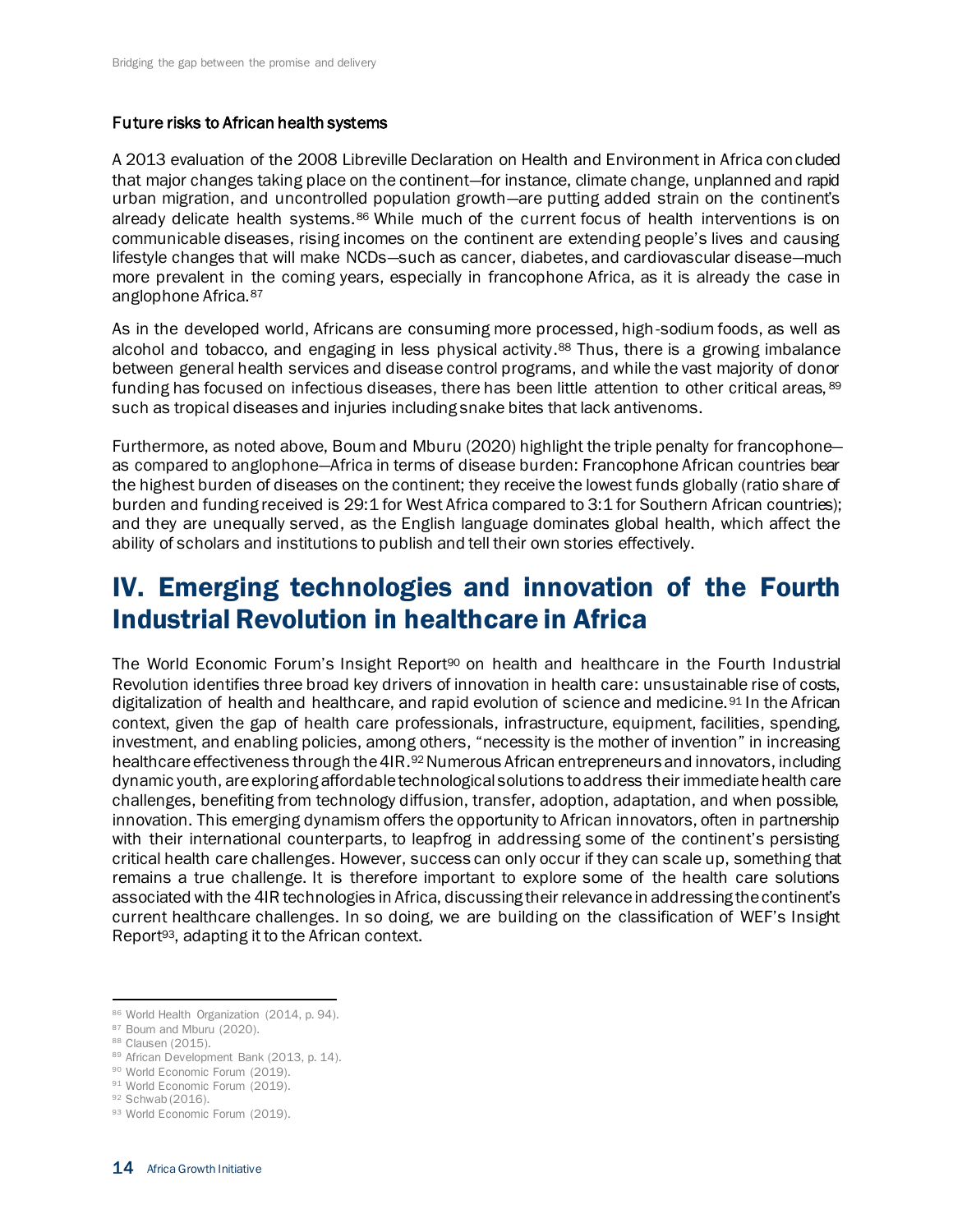#### Trends in "analytics and computing" that seek to improve diagnostics, treatment, storage, and security: Artificial intelligence (AI), machine learning, big data, and blockchain technology

Artificial intelligence systems are programmed using algorithms that allow for the practice of machine learning, which enables the system to recognize patterns and make predictions using data collection and analysis.<sup>94</sup> In healthcare, AI is often used for diagnostics and accelerated treatment strategies. Ilara Health, founded in Kenya, produces affordable diagnostic equipment using AI, including a portable ultrasound device and a diagnostic app that detects respiratory infections from the sound of a cough95. AI is often paired with blockchain, a secure transaction ledger database shared by a decentralized network of computers.<sup>96</sup> Blockchain is particularly useful in health document verification, secure data storage systems, and digital identification. In a public-private partnership, PanaBIOS (Kenya), Econet Group, the African Union, and the Africa CDC launched the Trusted Travel digital platform that uses blockchain to facilitate cross border health certificate verification (and prevent the use of false documents) between travelers, laboratories, and border agents and immigration officers.<sup>97</sup> Zimbabwean digital identity firm FlexFinTx provides a platform for medical providers to store licenses and credentials. License portability could be particularly useful in allowing healthcare workers to cross borders during a pandemic and work in areas with doctor shortages. Other companies integrating AI, blockchain, sensors, and machine learning include Afya Rekod (Kenya), which equips patients and providers with a decentralized, user-generated medical data storage platform, and mPedigree (Ghana), which prevents and detects counterfeit medicine, and other products, within supply chains.<sup>98</sup>

#### Trends in "modern machines" addressing the gap in infrastructure, equipment, and facilities in healthcare in Africa: 3D printing and drones

In the context of infrastructure deficits or medical supply scarcity, where traditional options are unavailable or too costly, African firms have pivoted to the adoption, adaption, or innovation of modern machines. 3D printing, also known as additive manufacturing, enables a computer to use a digital design to produce a 3D object layer by layer, using materials like plastics, metal, nylon, and ceramic. For example, when medical equipment was in high demand but low supply during the height of the pandemic, Kenyan 3D printing company Ultra Red Technologies printed face masks and ventilator components. Despite the extremely limited resources in Sierra Leone, a Dutch organization has established a 3D printing lab and training center for the manufacturing of prosthetic limbs.<sup>99</sup> Drones, or unmanned aerial vehicles (UAVs), provide life-saving solutions through on-demand last-mile delivery of crucial medical supplies. In cases of cold chain supply, where health centers are unable to store blood or vaccines at the proper temperature, whether because of unreliable electricity, poor road conditions inhibiting timely delivery, lack of access to cold chain supply trucks, or other factors that result in wastage, companies like Zipline (highlighted below) and Nigerian logistics and supply chain company Lifebank have had an important impact. Lifebank has saved 14,000 lives in Nigeria and Kenya using UAVs, among other transport methods; data analytics; AI; and blockchain to safely deliver over 40,000 affordable and trackable medical supplies, like blood, oxygen, COVID-19 tests, and medications.<sup>100</sup> Johnson & Johnson has started using drones to transport lab samples and HIV medication to 2,700 people per day on remote islands on Lake Victoria, where weather conditions have made boat deliveries difficult.<sup>101</sup> The project will allow the existing health workers more time to treat patients, and will create jobs for local Ugandans.

97 African Union and Africa CDC (2021).

<sup>94</sup> World Economic Forum (2019).

<sup>95</sup> Jackson (2020a).

<sup>96</sup> Kaushal and Tyle (2015).

<sup>98</sup> Salient (2021).

<sup>99</sup> Van der Stelt, et al. (2020).

<sup>100</sup> Retief (2021).

<sup>101</sup> Goad (2021).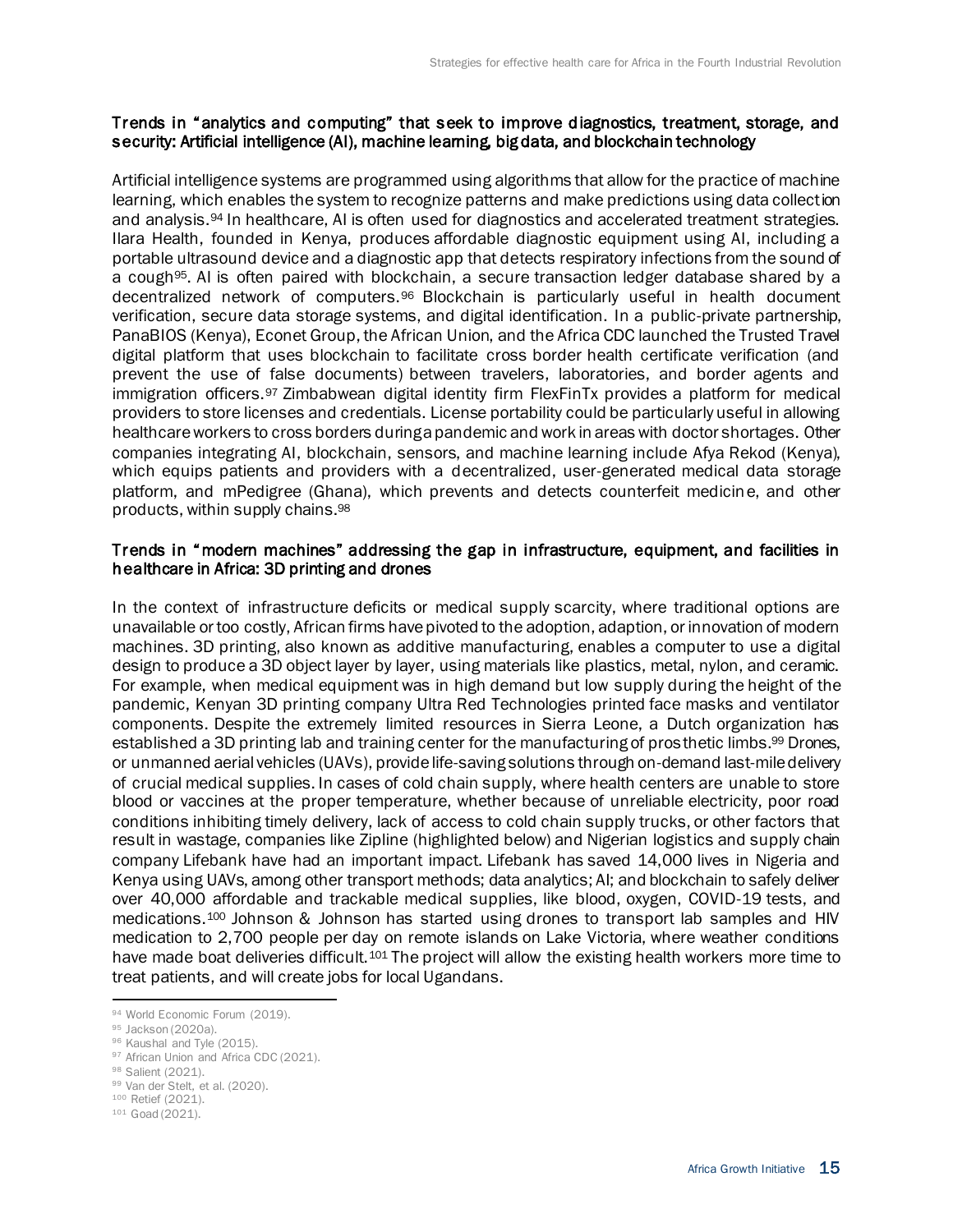#### Trends in the capitalization of digitalization to address the shortage in human capital and limited access to financing of healthcare: Telemedicine, the Internet of Things (IoT), cloud computing and fintech

The digital health industry continues to leverage the high mobile penetration in many African markets to facilitate telemedicine, including remote doctor consultations and inventory shortages. Addressing the gap in digital infrastructure are mobile health (mHealth) companies like Zuri Health, whose offerings include SMS-based telehealth services to patients who lack access to internet. In Uganda, where many patients had previously travelled long distances to reach clinics only to find that the needed medications were unavailable, a mobile health (m-health) system called mTRAC now provides information about medicine stocks in clinics across the country.

Telemedicine platforms are adding direct-to-consumer product distribution services, and vice versa, often through partnerships with other startups.<sup>102</sup> A 2021 Salient study of over sixty health tech companies showed that nearly half are actively targeting markets in both urban and rural areas, and some are even pursuing strategies to facilitate cost-savings at pharmacies in low-income communities.<sup>103</sup> The eHealth company mPharma (Ghana), has branched beyond pharmacy inventory and operational software to several other sectors, including fintech (technology-driven financial services. mPharma's newest product in Ethiopia is Mutti, a mobile money membership program that offers healthcare financing services to help patients, especially uninsured patients, pay for healthcare costs.<sup>104</sup> Maisha Meds, a point-of-sale and operations management software used by over 300 pharmacies in East Africa, has built a digital reimbursement feature that utilizes mobile money to lower drug costs for patients, who often cannot afford to buy the quantity or quality of medicine their doctor has prescribed.<sup>105</sup> Innovative fintech companies like MicroEnsure, Jamii Africa, and M-Tiba are bringing affordable health insurance policies to Africans as well, including microinsurance and cellular plan add-ons.<sup>106</sup>

Specific devices utilizing sensors, the Internet of Things, and other 4IR technologies target facilitate diagnoses of specific health conditions. For example, the Matiscope is a tool created by Ugandan company Matibabu that fits onto the index finger and, without drawing blood, can detect the presence of malaria causing parasites. In just a few minutes, the Matiscope determines the results and sends them to a user-friendly smartphone or computer application.<sup>107</sup> Many digital health applications and devices use cloud computing to store and manage data on a network of remote servers. Such is the case with RxAll's RxScanner, a device that uses AI and cloud computing to rapidly detect counterfeit drugs.<sup>108</sup>

However, there are immense challenges when integrating emerging technologies into healthcare systems, particularly when firms pursue new markets across borders. For example, African telemedicine startups have incredible momentum, but expansion across borders requires adapting to a country's unique regulatory policies internally as well as demonstrating that understanding and preparedness to investors.<sup>109</sup>

- <sup>104</sup> Jackson (2021).
- <sup>105</sup> Maisha Meds (2020).
- <sup>106</sup> Signé (2021).
- <sup>107</sup> Lewis (2019).

<sup>102</sup> Mureithi (2021b).

<sup>103</sup> Salient (2021, p. 20).

<sup>108</sup> Kene-Okafor (2021).

<sup>109</sup> Mureithi (2021).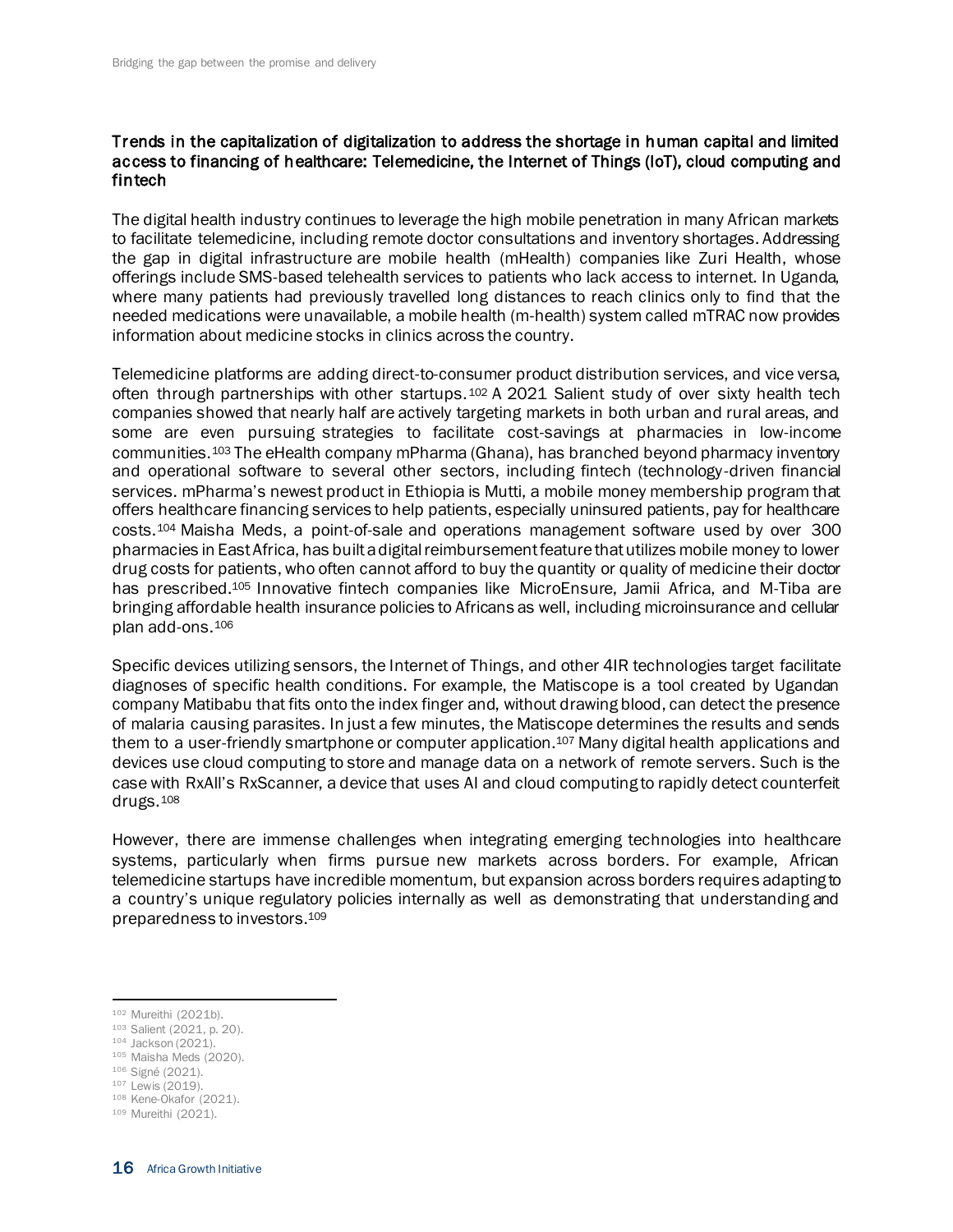#### Medical discoveries and biotechnologies providing innovative treatments, preparedness, and responses in the African context

Biotechnology has been recognized as contributing to medical breakthroughs, and although breakthroughs do not happen often, even incremental discoveries can make a difference. Despite the challenges in human resources and infrastructure on the continent, Africa has been home to some discoveries, and hosts small, yet evolving, genetic engineering activities that have the potential to reshape global public health and reduce the burden of disease. In fact, early in the pandemic, scientists at the Africa Higher Education Center of Excellence for Genomics of Infectious Diseases (ACEGID), in partnership with the Nigerian Center for Disease Control, contributed to the understanding of SARS-CoV-2 by identifying multiple viral lineages through genome sequencing.<sup>110</sup> ACEGID, with funding from the World Bank, USAID, private foundations, and others, trains hundreds of students in genomics, and has COVID-19 knowledge-sharing and skill-transfer programs for established scientists.<sup>111</sup> Other active biotechnology hubs exist in Mauritius, Kenya, Uganda, and South Africa.<sup>112</sup>

Biotechnology has a particularly important role driving malaria research. <sup>113</sup> The Target Malaria research alliance had encouraging results from a release of genetically modified mosquitos in 2019 in Burkina Faso, driving forward their goal of bioengineering to eradicate the disease<sup>114</sup> CRISPR, a gene-editing tool, is recommended by scholars for use in pursuing the development of a malaria vaccine, or outright malaria eradication, in Sub-Saharan mosquito populations. Furthermore, CRISPR application has been identified as a tool to correct the genetic mutation that causes sickle-cell anemia, for which 8 out of 10 cases occur in sub-Saharan Africa.<sup>115</sup>

Africans are drastically underrepresented in the data that fuels genomics research and is used for precision medicine, a medical model that provides individual patient treatment based on genetics, environment, and lifestyle.<sup>116</sup> The mission of Nigerian company 54Gene is to close that data gap by building a biobank through global partnerships with public and private institutions and glean insights that positively impact the future accessibility and equity of precision medicine.<sup>117</sup> Similarly, Kenyabased IndyGenUS is using partnerships to build a blockchain-enabled indigenous and diasporic genomics database for use in disease and drug research.<sup>118</sup> These examples demonstrate that major investment in African biotechnology initiatives have the potential to lead to discoveries that drastically reduce the burden of diseases and improve lives both on the continent and globally.

#### Agile governance and policy: The experience of Rwanda

Agile governance is integral to the optimization of life-saving technologies for improved health outcomes. In 2016, Rwanda faced a major barrier to reducing maternal mortality: rural hospitals had poor access to cold chain blood supply.<sup>119</sup> Capitalizing on drone technology, the government worked with Zipline, then a U.S. startup, to implement a blood delivery program that has since scaled across Rwanda and into Ghana, Nigeria, and other areas. Rwanda's approach to drone regulation provides a rich case study of the benefits of agile frameworks through mechanisms like regulatory sandboxes, stakeholder engagement, and cross-sectoral partnerships.

<sup>110</sup> Happi (2020); World Bank (2021).

<sup>111</sup> World Bank (2021). Ikegbune (2021).

<sup>112</sup> Bitok (2016).

<sup>113</sup> According to the WHO, 94 percent of 2019 malaria cases occurred in Africa. (2020c).

<sup>114</sup> Diabaté (2021).

<sup>115</sup> Ogaugwu et al. (2019).

<sup>116</sup> World Economic Forum (2019).

<sup>117</sup> Jackson (2020b).

<sup>118</sup> IndyGeneUS AI (2021).

<sup>119</sup> Russo and Wolf (2019).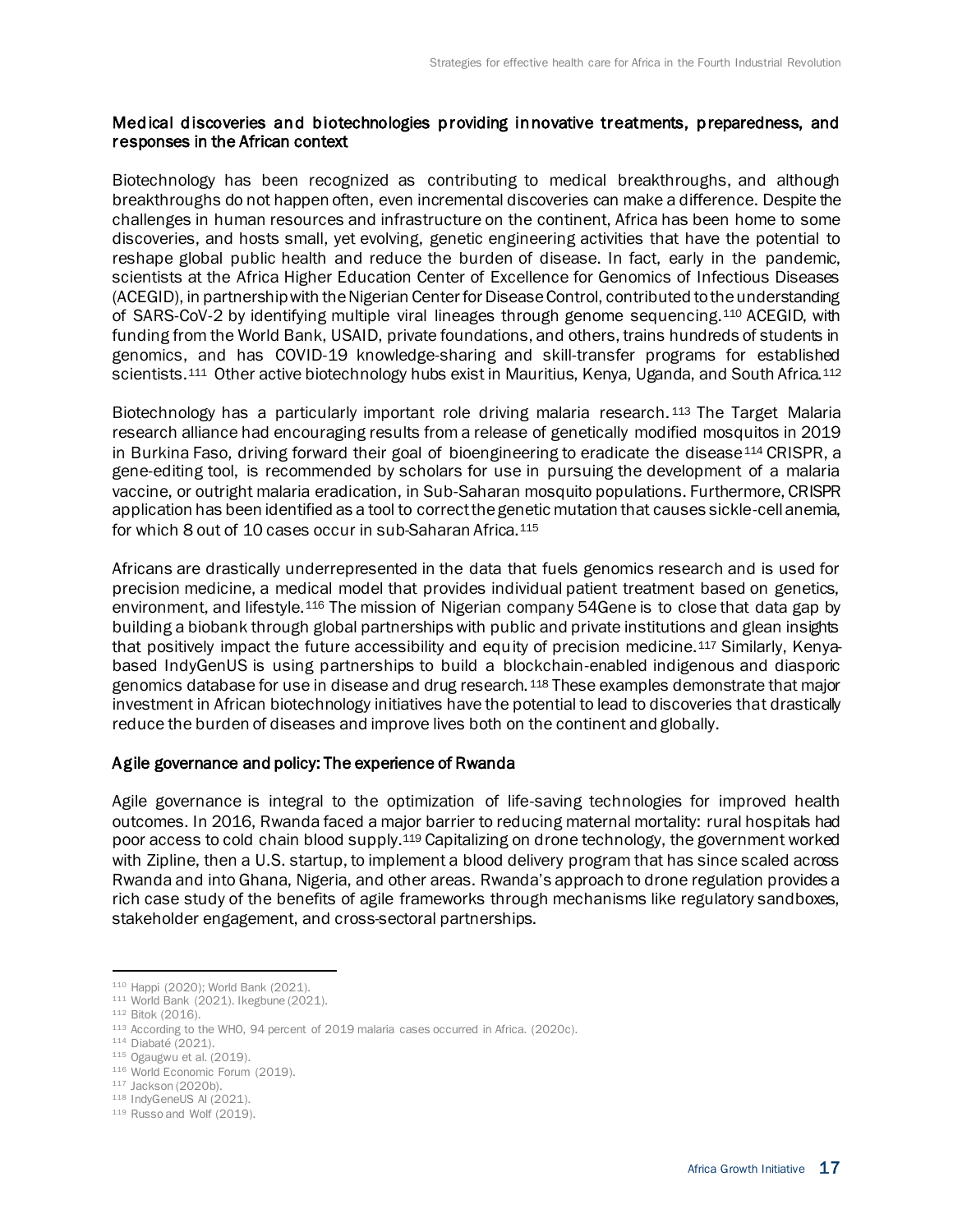Approaching the project holistically, Rwanda's Ministry of Health created the Drone Advisory Council, a taskforce that included representatives from the ICT, agriculture, and transportation ministries, among others. Zipline forged partnerships with local and global institutions, like Rwanda's Civil Aviation Authority and the World Economic Forum, fostering knowledge sharing, mutual understanding, and training opportunities.<sup>120</sup> Both Rwanda and Zipline prioritized continuous stakeholder engagement in capacity-building and market research, approaching the project from the perspective of healthcare delivery, rather than the common association of drones as a military or surveillance tool.<sup>121</sup> Instead of spending years building a complex and comprehensive air traffic control system before launching the program, Rwanda used a regulatory sandbox to test a basic, functional, and flexible framework. Regulations were built on a mission-based use of airspace, with scalability in mind, requiring operators to prove they meet safety and quality-control standards before receiving clearance to fly.<sup>122</sup>

The program was successfully and scaled nationally, and today Zipline's drones are providing the majority of blood supply outside of Rwanda's capital city. They are delivering lifesaving medical supplies, including COVID-19 vaccines, in several countries, reaching a population of 25 million, with a plan to serve 40 million people by the end of 2021.<sup>123</sup> Rwanda's use of drones has been replicated by other African countries: Ghana and Nigeria have contracts with Zipline. Notably, Zipline's CEO says the business model is proving to be self-sustaining, attracting investors and accelerating expansion. 124

Despite some efforts, like those of Rwanda explained here, African governments and regional institutions continue to face similar challenges, such as those discussed in WEF's Insight report: "workforce," "regulation," "ethics, equity, and social considerations," "norms, standards, responsible conduct," "data ownership, privacy, and sharing," "biosecurity and biosafety," and "cybersecurity." 125 It is critical for such governments and regional institutions to adopt a broader and cohesive digital and 4IR strategy that confronts the barriers to scale both nationally and regionally, like poor infrastructure (internet connection and electricity), financial access, technology adoption, and regulation of the broader business environment. The next section discusses broader strategies and recommendations to address those challenges and capitalize on the 4IR in healthcare.

## <span id="page-22-0"></span>V. Strategies for effective health care delivery in Africa with the Fourth Industrial Revolution

Given these challenges, African governments should capitalize on the Fourth Industrial Revolution in the health care sector and facilitate the development and adoption of disruptive and scalable innovations capable of addressing the obstacles discussed above—leading to better health service delivery more broadly. This section discusses some of the strategies necessary for bridging the gap between the promise and delivery in Africa's health care during the Fourth Industrial Revolution. Although a number of countries are making progress in specific areas, an intentional, coordinated, and systematic approach or strategy to the entire health care system, combining vertical and horizontal approaches would greatly multiply the benefits of the 4IR. Even as 4IR technologies are increasingly adopted, they are not sufficiently scaled across the continent. For the continent to reap the full benefits, additional investment will be needed in the most effective innovations, as well as Africa's human capital and infrastructure. One opportunity that may benefit Africa in the coming years is the \$400 million health care fund established by Quantum Global Group to invest in private medical

<sup>120</sup> World Economic Forum (2018).

<sup>121</sup> World Economic Forum (2018).

<sup>122</sup> World Economic Forum (2018).

<sup>123</sup> Duffy (2021).

<sup>124</sup> Duffy (2021).

<sup>125</sup> World Economic Forum (2019).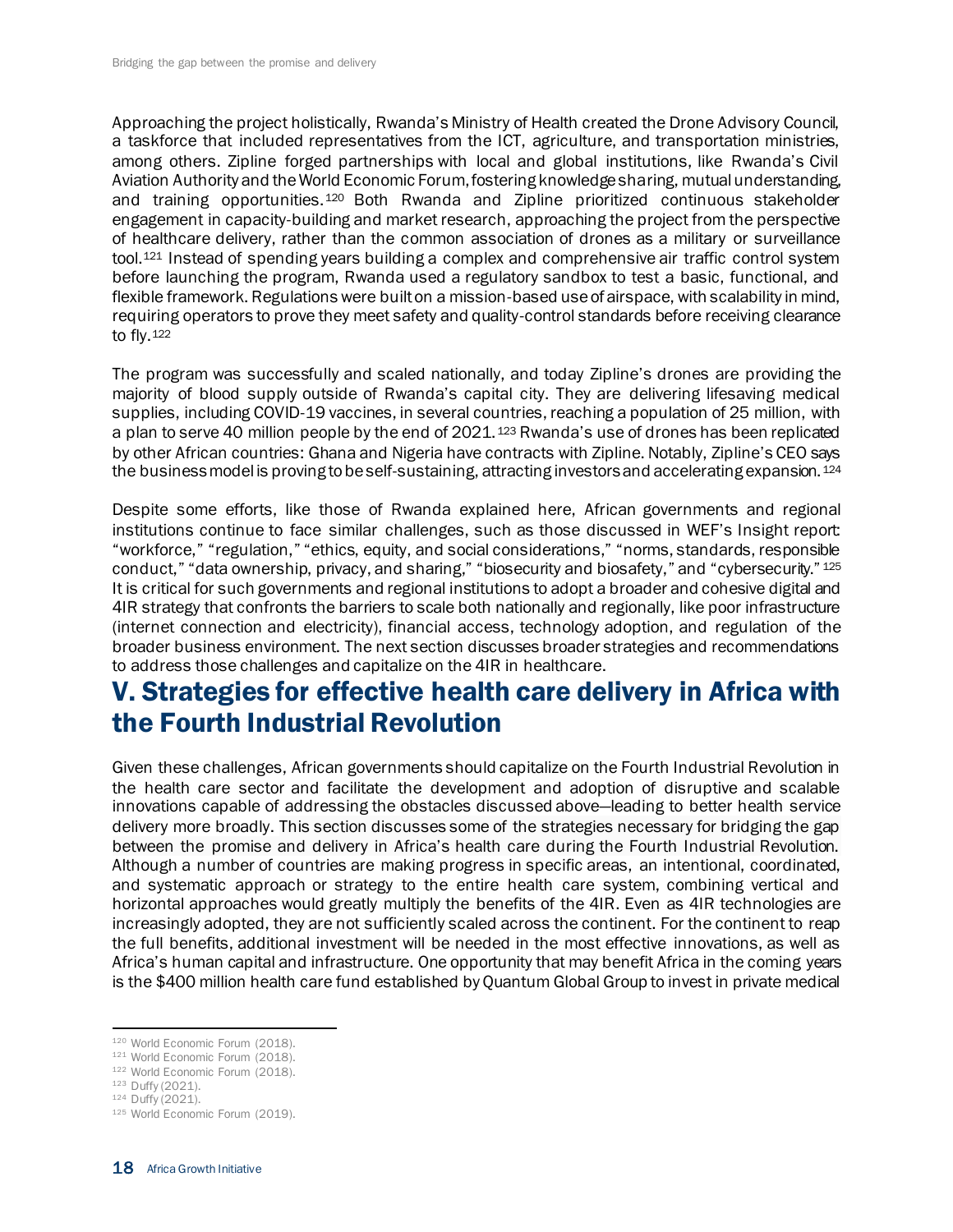centers, pharmaceuticals, biotechnology, medical equipment, and medical support services across the continent. Over 40 African e-health startups received funding in 2020, compared to 7 in 2015.<sup>126</sup>

#### Commission a national 4IR or Digital Health Strategy task force that will develop (and help successfully implement) vertical and horizontal strategies and mechanisms adapted to local and national contexts, while benefiting from international innovations and experiences, to deliver on health care promise

A dedicated section of the national government should be created to focus directly on how to improve country readiness and proactivity for implementing 4IR technologies in the health sector, including timely adoption of the most effective tools during crises such as COVID-19. A task force could build on multi-stakeholder collaboration (public and private sectors, academia, civil society, etc.) and agile governance (including flexibility, rapidity, adaptability, inclusiveness) to face the complexity of disruptive challenges such as COVID-19, simplify emergency regulatory processes, and capitalize on the strengths of key actors that could react quickly and with agility, innovate, and test and implement timely, effective options, whether originating from local, national, continental, or global spheres.

Regulatory issues like data privacy, cybersecurity, unregulated airspace (drones), and health system integration and interoperability will need to be evaluated, as will workforce capacity, emergency response systems, and budget constraints so that the overall strategy is adapted to the local reality. Such an approach will help policymakers better bridge the gap between the promise and delivery. The task force will need to identify gaps in digital infrastructure and health care delivery, as well as opportunities to partner with international organizations and the private sector for financing and scaling.<sup>127</sup> Most importantly, it will need to design a sustainable digital health strategy framework with a roadmap outlining timelines and goals, including monitoring mechanisms. There should be dedicated government officials engaging with the private sector throughout the process, as well as official liaisons to work with lawmakers on potential policy initiatives that attract local and regional tech entrepreneurs and innovators, educate and retain health professionals (reverse brain drain), and provide incentive for foreign investors.<sup>128</sup>

#### Engage in "public-private-philanthropic partnerships" (4P) to foster risk pooling and increase access to capital for smaller, local health organizations and innovators

A number of African countries are beginning to offer incentives for private investment in health, as well as vital sectors that bolster the health system, such as infrastructure and education. <sup>129</sup> While ministries of health are likely to maintain their central role in managing and coordinating health policy, the need for funding signals an opportunity for private industry to use its expertise to assist African governments in areas such as facilities, logistics, and distribution and production of pharmaceutical products, so that prioritized programs are best able to reach target populations, especially in rural and remote locations.<sup>130</sup> From a risk management perspective, public-private coordination through government national payment schemes or commercial insurance can foster higher-quality health care and better organization among private health actors.

Investments are critical to the emergence and scaling up of disruptive innovations and support of public initiatives as local businesses often have a wealth of knowledge about specific patients, public, or private needs and demands, as well as existing recognition and development opportunities, but

<sup>126</sup> Disrupt Africa (2020).

<sup>127</sup> Knapp et al. (2010).

<sup>128</sup> Stroetmann (2018, p. 19 and 27); Akileswaran and Hutchinson (2019, p. 42-43).

<sup>129</sup> Bastos de Morais (2017).

<sup>129</sup> Breedon and Brufal (2016).

<sup>130</sup> Kaseje (2006, p. 10-11).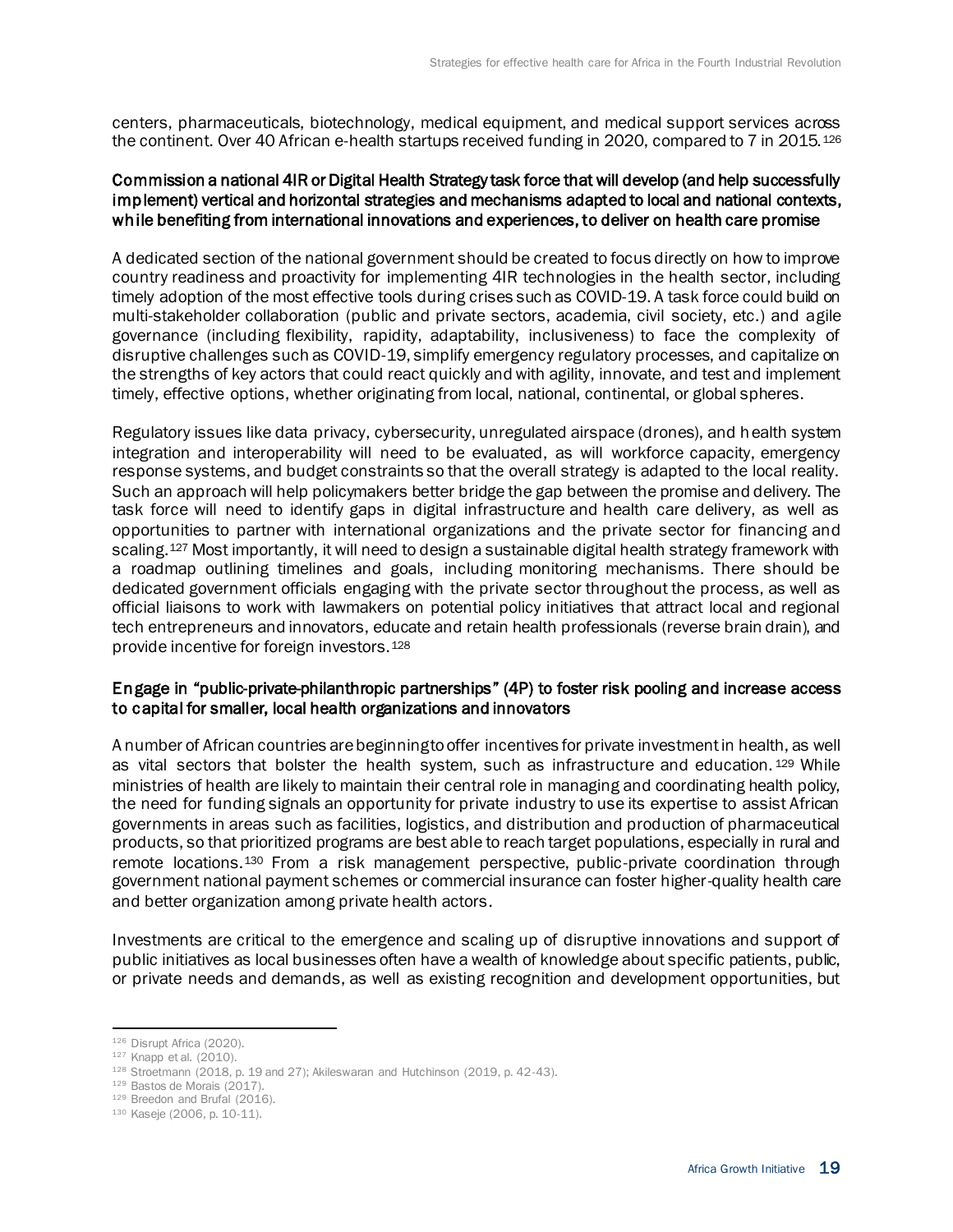tend to lack technical capacity and capital.<sup>131</sup> This strategy has already been used by some healthindustry companies in Africa. In Nigeria and Kenya, for example, GSK works with pharmaceutical production and packaging companies to offer products that range in size and price in order to be competitive in a wide variety of markets. In partnership with the Africa CDC, the Mastercard Foundation committed over one billion dollars towards initiatives including the development of the vaccine manufacturing sector as well human capital.<sup>132</sup> Both organizations, along with Zain Verjee Group and NAMU Communications, launched the COVIDHQ digital platform, attracting users through storytelling while also serving as a COVID-19 public health resource with accurate information and data from the WHO and Africa CDC.<sup>133</sup>

As illustrated in the appendix, most of the 4IR innovations aiming at addressing Africa's health care challenges are driven by small- to medium-sized enterprises (SMEs), if not individual entrepreneurs, and are often not scaled enough—suggesting the need for improved access to capital for small entrepreneurs and businesses in sub-Saharan Africa that are often unable to innovate and scale due to limited financing opportunities. Governments can support this effort by providing local banks with more information on the risks involved with the health sector or by developing equity-based financing mechanisms for health care SMEs.<sup>134</sup>

#### Capitalize on e-learning strategies to train both clinical and managerial medical personnel and prepare them to properly use more complex technologies

E-learning strategies for medical personnel foster collaboration across the world. In this way, improving physical and digital infrastructure will allow Africa to confront another major challenge that accompanies the eHealth transition: the shortage of medical personnel and skilled health care workers. There is an urgent need to increase access to medical education in order to grow the health care workforce.

Many of the existing eLearning programs serve existing networks of community health workers, a crucial part of health systems. As of February 2021, Amref Health Africa had used its mobile learning platform to deliver free COVID-19 training to 60,000 community health workers in 47 Kenyan counties.<sup>135</sup> Early in the pandemic, UNICEF's Somalia nutrition and health sections generating learning materials in less than a week and leveraged their existing networks to deliver COVID-19 training webinars to hundreds of Somalia's community health workers. 136 Nigeria's health ministry trained thousands of its program managers on COVID-19 using e—learning, reducing costs by over 80 percent, and equipping them to transfer knowledge to health workers they manage. 137 While this training is crucial, especially in the short term to prevent COVID-19 cases and deaths, more can be done to use eLearning more effectively to grow the workforce beyond the community level, particularly skilled health professionals.

While there is enormous potential for success, e-learning medical education programs in sub-Saharan Africa have repeatedly failed to move beyond the pilot stage due to flaws in scope, scalability, and structure. Furthermore, academia has not produced a widely accepted framework for evaluating the effectiveness of medical e-learning programs in low-to-middle income countries. Most publications attempting to evaluate effectiveness conclude with mixed or unclear results, leaving e-learning advocates without the scientific body of knowledge they need to incentivize investment in new

<sup>131</sup> Breedon and Brufal (2016).

<sup>132</sup> Mastercard Foundation (2021a).

<sup>133</sup> Mastercard Foundation (2021b).

<sup>134</sup> International Finance Corporation (2008, p. 33).

<sup>135</sup> Amref Health Africa (2021).

<sup>136</sup> UNICEF (2020).

<sup>137</sup> Dele-Olowu, et al. (2020).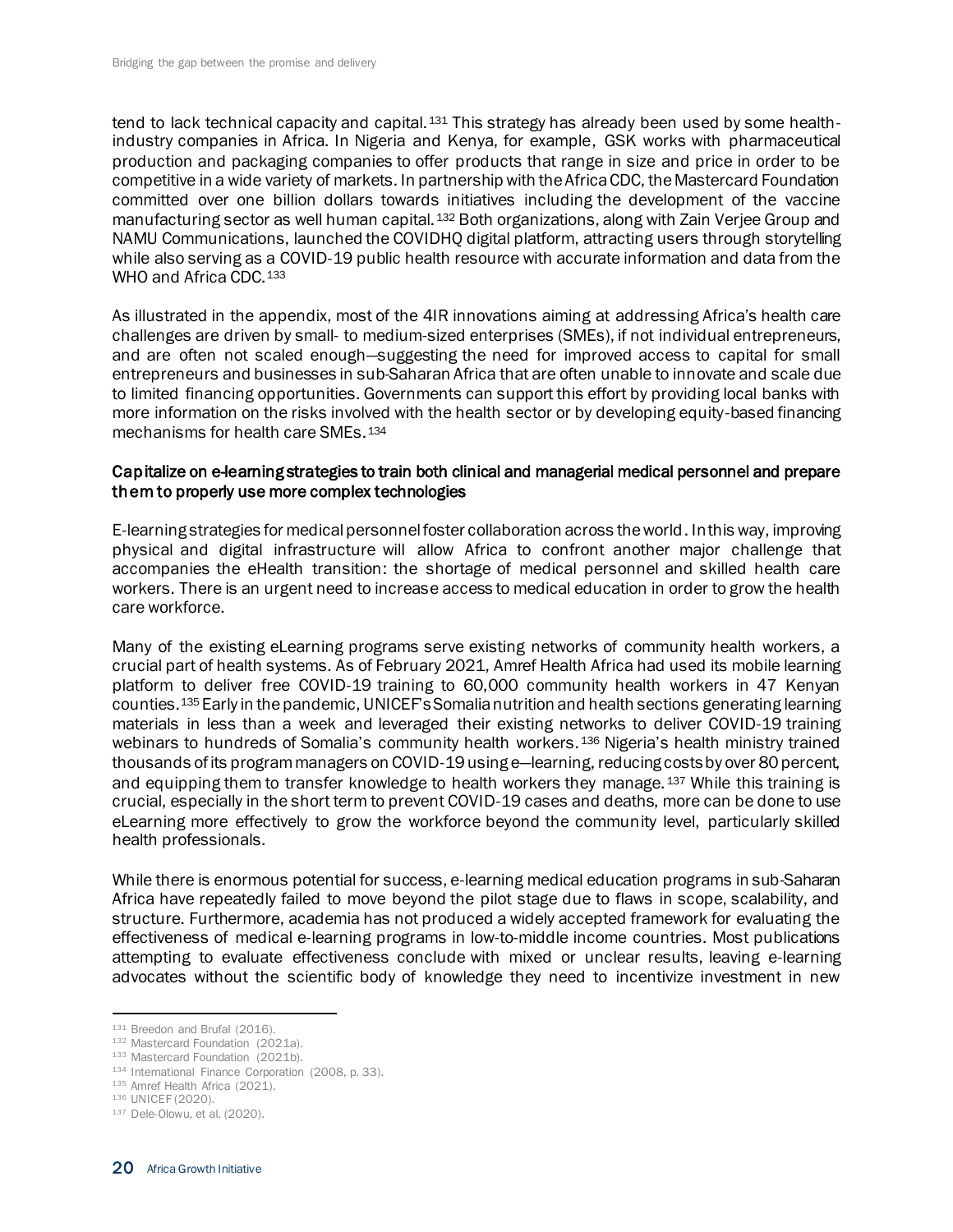programs.<sup>138</sup> In order to achieve an optimal outcome, experts must play a role in developing the pedagogy to adopt within a digital training strategy rooted in local universities but also driven by national governments.

Furthermore, health care providers may find ICT solutions overly expensive or complicated or may have liability concerns regarding the use of new technologies. As eHealth systems are implemented and the sector becomes more reliant on technology, existing workers must be equipped with e-learning platforms to improve their digital competencies.<sup>139</sup> A Finnish study on Tanzanian private sector urban health care workers published in the *Journal of Health Informatics in Developing Countries* found that although many workers lacked the necessary level of digital literacy to successfully transition to an eHealth system, most personnel had positive attitudes toward job training for eHealth technologies. 140 The public and private sectors should therefore seize this opportunity to increase the e-learning offering for the medical personnel, whether for clinical, managerial, and digital trainings, or to prepare them to properly use technologies for remote health care delivery, among others. Special attention should be paid towards rural health care workers, who are likely to be less digitally literate, and perhaps even less comfortable with the concept of e-learning.

#### Leverage technological platforms and networks to face the shortage of human capital through a "digital brain gain" from the diaspora and friends of Africa

To address brain drain in the health sector, African countries could develop a more effective digital strategy to better use its large medical diaspora. About one-fifth of all African-born physicians practice outside of Africa in developed countries.<sup>141</sup> In numerous advanced economies such as the United States, the United Kingdom, and Canada, the African medical diaspora (Nigeria, Egypt, Sudan, Cameroon, etc.) is already organized, including with the goal of supporting their home countries through health care services and training, including distance learning, but remains under-utilized.<sup>142</sup>

Digital innovations could help build communities of knowledge, consisting of professional Africans at home and abroad, as well as provide critical channels through which African professionals abroad can contribute more directly to the growth of the health and science ecosystem in Africa. These interdisciplinary knowledge communities can span multiple countries and regions, thereby contributing more effectively to regional integration and the building of knowledge-based economies in Africa. This is, for example, the case of Nexakili, a network of African and African diaspora health professionals, scientists, and engineers, which aims to promote the global collaboration of African professionals and the transfer of knowledge to Africa; promote the circulation of scientific and medical knowledge in Africa; take advantage of the latest digital and technological innovations to develop innovative algorithms that mobilize the collective intelligence of medical and scientific experts; and to accelerate the availability of innovative medicine in Africa. Governments and the private sector should scale up such types of initiatives, including in the case of epidemics and pandemics such as COVID-19.

#### Leverage fintech and digital health innovations to improve financial access to care and so achieve universal health coverage

Out-of-pocket expenditures represent about 36 percent of health care spending in Africa, putting a huge burden on the people living below the poverty line. <sup>143</sup> In fact, one study found that as many as

<sup>138</sup> Barteit, et al. (2019).

<sup>139</sup> Stroetmann (2018, p. 16).

<sup>140</sup> Laitinen, et al. (2019, p. 16).

<sup>141</sup> Duvivier et al. (2017, p. 2).

<sup>142</sup> Frehywot et al. (2019).

<sup>143</sup> UNECA, GBCHealth and Aliko Dangote Foundation (2019).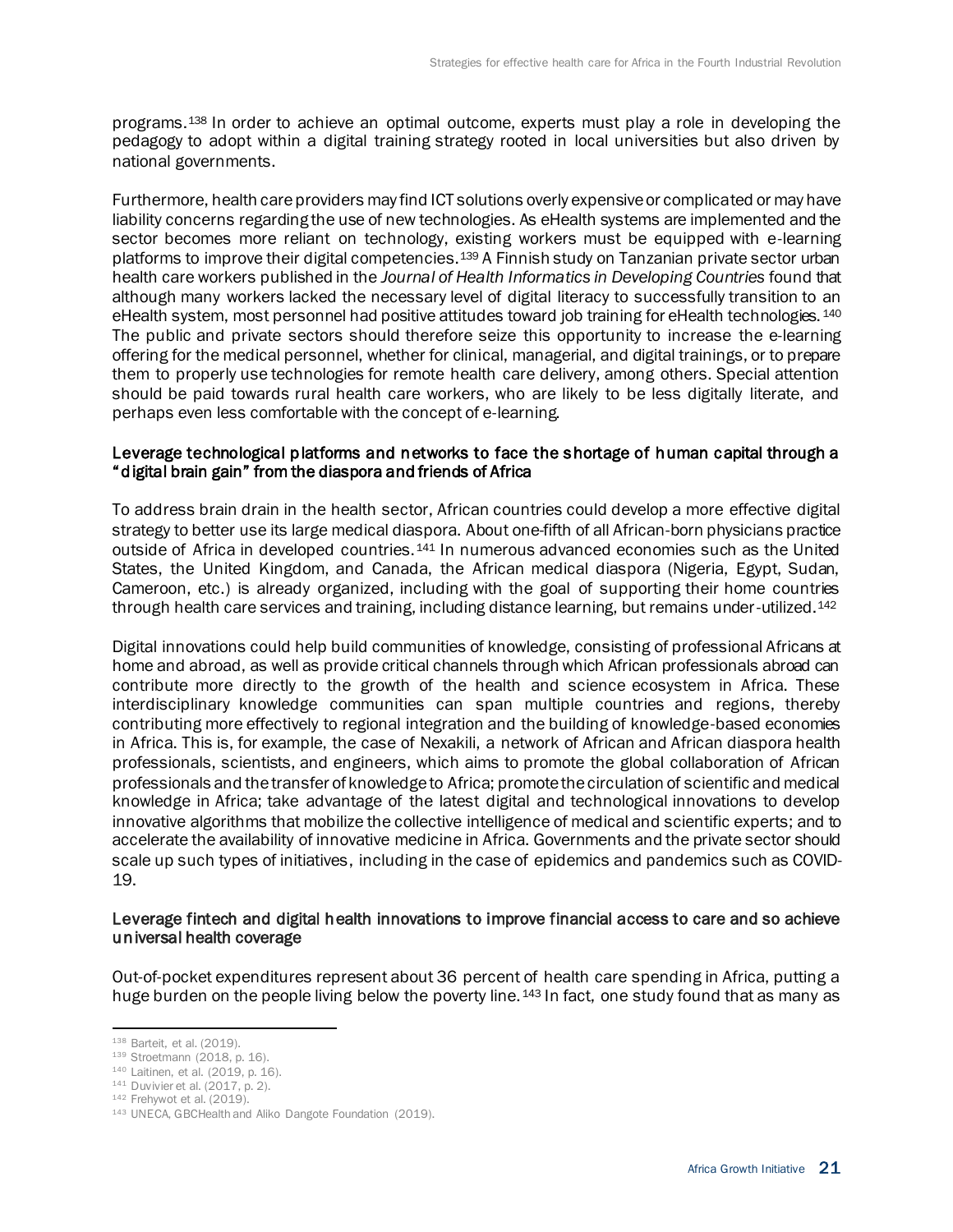38 percent of low-income Kenyan households will delay or refuse health care treatments due to the unbearable cost.<sup>144</sup> Innovations to increase financial access are therefore critical for increasing health care access and coverage, especially for those working in the informal economy and often not participating in the formal banking system. Some of the most prominent solutions could facilitate savings for health, contribute to voluntary pooling of resources or insurance, or in some cases, facilitate participation in the broader mandatory universal health coverage. Health-specific mobile or online payment platforms can encourage patients and caretakers to save up for health care expenses. For example, M-TIBA in Kenya,<sup>145</sup> is a mobile health payment platform that enables its members to save money for health care or collect it from others, constituting a medical savings account. People can contribute money for their children, siblings, or extended family members without handling cash or having formal bank operations. Funds can also be deposited from abroad, facilitating the mobilization of remittances for health purposes. M-TIBA has over 4 million users, more than 1200 active providers, and has handled 1.5 million transactions.<sup>146</sup>

Other solutions involving pooling of funds include mobile or online platforms offering voluntary insurance packages to households. For example, Jamii $147$  is a human-centered innovation offering mobile micro-health insurance products, especially for the informal sector in Tanzania. Mobile healthsaving and mobile or online micro-health insurance are not mutually exclusive, but they are both limited as not mandatory and universal, resulting in a significant number of people without coverage. Digital technologies provide sufficient innovations to facilitate the achievement of universal health coverage, from patient identification and public health data management to the facilitation of targeted interventions, effective health service delivery, quick reimbursement, and evaluation of patient experience.

#### Engage local communities and "community health care leaders" in order to accelerate 4IR technology adoption, usage, and efficiency

One of the primary criticisms of previous health interventions in Africa is the failure to incorporate local communities in the processes of implementation, monitoring, and evaluation. The success and sustainability of all health programs are intrinsically tied to local ownership, such as through local volunteers and community health workers, but also through specialized training in order to build the supply of medical staff at the local level.<sup>148</sup> Pharmaceutical companies, for example, can work to overcome the deficiency of skilled and educated workers in Africa by building in-house, mobile, and online training capabilities.

For example, in Uganda, Kenya, and Zambia, Living Goods is a network of health entrepreneurs that leverage social capital from their local communities. Through the help of local female leaders, Living Goods facilitates the provision of collateral and technical training on health and business to develop local product distribution chains and channels for knowledge sharing. Over time, this work has reached approximately 5 million people, and an evaluation of the program found that its community relationship-building approach was associated with a 27 percent decrease in child mortality in the regions of interest.<sup>149</sup> Living Goods demonstrates how micro-engagement through training and dissemination of information to local people and communities can have a large effect on health outcomes, access, and innovation across Africa. Such initiatives could be supported and replicated across the continent.

<sup>144</sup> Ogbuoji et al. (2019).

<sup>145</sup> Seo (2019).

<sup>146</sup> Ibid.

<sup>147</sup> Jamiiafrica. (2017) (www.jamiiafrica.com).

<sup>148</sup> Kaseje (2006, p. 11).

<sup>149</sup> McHugh (2017).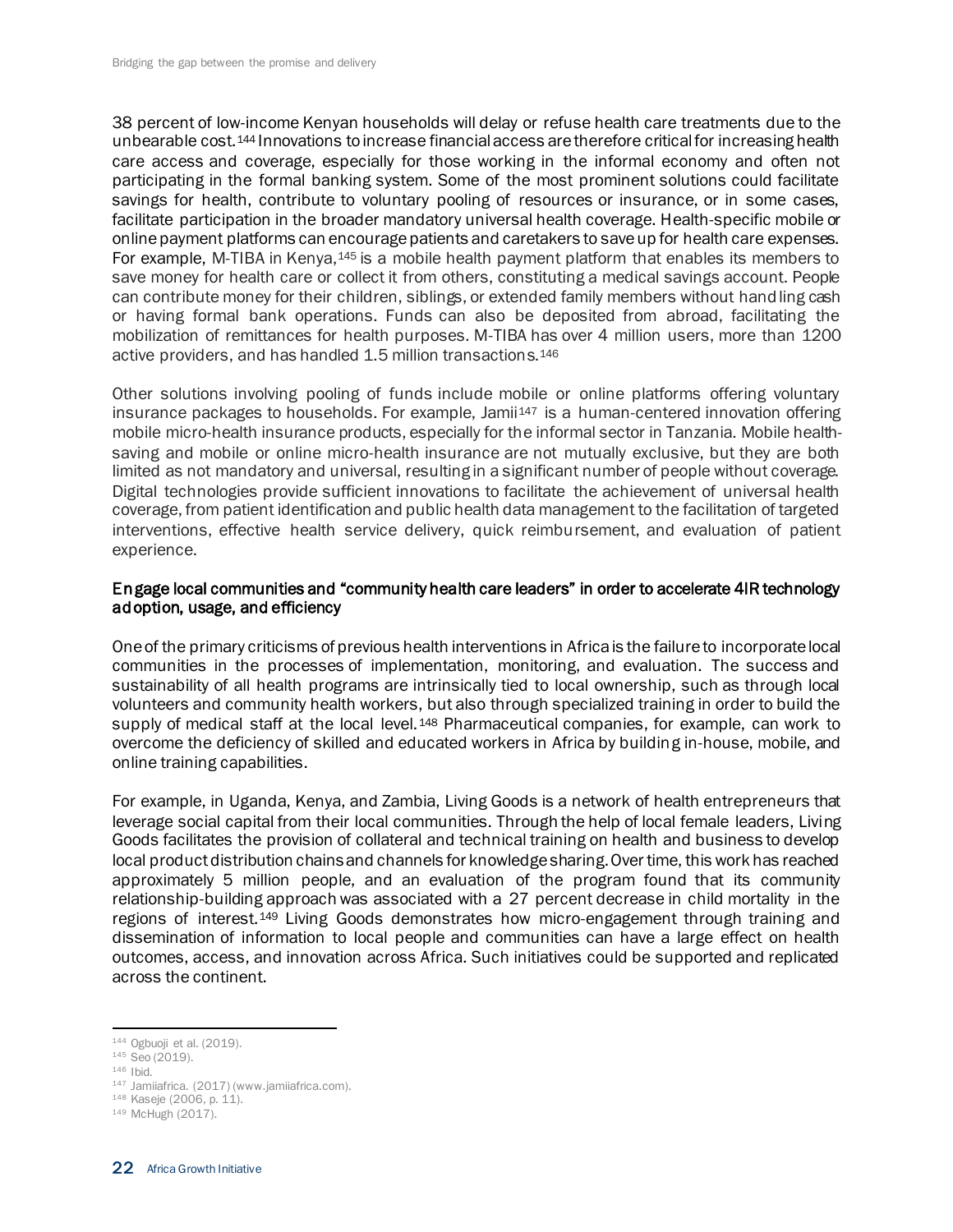Moreover, trust and uptake of health programs, especially in remote villages, is often dependent on the incorporation of "community health care leaders," who are integral to many African cultures in various ways. Since these community health care leaders are often more available in rural areas than most health care professionals, policymakers should encourage capacity-building, possibly through elearning, if available, so that they could be tapped for non-vital, preventative procedures in areas where there is a shortage of doctors, 150 provided that they receive the appropriate training and resources, and would immediately refer to the closest doctor when the situation imposes. This strategy could also result in a better regulation of community health care leader activities, helping to distinguish between the accredited or recognized community health care leaders that could serve as health auxiliaries while ending unauthorized local practices. For example, the engagement of "community health care leaders," for preventive procedures has proven highly effective in combatting the HIV/AIDS epidemic in Uganda, where trained "community health care leaders" proved willing to translate and implement national-level health policies in ways that included local beliefs and practices. Similarly, the Bajenu Gox Initiative in Senegal has contributed to maternal and child health by creating a community support for women, training women to be leaders in reproductive health, and providing advice from the prenatal period until the children reach the age of 5.<sup>151</sup> Ethiopia has recruited a "health army" network of community leaders and respected mothers trained with basic information to improve maternal and child health.<sup>152</sup> As illustrated in Appendix 1 and discussed above in regards to COVID-19, e-learning, m-learning, m-health, and e-health can facilitate the coordination of networks, as well as improve patient experience, learning, and outcomes.

#### Invest in health facility electrification, developing digital infrastructure, and universal access to broadband internet

For any of the above strategies to be successful, bottlenecks to the 4IR must be addressed by encouraging substantial investments for electrification, digital infrastructure, and universal access to broadband internet as well as a systematic and synergistic integration of digital technologies across actors and sectors beyond health (as they are mutually reinforcing).

To take advantage of the many healthcare solutions the 4IR has to offer, national governments must capitalize on existing multilateral initiatives and public-private partnerships to accelerate powering health facilities with reliable energy. In many cases, off-grid, renewable energy resources are being used to provide power to the three-fifths of sub-Saharan healthcare facilities that currently lack reliable access to electricity.<sup>153</sup>

Since nearly all 4IR technologies rely on internet access, investment in the development of physical and digital infrastructure as well as universal and affordable access to broadband internet is critical for the broader adoption of 4IR for health care in Africa. Indeed, in Africa, although the number of broadband connections exceeded 400 million in 2018, the average broadband penetration was only about 25 percent.<sup>154</sup> Internet penetration varies wildly among countries—from (as of 2017) 4 percent of the population in the CAR, 6 percent in Chad, and 8 percent in South Sudan to 56 percent in South Africa, and (as of 2019) 59 percent in the Seychelles, 59 percent in Mauritius, 67 percent in Tunisia, and 74 percent in Morocco.<sup>155</sup> The Broadband Commission Working Group on Broadband for All published a report estimating that to achieve affordable and universal broadband in Africa by 2030, <sup>156</sup>

<sup>150</sup> Chatora (2003); Kasilo (2003); Kaseje (2006, p. 10-11).

<sup>151</sup> IDRC.

<sup>152</sup> VOA (2011).

<sup>153</sup> Sustainable Energy for All (2021).

<sup>154</sup> Broadband Commission Working Group on Broadband for All (2019).

<sup>155</sup> World Bank (2017-2018). In sub-Saharan Africa, approximately 25% of individuals used internet in 2017.

<sup>156</sup> About 80% of the investments are related to infrastructure (about 250,000 new 4G base stations and at least 250,000 kilometers of fiber, Wi-Fi based solutions for remote rural areas, etc.), about 20% related to building skills and local content, and 2-4% for policy framework.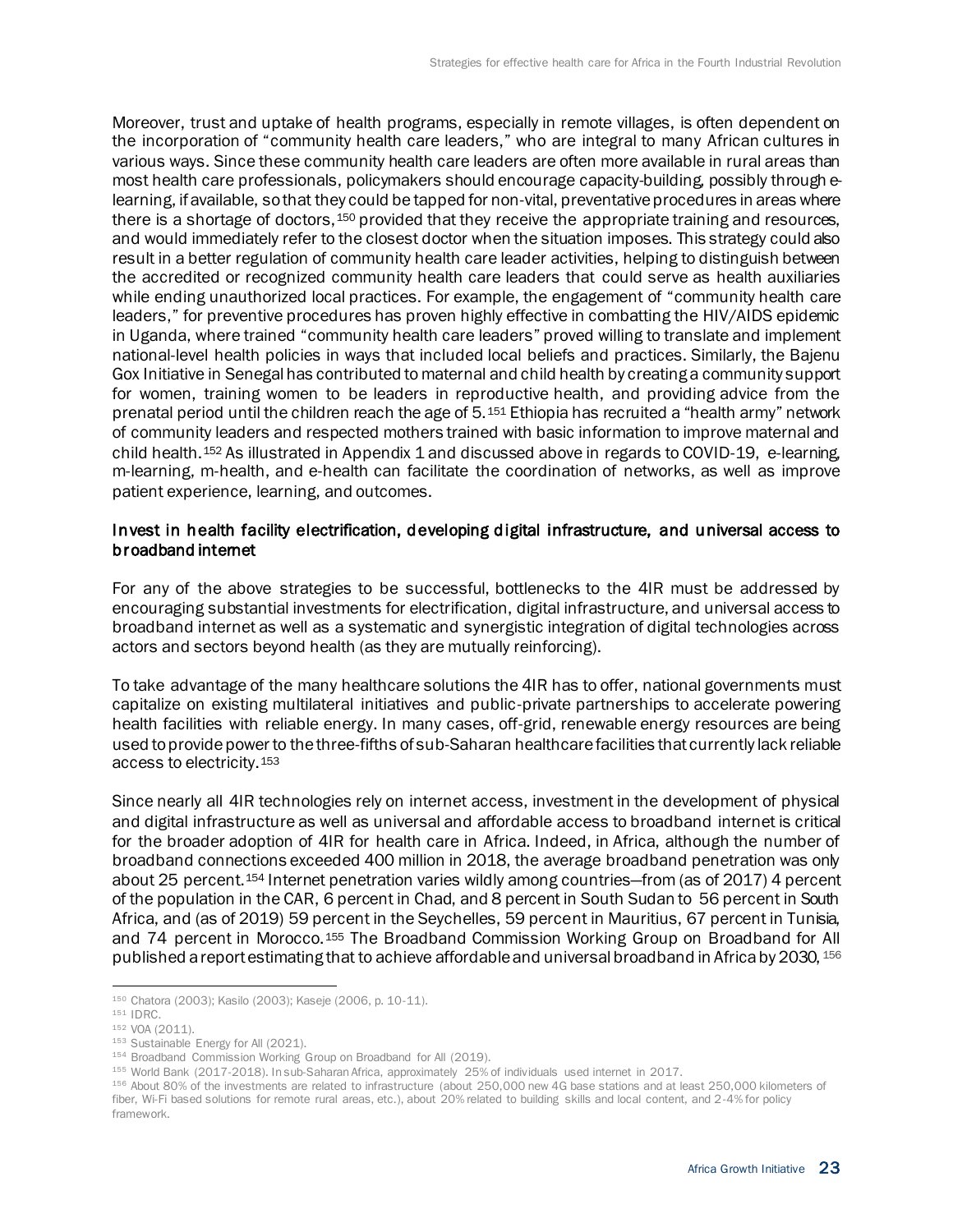investments of \$100 billion are required. Such investments will help achieve affordable and universal broadband in Africa by 2030, connecting an additional 1.1 billion people.

Closing the current internet gap will better empower Africa to find sustainable 4IR solutions to its health care (and other) challenges, 157 fostering engagements among governments, the private sector, civil society, and individual citizens. Once connected, existing technologies can be implemented to address the lack of access to health care providers, limited preparedness for emergency health situations, insufficient medical equipment and supplies, among others.

Additional challenges may result from the apprehension from patients to use ICT-enabled health care platforms. Most ICT platforms, particularly those that improve the provision of information, still require patients to proactively engage with the technology, but many patients are unfamiliar, distrustful, or untrained. Civil society groups with the appropriate resources can position themselves to help ease the digital transition through localized support and training. Without investment in digital infrastructure, the Fourth Industrial Revolution may be limited in ushering in more efficient, effective health care.

## <span id="page-28-0"></span>VI. Final considerations: Reinforcing preparedness and capacity-building for effective health care delivery in the Fourth Industrial Revolution context

In the aftermath of the Ebola crisis and in the midst of the COVID-19 pandemic, it is crucial that African countries focus on integrating digital health into their preparedness strategy while prioritizing investments in local scientific and medical research, technological innovation, and regional collaboration. COVID-19 has shown Africa's overreliance on not only external scientific production, but also medical equipment and pharmaceutical products. Although international cooperation is extremely important, the persistence of low local capacity highlights its limits. African leaders should therefore act boldly to unlock the local preparedness potential at the continental level with the strengthening of institutions such as the Africa Center for Disease Control, <sup>158</sup> but also, most importantly, at the regional, national, and local levels.

There is a plethora of 4IR tools that health ministries can use to stay prepared and to react quickly in an emergency. Disaster-preparedness strategies should incorporate mHealth applications for nationwide alerts and information sharing. The strategic incorporation of these tools requires a focus on local and national needs to build resilience, agile governance, capable administration for quick deployment, and the creation of well-endowed specific emergency funds to support preparedness and response operations. Perhaps most importantly, African countries should focus on incorporating an interoperable health information system across public and private health facilities that use digital health apps and big data analytics for routine data collection. These 4IR technologies provide the resources for efficient disease reporting and data analysis, which would help increase accuracy and strengthen decisionmaking, especially in times of crisis. For example, in 2015 and 2016, Sierra Leone built its Electronic Integrated Disease Surveillance and Response (eIDSR) application in under a year. Over 95 percent of health facilities participated in weekly reporting after the implementation, as opposed to about a third of facilities when reporting was paper-based.<sup>159</sup> Additionally, the use of blockchain for personal medical records would protect a patient's information while still providing

<sup>157</sup> Broadband Commission Working Group on Broadband for All (2019).

<sup>158</sup> Specialized technical institution of the African Union which aims at creating "a safer, healthier, integrated and prosperous Africa, in which Member States can efficiently prevent disease transmission, implement surveillance and detection, and always be prepared to respond effectively to health threats and outbreaks." Africa CDC.

<sup>159</sup> Stroetmann (2018, p. 11).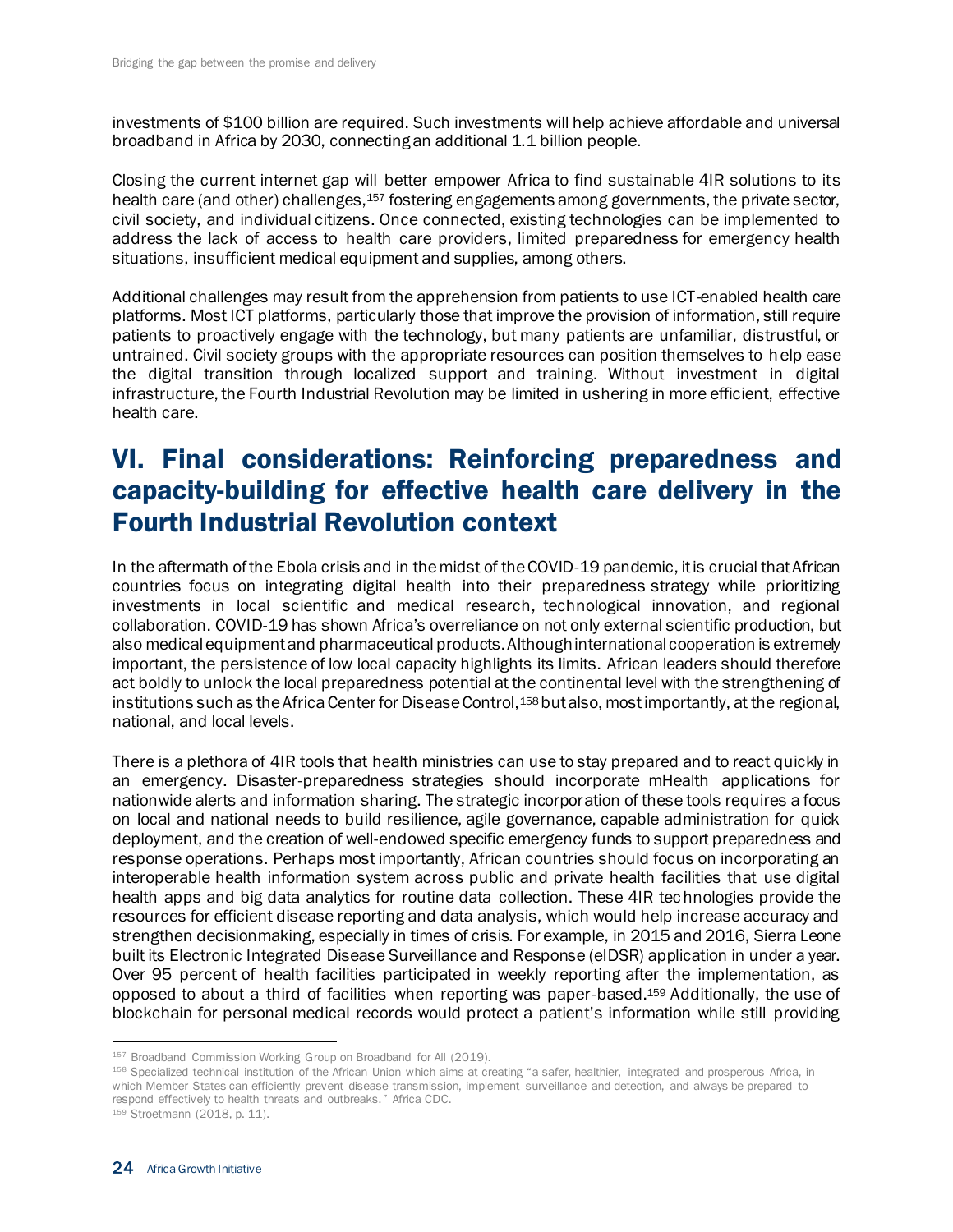accessibility to doctors in any health care facility provided it is integrated into the national health information systems. This will help facilitate more efficient and effective treatment no matter the location of the patient, especially when health systems are overwhelmed during a public health crisis. Furthermore, if medical professionals' licensing were stored on blockchain, the medical workforce would be freer to move across borders if needed during a disaster (assuming license portability). When clinics and hospitals are over capacity and experiencing shortages during a public health crisis, the government should have an existing implementation strategy that utilizes drones and 3D printing for crucial medical supplies. They should also focus on building up local medical supply and pharmaceutical manufacturing that can scale up and distribute across the continent during shortages. The African Continental Free Trade Area (AfCFTA) will make this easier by removing tariffs on intra-African trade, which is expected to increase by 52.3 percent once the AfCFTA goes into effect. 160 The AfCFTA will empower local SMEs to grow their businesses as supply chains develop and infrastructure improves.

Africa's health challenges require a coordinated approach by policymakers, business leaders, international institutional investors, philanthropists, local actors, and civil society. The strategies discussed in this report will be necessary to create a sustainable health care system with the capacity to handle both long-term illnesses and short-term disease outbreaks. The increase in technology available on the continent will only facilitate the expansion of health solutions to rural communities and regions still facing infrastructure challenges. Each stakeholder in the sector must tackle the technology, policy, institutional, and investment challenges that remain in order to create a sustainable health sector that can facilitate economic growth, encourage innovation, and contribute to Africa's achievement of the Sustainable Development Goals and the African Union's Agenda 2063.

<sup>160</sup> UNECA (2020) Signé and van der Ven (2019).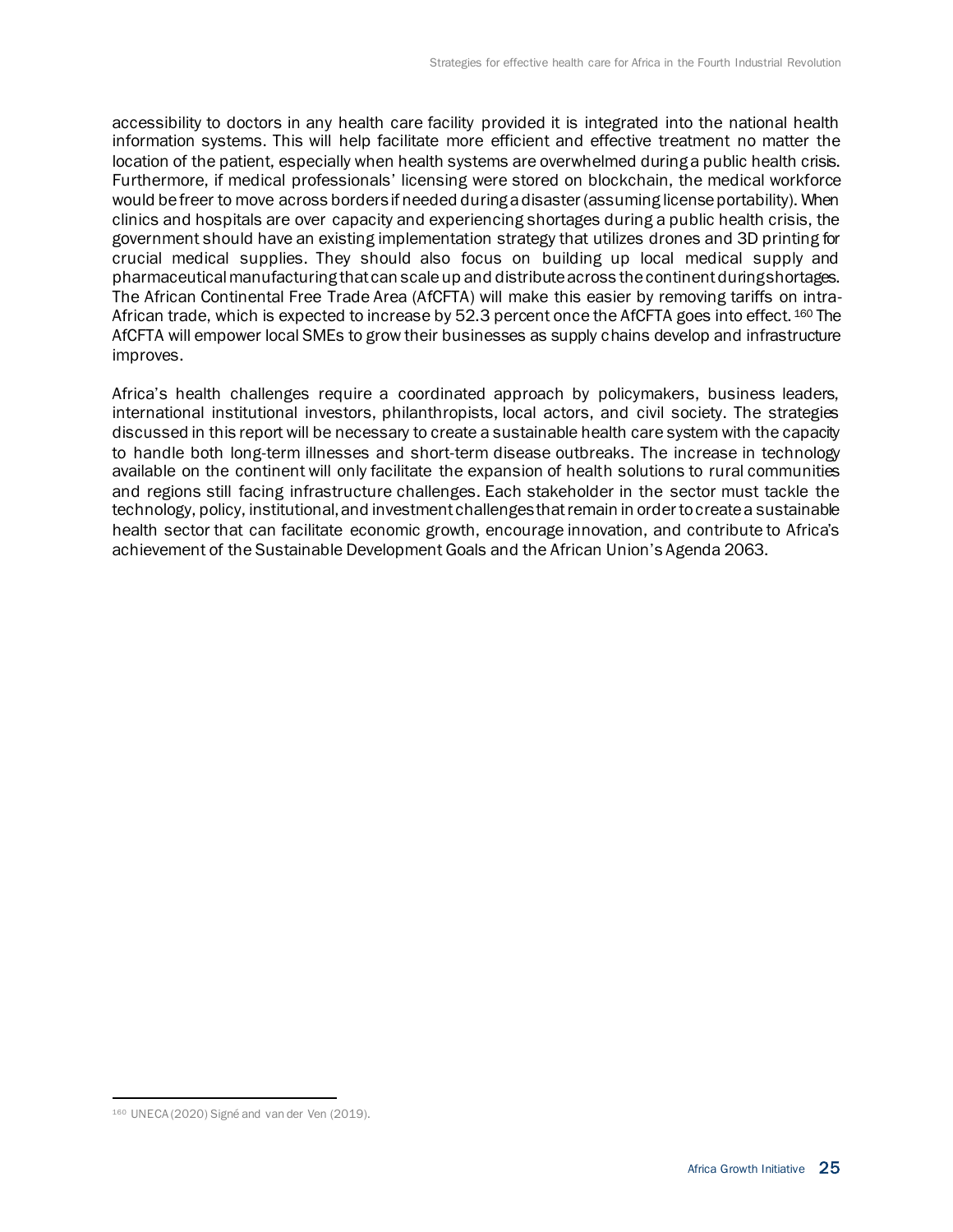## <span id="page-30-0"></span>Appendix: The emerging role of the Fourth Industrial Revolution's disruptive technologies and solutions in addressing health care challenges in Africa

Health care providers throughout the continent have managed to capitalize on 4IR technology to address major threats. Illness detection and pharmaceutical production have most immediately benefited from digitization. Some of the prominent 4IR technologies that have increasingly been used in Africa include artificial intelligence, automated vehicles and drones, big data, the Internet of Things, 3D printing, blockchain technologies, and digital health (m-health and e-health).

This appendix illustrates recent developments on the continent for specific technological solutions to further illustrate the promise of the Fourth Industrial Revolution should the appropriate policies be adopted.

| African entrepreneurship and key 4IR technologies                                                                                                                                                                                                                                   |                                                                                                                                                                                |                                                                                                                                                                                                                                                                                                                                                                                                                                                                                                                                                                                                    |  |
|-------------------------------------------------------------------------------------------------------------------------------------------------------------------------------------------------------------------------------------------------------------------------------------|--------------------------------------------------------------------------------------------------------------------------------------------------------------------------------|----------------------------------------------------------------------------------------------------------------------------------------------------------------------------------------------------------------------------------------------------------------------------------------------------------------------------------------------------------------------------------------------------------------------------------------------------------------------------------------------------------------------------------------------------------------------------------------------------|--|
| 4IR technologies                                                                                                                                                                                                                                                                    | <b>Health care</b><br>applications/benefits                                                                                                                                    | Illustrative innovations/cases/stories in<br>Africa                                                                                                                                                                                                                                                                                                                                                                                                                                                                                                                                                |  |
| Artificial intelligence (AI)<br>systems are<br>programmed using<br>algorithms that allow for<br>the practice of "machine<br>learning," which enables<br>the system to recognize<br>patterns and make<br>predictions using data<br>collection and analysis.                          | Accelerated diagnostics;<br>improved treatment<br>strategies                                                                                                                   | CareAI (regional): Computer platform,<br>supported by blockchain technology,<br>using integrated sensors for<br>autonomous patient monitoring<br>SOPHiA (regional): Cloud based platform<br>accelerating collaboration between 780<br>healthcare facilities through AI-powered<br>analysis of genomic data and treatment<br><b>Ubenwa</b> (Nigeria): App that detects<br>child-birth asphyxiation<br>Ilara Health (Kenya): Affordable<br>diagnostic equipment using AI,<br>including a portable ultrasound device<br>and a diagnostic app that detects<br>respiratory infections from the sound of |  |
| Digital health (M-health<br>and E-Health) is perhaps<br>the most advanced 4IR<br>tool in Africa to date.<br>These mobile<br>applications have a<br>variety of uses, including<br>connecting users<br>virtually to doctors and<br>providing public health<br>information and alerts, | Improved access and<br>delivery of health care and<br>health information through<br>remote patient-provider<br>communication and<br>monitoring, and<br>immunization management | a cough.<br>HelloDoctor (South Africa): Mobile app<br>providing 24/7 communication with a<br>doctor<br>el DSR (Sierra Leone): Mobile app for<br>disease reporting by health facilities<br>Clinic Communicator (Uganda): App<br>facilitating email and SMS doctor-<br>patient communication                                                                                                                                                                                                                                                                                                         |  |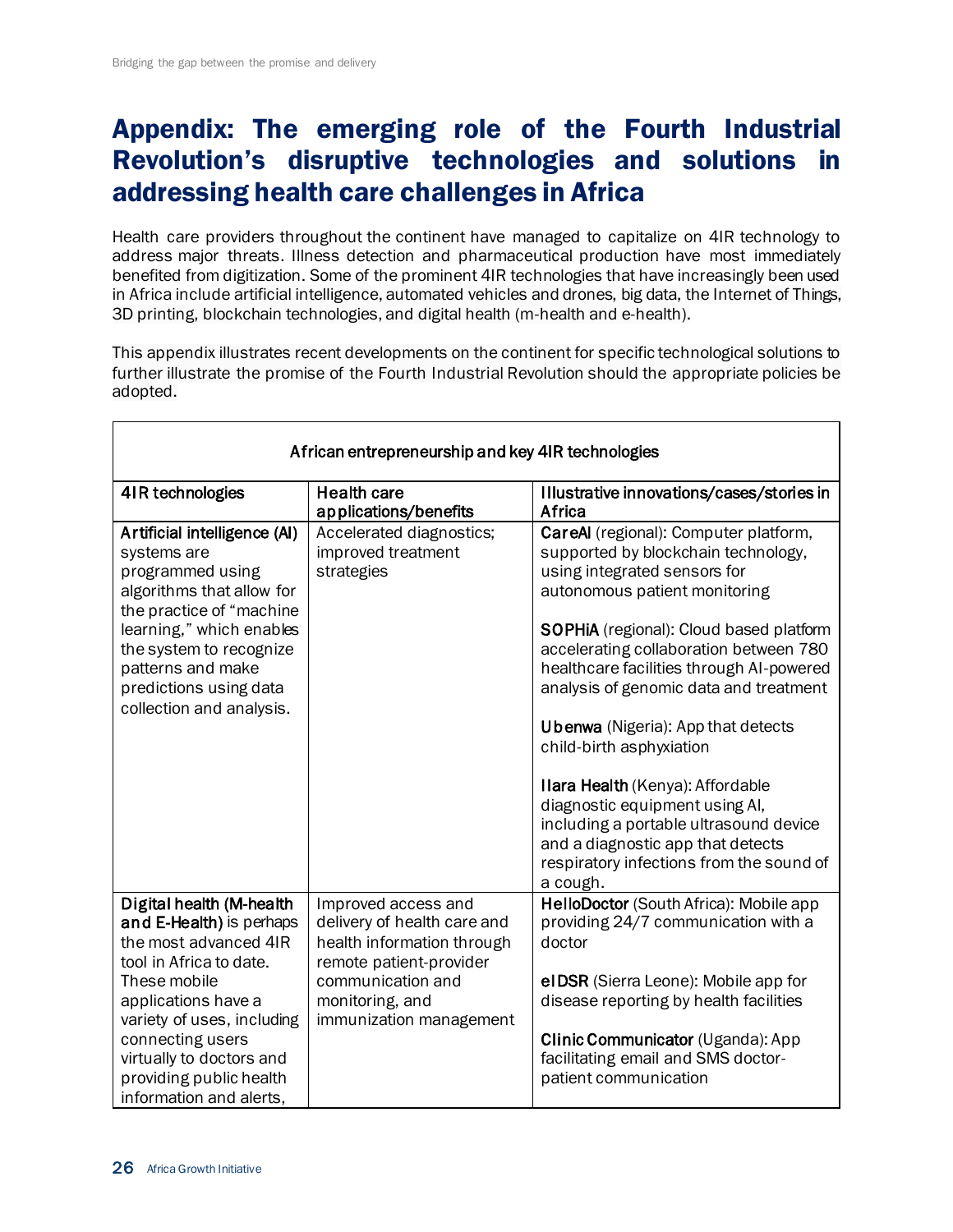| and are especially<br>crucial for remote areas<br>where health care<br>services are limited.                                                                                                                                                                                                                                              |                                                                                                                 | mPedigree (Ghana): Platform using<br>cloud-based and mobile technologies to<br>verify pharmaceutical authenticity<br>Gifted Mom (Cameroon): Mobile health<br>platform helping pregnant women and<br>mothers to access medical advice<br>Chanjo Plus (Kenya): Mobile technology<br>used by health workers to register and<br>track child vaccinations<br>Rocket Health (Uganda): Telemedicine<br>platform offering clinical and laboratory<br>services and medicine delivery |
|-------------------------------------------------------------------------------------------------------------------------------------------------------------------------------------------------------------------------------------------------------------------------------------------------------------------------------------------|-----------------------------------------------------------------------------------------------------------------|-----------------------------------------------------------------------------------------------------------------------------------------------------------------------------------------------------------------------------------------------------------------------------------------------------------------------------------------------------------------------------------------------------------------------------------------------------------------------------|
| Blockchain technology is<br>a "secure transaction<br>ledger database that is<br>shared by all parties<br>participating in an<br>established, distributed<br>network of computers. It<br>records and stores every<br>transaction that occurs<br>in the network,<br>essentially eliminating<br>the need for "trusted"<br>third parties."161 | Secure medical record<br>sharing between information<br>systems; patient privacy;<br>payment systems            | <b>CareAI: Patient monitoring platform</b><br>using blockchain to protect its health<br>data management system<br>Afya Rekod (Kenya): Decentralized,<br>user-generated medical data storage<br>platform using blockchain and Al<br>PanaBIOS (Kenya): Health document<br>verification system powering, along with<br>Econet Wireless, the AU and Africa<br>CDC's Trusted Travel to facilitate cross-<br>border travel within Africa.                                         |
| <b>Drones</b> are unmanned<br>aerial vehicles.<br>The Internet of Things<br>(IoT) refers to                                                                                                                                                                                                                                               | Faster delivery of needed<br>blood and medical supplies<br>Accelerated diagnostics,<br>medication distribution; | Zipline (Rwanda, Ghana, Nigeria): Drone<br>delivery service to rural health facilities<br><b>Beat Drone</b> (Nigeria): Spraying<br>disinfectant (coronavirus) and<br>insecticide (malaria)<br>Lifebank (Nigeria): AI and blockchain<br>powered deliver traceable medical<br>supplies<br>CardioPad (Cameroon): Heart scanning<br>device connecting rural patients' data                                                                                                      |
| interconnected devices<br>able to send and receive<br>data automatically.<br>These types of<br>technologies are<br>commonly labeled as                                                                                                                                                                                                    | improved water<br>management                                                                                    | with urban cardiologists for evaluation<br>Matibubu (Uganda): Malaria diagnostic<br>device<br>Pelebox (South Africa): Smart locker for<br>routine prescription medicine pickup                                                                                                                                                                                                                                                                                              |

<sup>161</sup> Kaushal and Tyle (2015).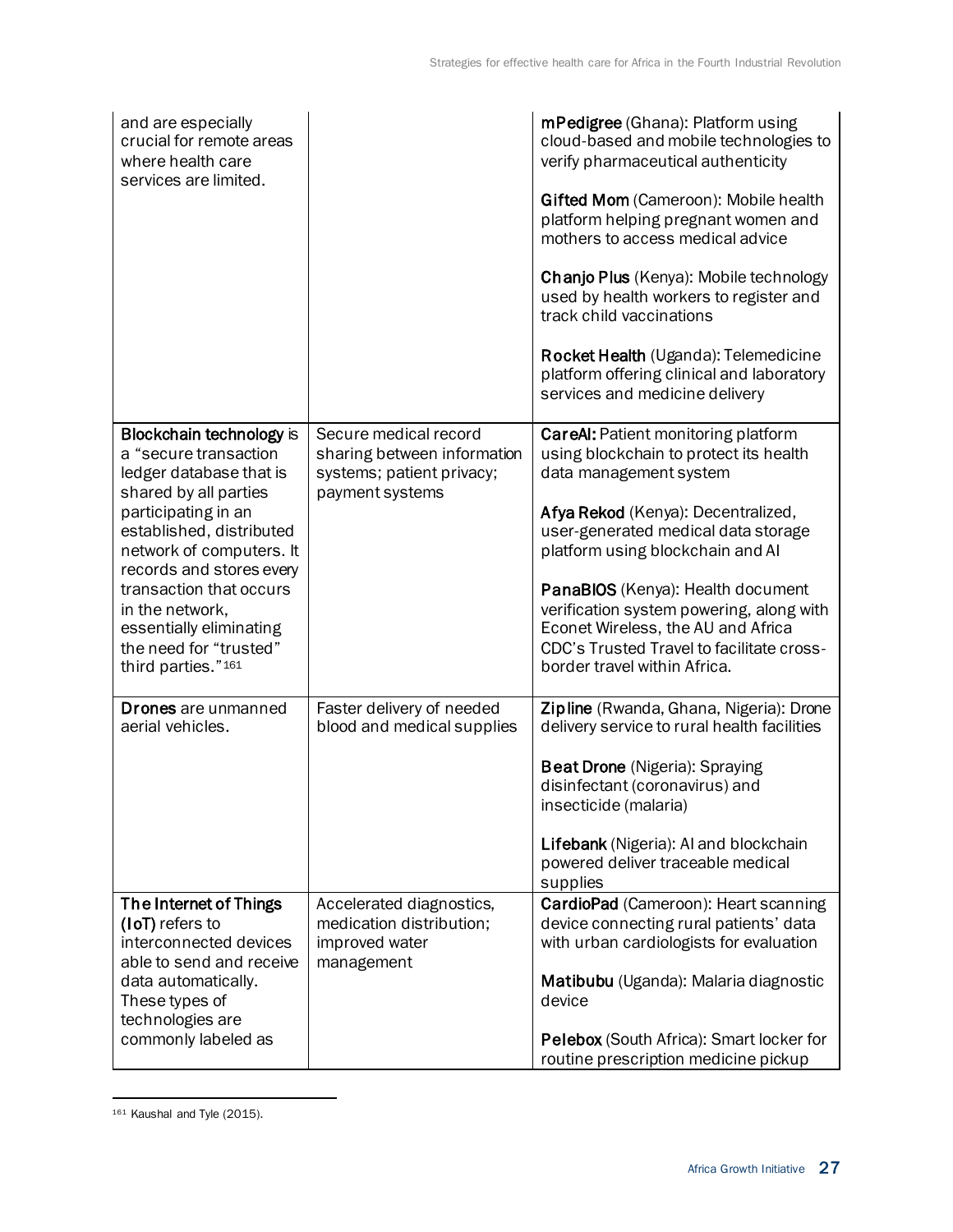| "wearables" or "smart"<br>devices.                                                                                                                                                                                    |                                                                                                          | MamaOpe (Uganda): Biomedical smart<br>jacket that screens for pneumonia<br>symptoms in children                                                                                                                                                                                                                                                                                                                                                                                                    |
|-----------------------------------------------------------------------------------------------------------------------------------------------------------------------------------------------------------------------|----------------------------------------------------------------------------------------------------------|----------------------------------------------------------------------------------------------------------------------------------------------------------------------------------------------------------------------------------------------------------------------------------------------------------------------------------------------------------------------------------------------------------------------------------------------------------------------------------------------------|
| 3D printing, also known<br>as additive<br>manufacturing, enables<br>a computer to use a<br>digital design to produce<br>a 3D object layer by<br>layer using materials<br>like plastics, metal,<br>nylon, and ceramic. | Faster production of medical<br>equipment, prosthetic limbs,<br>and organs                               | Cameroonian - Israeli partnership: The<br>High Tech Centre of the National<br>Advanced School of Engineering where<br>students are manufacturing protheses<br><b>Ultra Red Technologies (Kenya): Printing</b><br>plastic face shields using an open<br>source Swedish design to fill gaps in<br>supply chain during coronavirus<br>pandemic                                                                                                                                                        |
| Big data analysis refers<br>to the collection of large<br>and complex data sets<br>from a range of sources<br>that is stored,<br>processed, and<br>analyzed using 4IR<br>technologies.                                | Faster, more accurate<br>identification of health care<br>gaps, health patterns, and<br>disease tracking | Vantage (regional): Analytics system for<br>health program implementation<br>54gene (Nigeria): African genomic data<br>aggregator supporting clinical and<br>academic researchers                                                                                                                                                                                                                                                                                                                  |
| Cloud computing is the<br>storage and<br>management of data<br>using a network of<br>remote servers.                                                                                                                  | Broader accessibility of<br>health databases and<br>software across health<br>systems                    | RxAll (Nigeria): IoT scanning device<br>using AI for drug authentication<br>MamaRescue (Uganda): Mobile<br>platform facilitating transportation for<br>mothers in real time to health facilities<br>with the current capacity to offer the<br>care they need                                                                                                                                                                                                                                       |
| Fintech is digital and<br>mobile financial<br>services, including<br>mobile money and<br>microinsurance                                                                                                               | More accessible financing<br>solutions for healthcare<br>costs                                           | Maisha Meds (East Africa): Software<br>platform with a mobile money<br>reimbursement and discount feature<br>Mutti (Ethiopia): mPharma's mobile<br>money membership program<br>MicroEnsure (Ghana): Health insurance<br>offered as a mobile plan add-on<br>Jamii Africa (Tanzania): Low-cost health<br>microinsurance plans<br>M-TIBA (Kenya): Health insurance<br>mobile manager and provider, including<br>mobile money that can be transferred<br>to friends and family for healthcare<br>costs |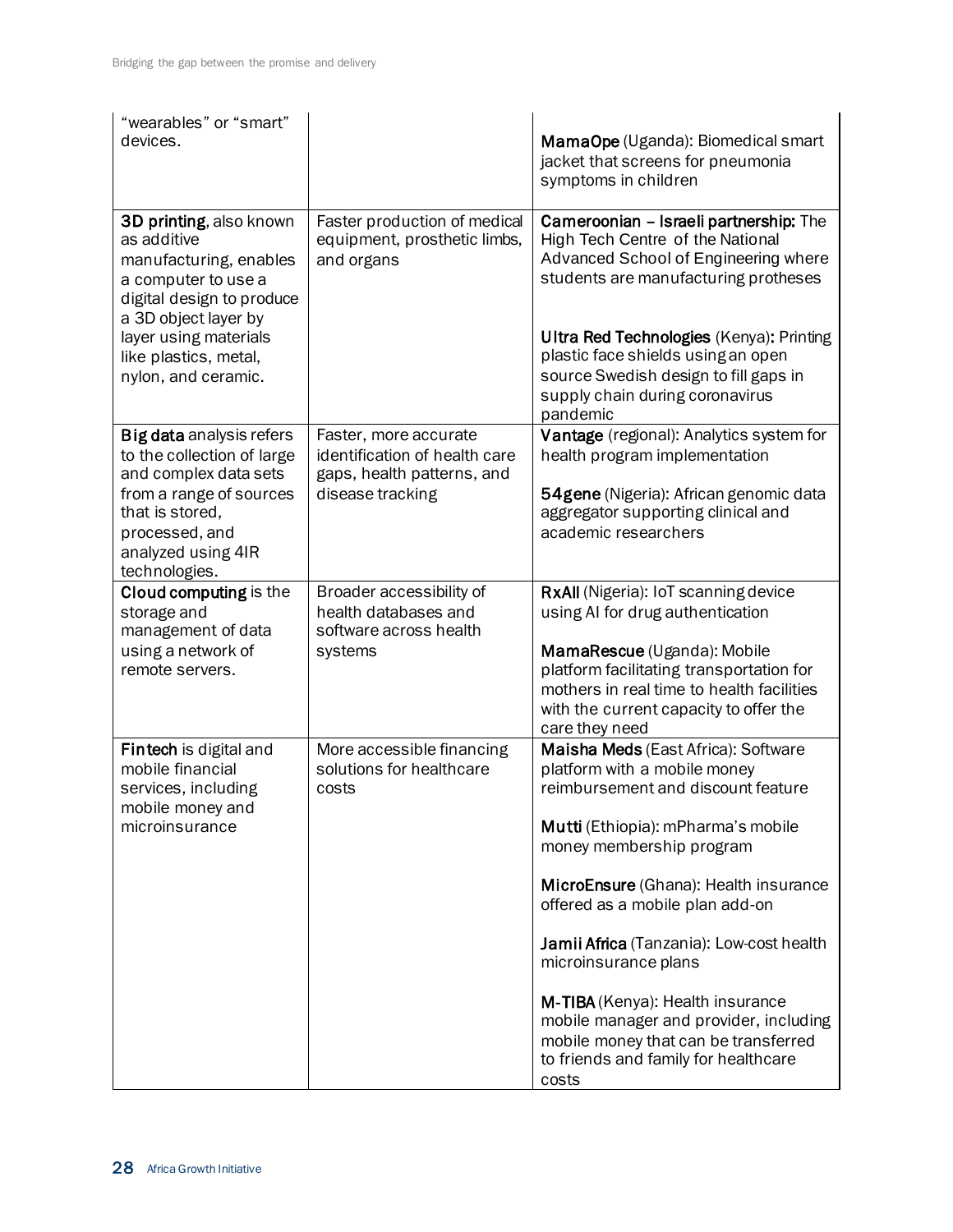| <b>Biotechnology</b> is an<br>applied science using<br>living organisms                  | Medical discoveries<br>(vaccines, genetic<br>engineering, etc.) that<br>prevent or eradicate disease                     | IndyGenUS (Kenya): Blockchain-enabled<br>indigenous and diasporic genomics<br>database for use in disease and drug<br>research                                                                                                                                                         |
|------------------------------------------------------------------------------------------|--------------------------------------------------------------------------------------------------------------------------|----------------------------------------------------------------------------------------------------------------------------------------------------------------------------------------------------------------------------------------------------------------------------------------|
|                                                                                          |                                                                                                                          | TargetMalaria (Burkina Faso, Ghana,<br>Uganda, Mali): Alliance researching<br>gene-editing in mosquitos                                                                                                                                                                                |
|                                                                                          |                                                                                                                          | <b>ACEGID</b> (Nigeria): Genomics research,<br>education, and capacity-building center<br>at Redeemer's University                                                                                                                                                                     |
| Virtual reality uses<br>hardware and software<br>to create a 3D<br>experience simulation | Treating mental health<br>conditions and<br>developmental disabilities,<br>as well as educating health<br>care providers | VRapeutic (Egypt): AI and biosensor<br>powered tool for medical professionals<br>to use in the therapeutic treatment of<br>children with autism, ADHD, cerebral<br>palsy, among others; Cloud-based,<br>immersive learning modules targeting<br>social and cognitive skill development |

<span id="page-33-0"></span>Source: Author's compilation of information from various sources.

All in all, as illustrated here and summarized in the table above, Africa's health care sector is one with the potential to benefit the most from the disruptive technologies of the Fourth Industrial Revolution. To further capitalize on it, policymakers have to address recurrent challenges and policy constraints, and adopt effective strategies for bridging the gap between the promise and delivery in Africa's health care during the Fourth Industrial Revolution.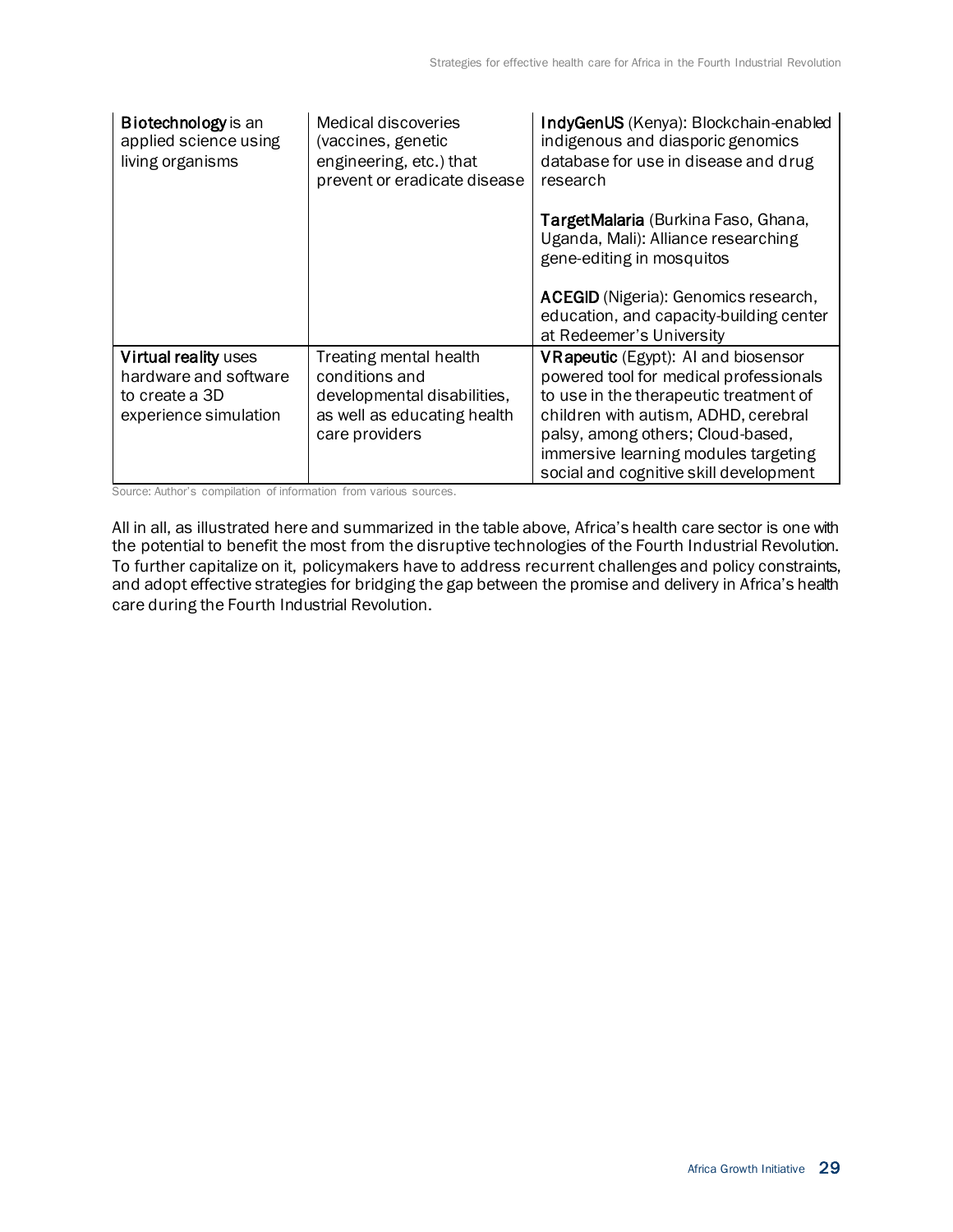## References

- Access to Medicine Foundation. *Access to Medicine Index 2016*. https://accesstomedicineindex.org/media/atmi/Access-to-Medicine-Index-2016.pdf
- Ackerman, Evan and Michael Koziol. 2019. "The blood is here: Zipline's medical delivery drones are changing the game in Rwanda." *IEEE Spectrum* 56 (5): 24-31.
- Adepoju, Paul. 2017. "This Nigerian AI health startup wants to save thousands of babies' lives with a simple app." *Quartz*. https://qz.com/ africa/1158185/nigerian-ai-health-startup-ubenwahopes-to-save-thousands-of-babies-lives-every-year/
- AFP. (2013). "Cameroon former health minister gets 20 years for graft." *FoxNews.com*. www.foxnews.com/world/cameroon-former-health-minister-gets-20-years-for-graft
- Africa CDC. 2021. "African Union and Africa CDC launches Partnerships for African Vaccine Manufacturing (PAVM), framework to achieve it and signs 2MoUs." *African Union and Africa CDC.* [https://africacdc.org/news-item/african-union-and-africa-cdc-launches-partnerships-for](https://africacdc.org/news-item/african-union-and-africa-cdc-launches-partnerships-for-african-vaccine-manufacturing-pavm-framework-to-achieve-it-and-signs-2-mous/)[african-vaccine-manufacturing-pavm-framework-to-achieve-it-and-signs-2-mous/](https://africacdc.org/news-item/african-union-and-africa-cdc-launches-partnerships-for-african-vaccine-manufacturing-pavm-framework-to-achieve-it-and-signs-2-mous/)
- Africa CDC. "Our Vision." African Union and Africa CDC. https://africacdc.org/about-us/vision/
- African Development Bank. 2013. *Health in Africa over the Next 50 Years*. Abidjan: African Development Bank.
- African Union and Africa CDC. 2021 March 26. "Africa's Telecom and Technology Industry Leads the Charge against COVID-19 by Backing AU Covid-Tech & Vaccine Passport System." [https://africacdc.org/news-item/africas-telecom-and-technology-industry-leads-the-charge](https://africacdc.org/news-item/africas-telecom-and-technology-industry-leads-the-charge-against-covid-19-by-backing-au-covid-tech-vaccine-passport-system/)[against-covid-19-by-backing-au-covid-tech-vaccine-passport-system/](https://africacdc.org/news-item/africas-telecom-and-technology-industry-leads-the-charge-against-covid-19-by-backing-au-covid-tech-vaccine-passport-system/)
- Akileswaran, Kartik and Georgina Hutchinson. 2019. "Adapting to the 4IR: Africa's development in the age of automation." *Tony Blair Institute for Global Change*. https://institute.global/advisory/adapting-4ir-africas- development-age-automation
- Akinwande, Victor. 2018. "Artificial Intelligence in healthcare: Where does Africa lie?" *Techpoint Africa.* https://techpoint.africa/2018/03/26/ artificial-intelligence-healthcare-africa
- Alfa Shaban, Abdur Rahman. (2020). "Ex-DRC health minister jailed for stealing Ebola funds," *Africanews.* www.africanews.com/2020/03/24/ex-drc-health-minister-jailed-for-stealing-ebolafunds/
- Allen, Tim and Susette Heald. 2004. "HIV/AIDS Policy in Africa: What Has Worked in Uganda and What Has Failed in Botswana?" *Journal of International Development* 16 (8): 1141–1154.
- Amref Health Africa. 2021 February 9. "Using the Leap mHealth platform remotely to train Community Health Volunteers about COVID-19." [https://newsroom.amref.org/innovative-health-services](https://newsroom.amref.org/innovative-health-services-solutions/2021/02/using-the-leap-mhealth-platform-remotely-to-train-community-health-volunteers-about-covid-19/)[solutions/2021/02/using-the-leap-mhealth-platform-remotely-to-train-community-health](https://newsroom.amref.org/innovative-health-services-solutions/2021/02/using-the-leap-mhealth-platform-remotely-to-train-community-health-volunteers-about-covid-19/)[volunteers-about-covid-19/](https://newsroom.amref.org/innovative-health-services-solutions/2021/02/using-the-leap-mhealth-platform-remotely-to-train-community-health-volunteers-about-covid-19/)
- Atieno, Milicent. 2017. "How technology can improve healthcare in sub-Saharan Africa." *Innov8tiv.* https://innov8tiv.com/technology-can- improve-healthcare-sub-saharan-africa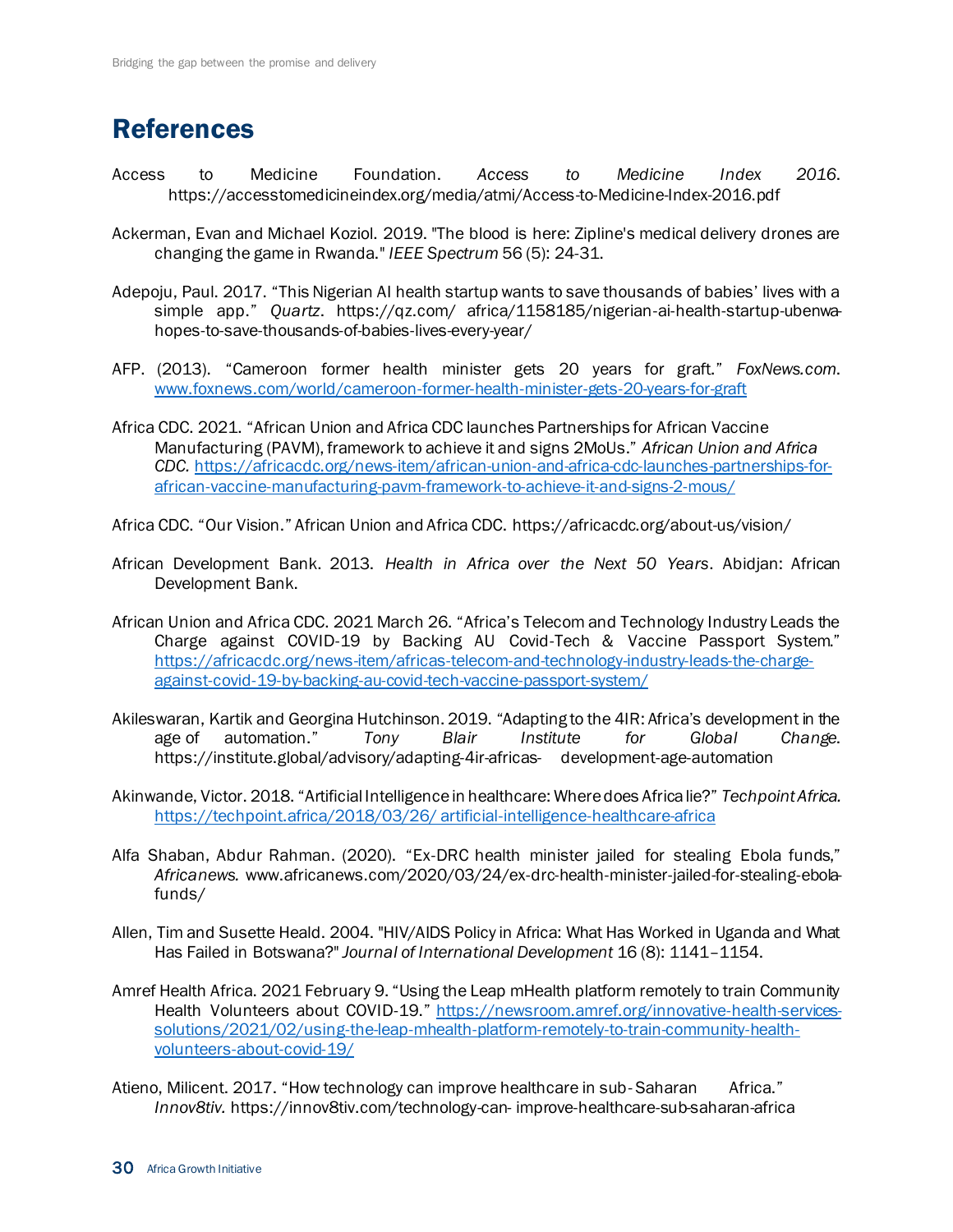- Barteit, Sandra, Albrecht Jahn, Sekelani Banda, Till Bärnighausen, Annel Bowa, Geoffrey Chileshe, Dorota Guzek, Margarida Mendes Jorge, Sigrid Lüders, Gregory Malunga, and Florian Neuhann. 2019. "E-Learning for Medical Education in Sub-Saharan Africa and Low-Resource Settings: Viewpoint." *Journal of Medical Internet Research* 21 (1).
- Bastos de Morais, Jean Claude. 2017. "Digital technologies can deliver better healthcare to sub-Saharan Africa. Here's how." *World Economic Forum*. www.weforum.org/agenda/2017/10/digital-paths-for- better-healthcare-in-sub-saharan-africa
- Bhargava, Alok, Dean Jamison, Lawrence Lau, and Christopher Murray. 2001. "Modeling the effects of health on economic growth." *Journal of Health Economics* 20 (3): 423–440.
- Bitok, Kipchirchir. 2016. "Biotechnology Hubs and Future Incubators in Africa." *Prescouter*. https://www.prescouter.com/2016/08/biotechnology-hubs-future-incubators-africa/
- Bloom, David E. and David Canning. 2008. "Population Health and Economic Growth." *Commission on Growth and Development* Working Paper 24.
- Bloom, David E., David Canning, Rainer Kotschy, Klaus Prettner, and Johannes Schünemann. 2019. "Health and Economic Growth: Reconciling the Micro and Macro Evidence." *National Bureau of Economic Research.* Working Paper No. 26003.
- Bloom, David E., David Canning and Jaypee Sevilla. 2001. "The Effect of Health on Economic Growth: Theory and Evidence." *National Bureau of Economic Research.* Working Paper No. 8587.
- Bloom, David E., David Canning and Jaypee Sevilla. 2004. "The Effect of Health on Economic Growth: A Production Function Approach." *World Development* 32 (1): 1-13.
- Borgen Project. 2020. "Maternal Mortality in Sub-Saharan Africa." <https://borgenproject.org/maternal-mortality-in-sub-saharan-africa/>
- Boudway, Ira. 2021. "Medical Drone Startup to Begin Covid Vaccine Delivery in April." *Bloomberg*. www.bloomberg.com/news/articles/2021-02-04/medical-drone-startup-to-begin-covidvaccine-delivery-in-april
- Boum, Yap and Yvonne Mburu. 2020. "Burden of disease in francophone Africa 1990–2017: The triple penalty?" *The Lancet Global Health*. 8 (3): E306-E307.
- Breedon, Robert and Jonathan Brufal. 2016. "Comment: Investing in Africa's Healthcare Sector." *African Business Magazine*. http://africanbusinessmagazine.com/sectors/finance/commentinvesting-africas-healthcare-sector
- Breedon, Robert and Tom Gray. 2016. "Maximizing the Return on Healthcare Investment in Africa." *Lexology*. www.lexology.com/library/detail.aspx?g=6727424b-f66c-46aa-aa6aa2b31993c52e
- Broadband Commission Working Group on Broadband for All: A "Digital Infrastructure Moponshot" for Africa. 2019. *Connecting Africa Through Broadband: A strategy for doubling connectivity by 2021 and reaching universal access by 2030*. www.worldbank.org/en/news/press-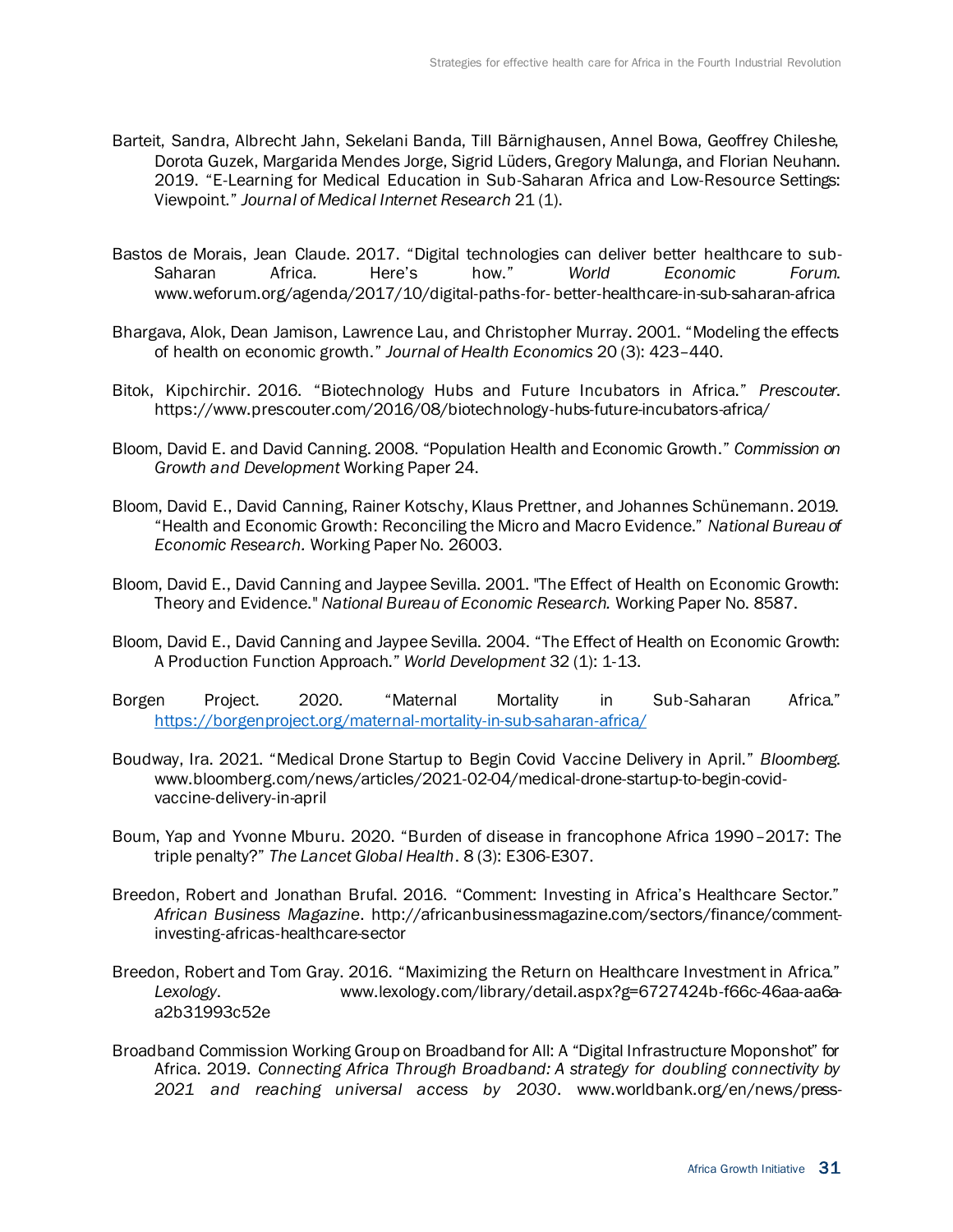release/2019/10/17/achieving-broadband-access-for-all-in-africa-comes-with-a-100-billionprice-tag

- BroadReach Consulting. 2019. "4IR Technology Holds Key To Better Healthcare In Africa." *BroadReach. (*www.broadreachcorporation.com/4ir-technology-holds-key-to-better-healthcarein-africa/
- Burpee, Julia. 2015. "Canadian team uses 3D printer to make artificial legs for Ugandans." *CBC News.*  www.cbc.ca/news/technology/canadian-team-uses-3d-printer-to-make-artificial-legs-forugandans-1.2953620
- Bryan, Lowell, Michael Conway, Tineke Keesmaat, Sorcha McKenna, and Ben Richardson. 2010. "Strengthening Sub-Saharan Africa's Health Systems: A Practical Approach." *McKinsey & Company.* www.mckinsey.com/industries/healthcare-systems-and-services/ourinsights/strengthening-sub-saharan-africas-health-systems-a-practical-approach
- Champlin, Cary, David Bell, and Celina Schocken. 2017. "AI Medicine Comes to Africa's Rural Clinics." *IEEE Spectrum.* https://spectrum.ieee.org/biomedical/devices/ai-medicine-comes-to-africasrural-clinics
- Chatora, Rufaro. 2003. "An Overview of the Traditional Medicine Situation in the African Region." *African Health Monitor* 4 (1): 4-7.
- Chen, Lincoln, David Evans, Tim Evans, Ritu Sadana, Barbara Stilwell, Phyllida Travis, Wim Van Lerberghe and Pascal Zurn. 2006. *Working Together for Health: The World Health Report 2006*. Geneva: World Health Organization.
- Clausen, Lily B. 2015. "Taking on the Challenges of Health Care in Africa." *Stanford Graduate School of Business.* www.gsb.stanford.edu/insights/taking-challenges-health-care-africa
- Clemens, Michael A., and Gunilla Pettersson. 2008. "New Data on African Health Professionals Abroad." *Human Resources for Health* 6 (1).
- Conway, Michael, Tania Holt, Adam Sabow, and Irene Yuan Sun. 2019. "Should Sub-Saharan Africa Make Its Own Drugs?" *McKinsey & Company*. https://www.mckinsey.com/industries/publicsector/our-insights/should-sub-saharan-africa-make-its-own-drugs
- de León, Riley. 2020. "Zipline begins drone delivery of Covid-19 test samples in Ghana." *CNBC*. www.cnbc.com/2020/04/20/zipline-begins-drone-delivery-of-covid-19-test-samples-inghana.html
- Deaton, Angus S., and Robert Tortora. 2015. "People in Sub-Saharan Africa Rate their Health and Health Care among the Lowest in the World." *Health Affairs* 34 (3): 519-527.
- Dele-Olowu, Shola, Temidayo Ogunrinu, Destiny Chukwu, Akachi Mbogu, Abubakar Mohammed, and Owes Wiwa. 2020 August 24. "Leveraging e-learning to train health workers during the COVID-19 pandemic in Nigeria." Clinton Health Access Initiative. https://www.clintonhealthaccess.org/leveraging-e-learning-to-train-health-workers-during-thecovid-19-pandemic-in-nigeria/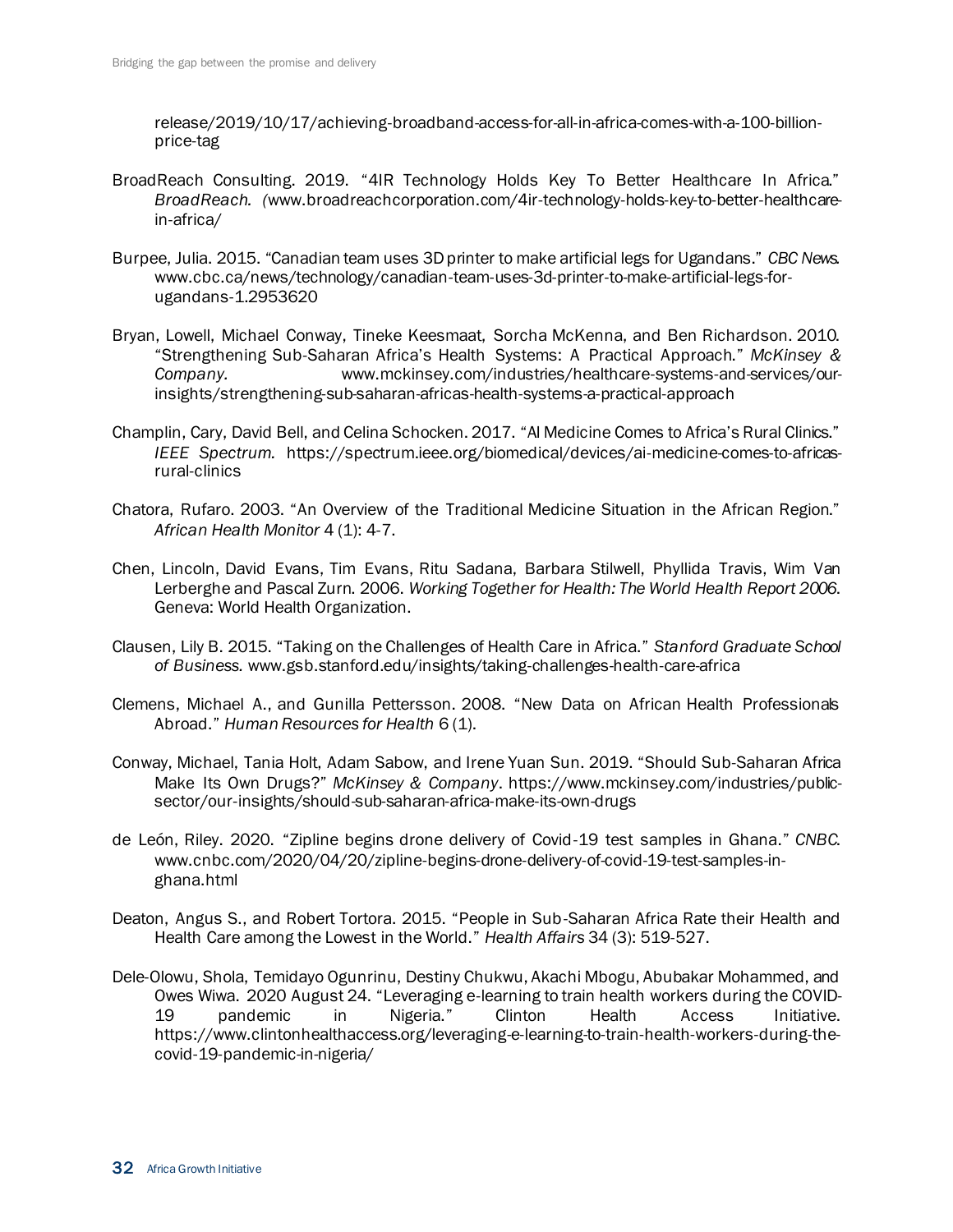- Diabaté, Abdoulaye. 2021. "Results from months of monitoring following the first release of non gene drive genetically modified mosquitoes in Africa." *Target Malaria*. [https://targetmalaria.org/results-from-months-of-monitoring-following-the-first-release-of-non](https://targetmalaria.org/results-from-months-of-monitoring-following-the-first-release-of-non-gene-drive-genetically-modified-mosquitoes-in-africa/)[gene-drive-genetically-modified-mosquitoes-in-africa/](https://targetmalaria.org/results-from-months-of-monitoring-following-the-first-release-of-non-gene-drive-genetically-modified-mosquitoes-in-africa/)
- Disrupt Africa. 2020. *African Tech Startups: Funding Report 2020.* <https://disruptafrica.gumroad.com/l/njrzl>
- Dos Santos, Stéphanie, Ellis Adjei Adams, G. Neville, Yoshihide Wada., Alex de Sherbinin, E. Mullin Bernhardt and Susana B. Adamo.2017. "Urban growth and water access in sub-Saharan Africa: Progress, challenges, and emerging research directions." *Science of The Total Environment* 607- 608: 497–508.
- Duffy, Ryan. 2021. "'Imagine how you would use teleportation': Drone delivery unicorn Zipline's CEO on plans for \$250 million funding." *Morning Brew*[. https://www.morningbrew.com/emerging](https://www.morningbrew.com/emerging-tech/stories/2021/06/30/imagine-use-teleportation-drone-delivery-unicorn-ziplines-ceo-plans-250-million-funding)[tech/stories/2021/06/30/imagine-use-teleportation-drone-delivery-unicorn-ziplines-ceo-plans-](https://www.morningbrew.com/emerging-tech/stories/2021/06/30/imagine-use-teleportation-drone-delivery-unicorn-ziplines-ceo-plans-250-million-funding)[250-million-funding](https://www.morningbrew.com/emerging-tech/stories/2021/06/30/imagine-use-teleportation-drone-delivery-unicorn-ziplines-ceo-plans-250-million-funding)
- Duvivier, Robbert J., Vanessa C. Burch and John R. Boulet. 2017. "A comparison of physician emigration from Africa to the United States of America between 2005 and 2015." *Human Resources Health* 15 (41).
- Ekekwe, Nadubuisi. 2018. "How New Technologies Could Transform Africa's Health Care System." *Harvard Business Review*. https://hbr.org/2018/08/how-new-technologies-could-transformafricas-health-care-system
- "Facts about Health in the African Region of WHO." 2018. *All Countries*. https://allcountries.org/health/facts\_about\_health\_in\_the\_african\_region\_of\_who.htm
- Feldman, Amy. 2020. "Inside A Silicon Valley Unicorn's Urgent Dash To 3D-Print Face Shields And Test Swabs To Battle COVID-19." *Forbes*. www.forbes.com/sites/amyfeldman/2020/03/25/inside-a-silicon-valley-unicorns-urgent-dashto-3d-print-face-shields-and-test-swabs-to-battle-covid-19/#1e9ecacc4370
- Frehywot, Seble, Chulwoo Park and Alexandra Infanzon. 2019. "Medical diaspora: an underused entity in low- and middle-income countries' health system development." *Human Resources for Health* 17, Article number: 56.
- Frost and Sullivan. 2016. *African Pharmaceuticals Market Forecast 2020: Assessing Market Potential with a Focus on Kenya and Nigeria*. https://store.frost.com/african-pharmaceuticals-marketforecast-to-2020.html
- Gadzala, Aleksandra. 2018. "3D Printing: Shaping Africa's Future." *Atlantic Council* Africa Center. www.jstor.org/stable/resrep17104
- Goad, Kimberly. 2021. "How Drones Are Being Used to Deliver Lifesaving HIV Drugs to Remote Areas of the World." *Johnson & Johnson*. [https://www.jnj.com/innovation/medical-drones-deliver-hiv](https://www.jnj.com/innovation/medical-drones-deliver-hiv-medicine)[medicine](https://www.jnj.com/innovation/medical-drones-deliver-hiv-medicine)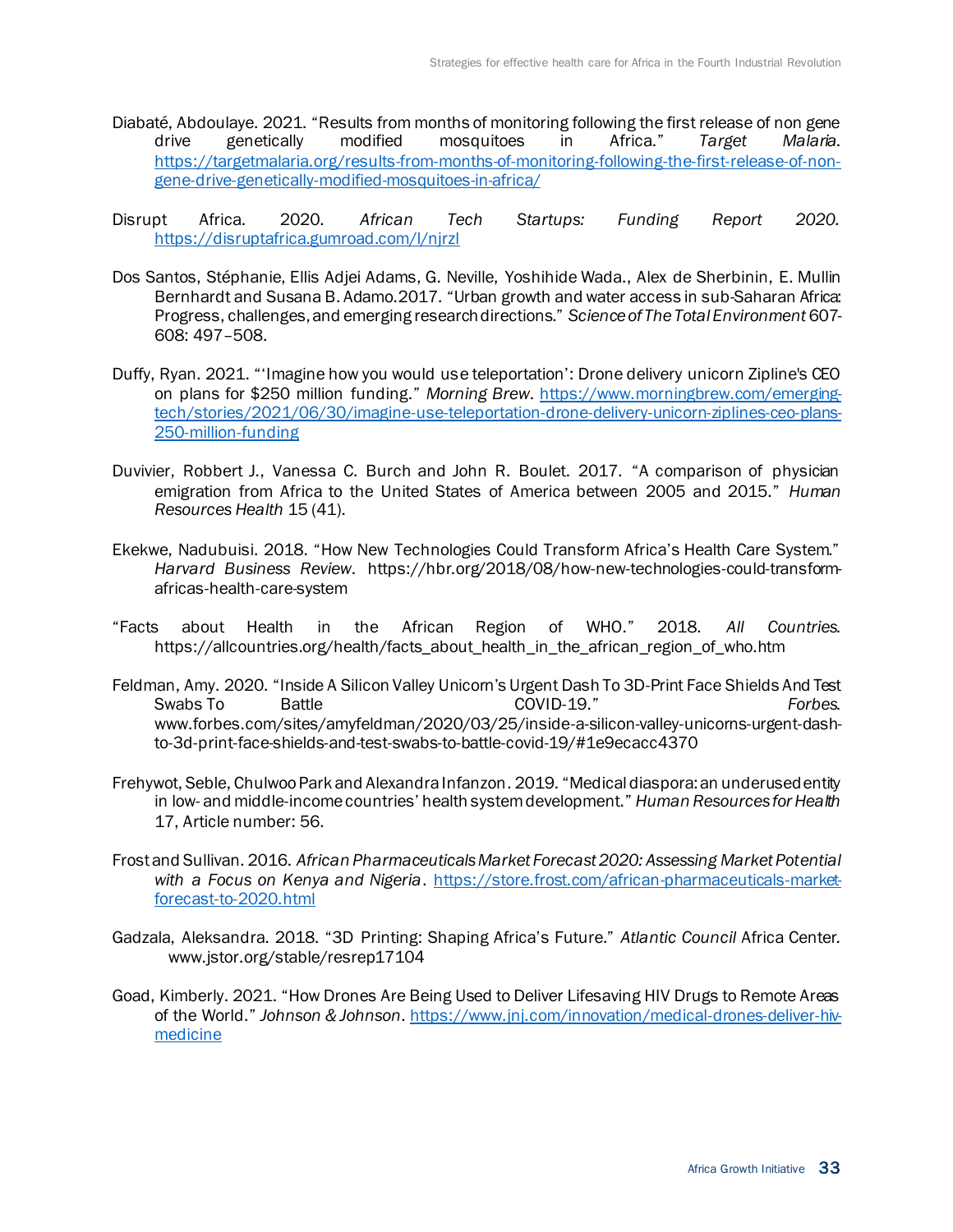- Goldstein Research. 2016. *African Pharmaceutical Market - Industry Analysis & Forecast 2017-2030.* New York: Goldstein Research. www.goldsteinresearch.com/report/africa-pharmaceuticalindustry-market-size-forecast
- Goldstein Research. 2019. *Africa Healthcare Market Outlook: Opportunity and Demand Analysis, Market Forecast, 2016-2024.* New York: Goldstein Research. https://www.goldsteinresearch.com/report/africa-healthcare-market-outlook-opportunity-anddemand-analysis-market-forecast-2016-2024
- Great Lakes St. Lawrence Governors and Premiers Africa Trade Office. 2017. *Sub-Saharan Africa: Healthcare Market Opportunities.* https://ihif.org/wp-content/uploads/2017/03/Southern-Africa-Healthcare-Brief-for-GSGP-Companies-2017.pdf
- Grigorov, Vladimir. 2009. "Healthcare in Africa." *Cardiovascular Journal of Africa* 20 (5): 275-277.
- Happi, Christian. 2020. "Nigerian scientists have identified seven lineages of SARS-CoV-2." *Quartz Africa.* [https://qz.com/africa/1900397/nigerian-scientists-identified-seven-lineages-of-sars](https://qz.com/africa/1900397/nigerian-scientists-identified-seven-lineages-of-sars-cov-2-covid/)[cov-2-covid/](https://qz.com/africa/1900397/nigerian-scientists-identified-seven-lineages-of-sars-cov-2-covid/)
- Heberger, Matthew. 2013. "Five Facts about Health in Africa." *The Dokotoro Project*. http://dokotoro.org/five-facts
- Heilbron, Miguel. 2013. "10 Innovative African Healthcare Startups." *VC4A.*  https ://vc4a.com/blog/2013/01/24/10-innovative-african-healthcare-startups
- Holt, Tania, Mehdi Lahrichi, Jean Mina and Jorge Santos da Silva. 2015. *Insights into Pharmaceuticals and Medical Products: Africa, A Continent of Opportunity for Pharma and Patients*. Johannesburg: McKinsey & Company.
- IBM. 2017. "IBM's African Scientists Look to Tackle the Continent's Pressing Healthcare Challenges with AI." www.ibm.com/blogs/research/2017/11/ibms-african-scientists-look-tacklecontinents- pressing-healthcare-challenges-ai/
- IDRC. "Bajenu Gox: A Community Approach to Maternal and Child Health in Senegal (IMCHA)." www.idrc.ca/en/project/bajenu-gox-community-approach-maternal-and-child-health-senegalimcha
- Ikegbune, Cassandra. 2021. "ACEGID-Africa Pathogen Genomics Initiative Trains African Scientists in Next Generation Sequencing." *ACEGID Redeemer's University.*  https://acegid.org/2021/06/21/acegid-africa-pathogen-genomics-initiative-trains-africanscientists-in-ngs/
- IndyGeneUS AI. 2021. "IndyGeneUS AI secures pathogen sequencing capability to support COVID-19 genomic surveillance initiatives." *PRNewswire*. https://www.prnewswire.com/newsreleases/indygeneus-ai-secures-pathogen-sequencing-capability-to-support-covid-19-genomicsurveillance-initiatives-301294883.html
- International Finance Corporation. 2008. *The Business of Health in Africa: Partnering with the Private Sector to Improve People's Lives.* Washington, D.C.: World Bank.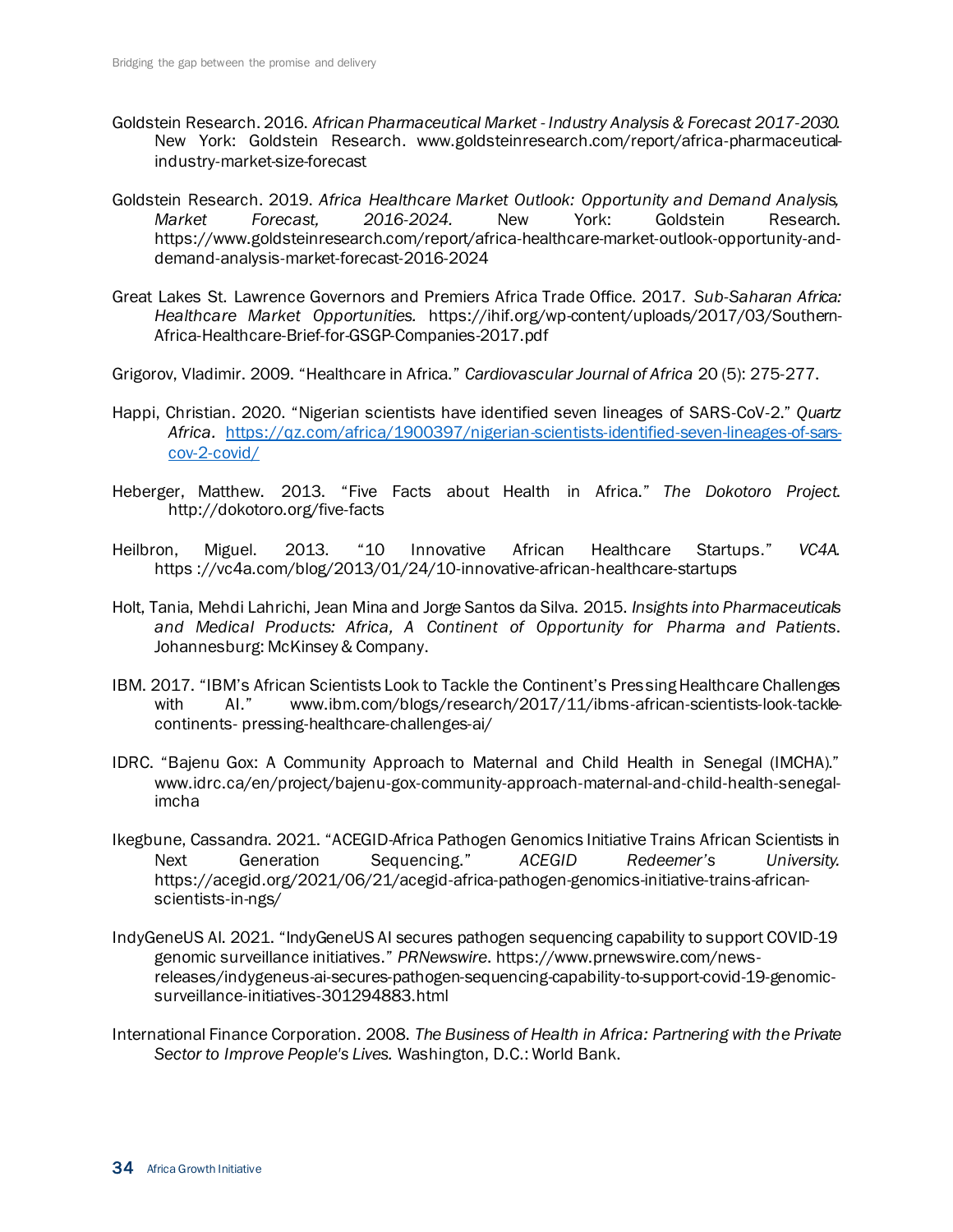- International Trade Administration. 2019a. "Kenya Medical Equipment." *Export.gov*. www.export.gov/article?id=Kenya-medical-equipment
- International Trade Administration. 2019b. "South Africa Medical Devices." *Export.gov.* www.export.gov/article?id=South-Africa-medical-devices
- International Trade Administration. 2019c. "Botswana Medical Equipment and Pharmaceuticals." *Export.gov.* [www.export.gov/article?id=Botswana-Medical-Equipment-and-Pharmaceuticals](http://www.export.gov/article?id=Botswana-Medical-Equipment-and-Pharmaceuticals)
- Israel Ministry of Foreign Affairs. 2019. "Israel and Cameroon inaugurate state of the art 3D printing https://mfa.gov.il/MFA/AboutTheMinistry/Events/Pages/Israel-and-Cameroon- inaugurate-3D-facility-in-Yaounde-16-April-2019.aspx
- Jackson, Tom. 2020a. "Kenya's Ilara Health raises \$3.75m Series A funding round." *Disrupt Africa.*  https://disrupt-africa.com/2020/12/16/kenyas-ilara-health-raises-3-75m-series-a-fundinground/
- Jackson, Tom. 2020b. "Nigerian startup 54gene partners US firm Illumina to launch Lagos genomics facility." *Disrupt Africa.* https://disrupt-africa.com/2020/09/07/nigerian-startup-54genepartners-us-firm-illumina-to-launch-lagos-genomics-facility/
- Jackson, Tom. 2021. "Ghanaian e-health startup mPharma makes Ethiopia its 6th market in Africa." *Disrupt Africa.* https://disrupt-africa.com/2021/03/15/ghanaian-e-health-startup-mpharmamakes-ethiopia-its-6th-market-in-africa/
- Jimenez, Joseph. 2015. "3 Ways to Improve Healthcare in Africa." *World Economic Forum.* www.weforum.org/agenda/2015/01/3-ways-to-improve-healthcare-in-africa
- Kamineni, Shobana. 2019 July 15. "5 ways to bridge the global health worker shortage." *World Economic Forum.* [https://www.weforum.org/agenda/2019/07/5-ways-to-bridge-the-global](https://www.weforum.org/agenda/2019/07/5-ways-to-bridge-the-global-health-worker-shortage/)[health-worker-shortage/](https://www.weforum.org/agenda/2019/07/5-ways-to-bridge-the-global-health-worker-shortage/)
- Kaseje, Dan. 2006. "Health Care in Africa: Challenges, Opportunities and an Emerging Model for Improvement." *The Woodrow Wilson International Center for Scholars*.
- Kasilo, Ossy M. J. 2003. "Enhancing Traditional Medicine Research and Development in the African Region." *African Health Monitor* 4 (1): 15-18.
- Kaushal, Mohit and Sheel Tyle. 2015. "The Blockchain: What It Is and Why It Matters." *Brookings TechTank* blog. [www.brookings.edu/blog/techtank/2015/01/13/the-blockchain-what-it-is](http://www.brookings.edu/blog/techtank/2015/01/13/the-blockchain-what-it-is-and-why-it-matters/)[and-why-it-matters/](http://www.brookings.edu/blog/techtank/2015/01/13/the-blockchain-what-it-is-and-why-it-matters/)
- Kene-Okafor, Tage. 2021. "RxAll grabs \$3.15M to scale its drug and counterfeiting tech across Africa." *TechCrunch.* [https://techcrunch.com/2021/07/20/rxall-grabs-3-15m-to-scale-its-drug](https://techcrunch.com/2021/07/20/rxall-grabs-3-15m-to-scale-its-drug-checking-and-counterfeiting-tech-across-africa/)[checking-and-counterfeiting-tech-across-africa/](https://techcrunch.com/2021/07/20/rxall-grabs-3-15m-to-scale-its-drug-checking-and-counterfeiting-tech-across-africa/)
- Kirigia, Joses Muthuri and Saidou Pathe Barry. 2008. "Health Challenges in Africa and the Way Forward." *International Archives of Medicine* 1: 27.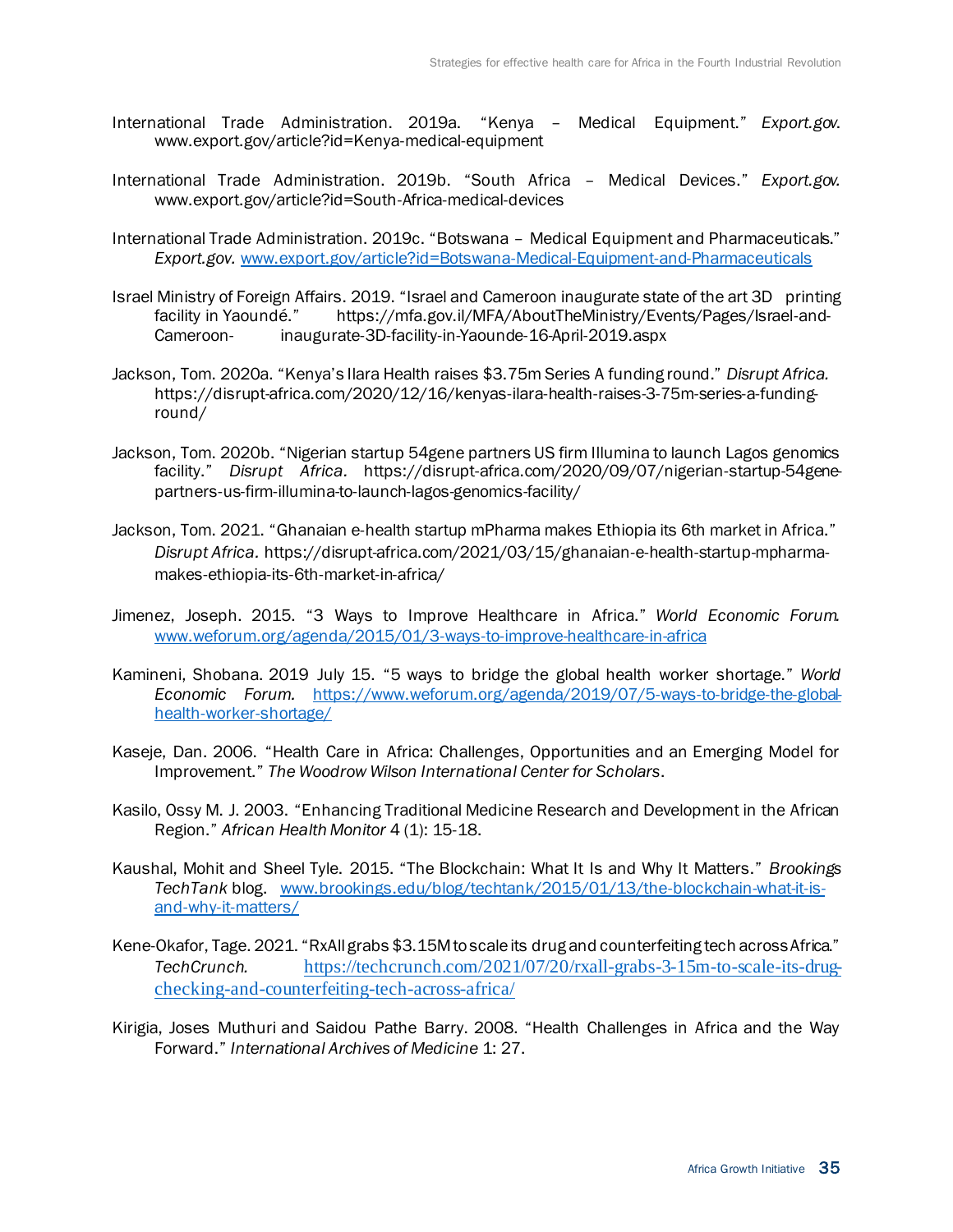- Knapp, Tim, Ben Richardson and Shrey Viranna. 2010. "Three practical steps to better health. In Africa." *McKinsey & Company.* www.mckinsey.com/industries/healthcare-systems-andservices/our-insights/three-practical-steps-to-better-health-for-africans#
- Laitinen, Anni, Annarinna Koivu, Pirkko Nykanen, and Honest Kimaro. 2019. "Healthcare Workers' eHealth Competences in Private Health Centres in Urban Tanzania." *Journal of Health Informatics in Developing Countries* 14 (1).
- Lewis, Nell. 2019. "Drones, apps and smart lockers: The technology transforming healthcare in Africa." *CNN Business*. www.cnn.com/2019/10/15/tech/tech-africa healthcare/index.html
- Maclean, Ruth and Simon Marks. April 18, 2020. "10 African Countries Have No Ventilators. That's Only Part of the Problem." *The New York Times*. [https://www.nytimes.com/2020/04/18/world/africa/africa-coronavirus](https://www.nytimes.com/2020/04/18/world/africa/africa-coronavirus-ventilators.html?smid=url-share)[ventilators.html?smid=url-share](https://www.nytimes.com/2020/04/18/world/africa/africa-coronavirus-ventilators.html?smid=url-share)
- Maisha Meds. 2020. *2019 Annual Report.*  <https://maishameds.org/wpcontent/uploads/2020/07/Maisha-Meds-2019-Annual-Report.pdf>
- Manson, Katrina. 2015. "GE and Philips Scan Africa Medical Market." *Financial Times.*  www.ft.com/content/6cf30f9e-c26c-11e4-ad89-00144feab7de
- Maritz, Jaco. 2013. "Private Sector Eyeing Opportunities in Africa's Healthcare Industry." *How We Made It in Africa*[. www.howwemadeitinafrica.com/private-sector-eyeing-opportunities-in-africas](http://www.howwemadeitinafrica.com/private-sector-eyeing-opportunities-in-africas-healthcare-sector)[healthcare-sector](http://www.howwemadeitinafrica.com/private-sector-eyeing-opportunities-in-africas-healthcare-sector)
- Mastercard Foundation. 2021a. "Mastercard Foundation to Deploy \$1.3 Billion in Partnership with Africa CDC to Save Lives and Livelihoods." [https://mastercardfdn.org/mastercard-foundation](https://mastercardfdn.org/mastercard-foundation-to-deploy-1-3-billion-in-partnership-with-africa-cdc-to-save-lives-and-livelihoods/)[to-deploy-1-3-billion-in-partnership-with-africa-cdc-to-save-lives-and-livelihoods/](https://mastercardfdn.org/mastercard-foundation-to-deploy-1-3-billion-in-partnership-with-africa-cdc-to-save-lives-and-livelihoods/)
- Mastercard Foundation. 2021b. "New Platform Curates African Perspectives on the COVID-19 Pandemic." [https://mastercardfdn.org/new-platform-curates-african-perspectives-on-the-covid-](https://mastercardfdn.org/new-platform-curates-african-perspectives-on-the-covid-19-pandemic/)[19-pandemic/](https://mastercardfdn.org/new-platform-curates-african-perspectives-on-the-covid-19-pandemic/)
- Matchaba, Patrice. 2018. "How new tech can propel Africa to the forefront of healthcare." World Economic Forum. www.weforum.org/agenda/2018/01/africa-lead-healthcare-fourth-industrialrevolution/

Mayo Clinic. 2019. "MRI." www.mayoclinic.org/tests-procedures/mri/about/pac-20384768

- McHugh, Lauren. 2017. "How Global Pharma Players Can Gain Traction in Africa." *Wharton School of the University of Pennsylvania.* https://knowledge.wharton.upenn.edu/article/global-pharmaplayers-can-gain-traction-africa
- Mogo, Ebele. 2021. "The AfCFTA agreement should be radical in prioritizing Africa's health." *Quartz Africa.* [https://qz.com/africa/1977159/?utm\\_term=mucp](https://qz.com/africa/1977159/?utm_term=mucp)
- Mureithi, Carlos. 2021a. "The Covid-19 pandemic has created Africa's next big investment opportunity." *Quartz Africa.* https://qz.com/africa/1986528/the-covid-19-pandemic-hasboosted-african-health-tech-startups/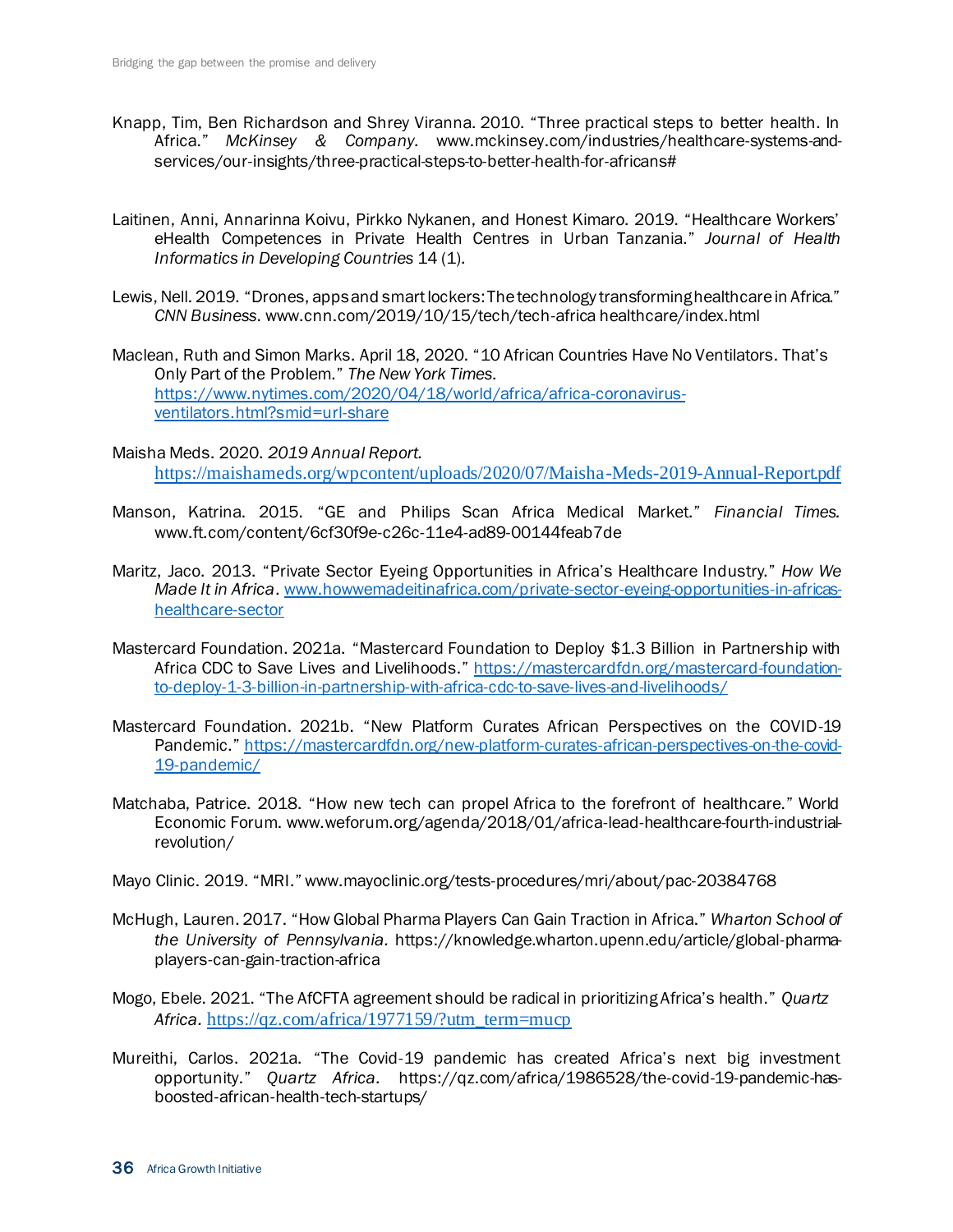- Mureithi, Carlos. 2021b. "African telemedicine startups need regulation to reach more patients." *Quartz Africa*. [https://qz.com/africa/2010661/africas-growing-telemedicine-space-has-a](https://qz.com/africa/2010661/africas-growing-telemedicine-space-has-a-regulation-problem/)[regulation-problem/](https://qz.com/africa/2010661/africas-growing-telemedicine-space-has-a-regulation-problem/)
- Ndung'u, Njuguna and Landry Signé. 2020. "The Fourth Industrial Revolution and Digitization will Transform Africa into a Global Powerhouse." www.brookings.edu/wpcontent/uploads/2020/01/ForesightAfrica2020\_Chapter5\_20200110.pdf
- Ogaugwu, Christian, Stanley Agbo, and Moninat Adekoya. 2019. "CRISPR in Sub-Saharan Africa: Applications and Education." *Trends in BioTechnology* 7:3. https://doi.org/10.1016/j.tibtech.2018.07.012
- Ogbole, Godwin I., Adekunle O. Adeyomoye, Augustina Badu-Peprah, Yaw Mensah and Donald Amasike Nzeh. 2018. "Survey of Magnetic Resonance Imaging Availability in West Africa." *Pan African Medical Journal* 30 (1).
- Ogbuoji, Osondu, Ipchita Bharali, Natalie Emergy and Kaci Kennedy McDade. 2019. "Closing Africa's health financing gap." *Brookings*. www.brookings.edu/blog/futuredevelopment/2019/03/01/closing-africas-health-financing-gap/
- Oxford Business Group. 2017. "Nigeria Makes Significant Progress Towards Universal Health Care Coverage." *The Report: Nigeria 2017.* https://oxfordbusinessgroup.com/overview/prioritisingcare-new-developments-health-care-signify-progress-towards-universal-coverage-political
- PND. 2016. "Gates Foundation to Invest \$5 Billion in Africa Over Five Years." *PND by Candid*. [https://philanthropynewsdigest.org/news/gates-foundation-to-invest-5-billion-in-africa-over](https://philanthropynewsdigest.org/news/gates-foundation-to-invest-5-billion-in-africa-over-five-years)[five-years](https://philanthropynewsdigest.org/news/gates-foundation-to-invest-5-billion-in-africa-over-five-years)
- Power Africa. 2020. "Cybersecurity for Transmission and Distribution in Africa." *Power Africa*. [https://powerafrica.medium.com/cybersecurity-for-transmission-and-distribution-in-africa-](https://powerafrica.medium.com/cybersecurity-for-transmission-and-distribution-in-africa-475676074534)[475676074534](https://powerafrica.medium.com/cybersecurity-for-transmission-and-distribution-in-africa-475676074534)
- PwC. 2017. "Fighting counterfeit pharmaceuticals: New defenses for an underestimated and growing – menace." *Strategy&.* www.strategyand.pwc.com/gx/en/insights/2017/fightingcounterfeit-pharmaceuticals/fighting-counterfeit-pharmaceuticals.pdf
- Quartz staff, 2019. "Quartz Africa Innovators 2019: leading the change for Africa's future." *Quartz.*  https://qz.com/africa/1700312/quartz-africa-innovators-2019
- Rao, Pavithra. 2020 June 25. "Nigerian digital healthcare startup helps triage COVID-19 cases." *Africa Renewal*. [https://www.un.org/africarenewal/magazine/june-2020/coronavirus/nigerian](https://www.un.org/africarenewal/magazine/june-2020/coronavirus/nigerian-digital-healthcare-startup-helps-triage-covid-19-cases)[digital-healthcare-startup-helps-triage-covid-19-cases](https://www.un.org/africarenewal/magazine/june-2020/coronavirus/nigerian-digital-healthcare-startup-helps-triage-covid-19-cases)
- Retief, Chanel. 2021. "The Cost of CO2VID." *Forbes Africa*. https://www.forbesafrica.com/focus/2021/08/04/the-cost-of-co<sub>2</sub>vid/
- Russo, Amanda and Harrison Wolf. 2019. "What the world can learn from Rwanda's approach to drones." *World Economic Forum.* https://www.weforum.org/agenda/2019/01/what-the-worldcan-learn-from-rwandas-approach-to-drones/.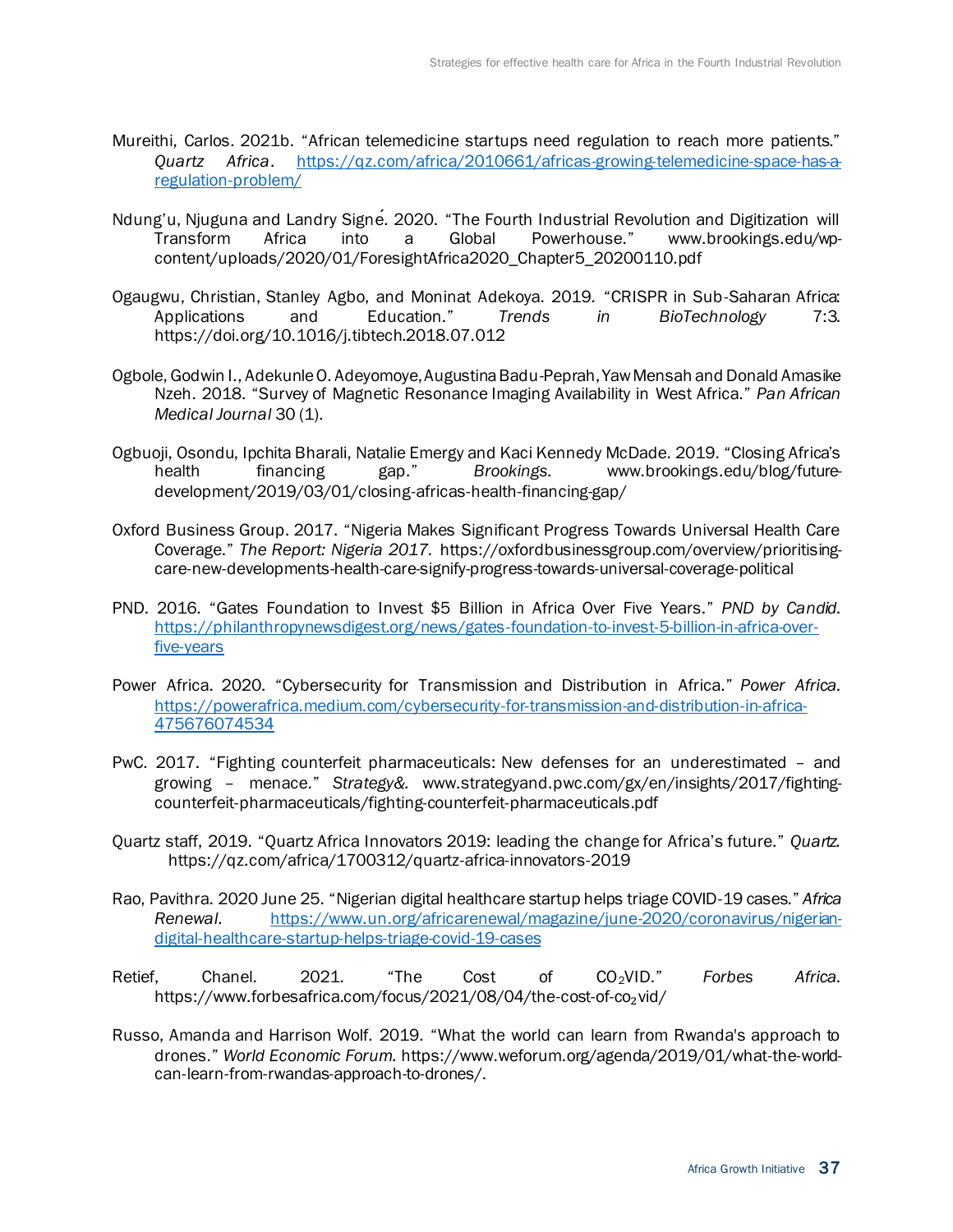- Russo, Giuliano, Gerald Bloom and David McCoy. 2017. "Universal Health Coverage, Economic Slowdown and System Resilience: Africa's Policy Dilemma." *BMJ Global Health* 2 (3).
- Salient. 2021. *Innovations in Health Product Distribution in Sub-Saharan Africa: Market Intelligence Report*. [https://healthtech.salientadvisory.com/reports/african-health-product-distribution-](https://healthtech.salientadvisory.com/reports/african-health-product-distribution-2021/)[2021/](https://healthtech.salientadvisory.com/reports/african-health-product-distribution-2021/)
- Schwab, Klaus. 2016. "The Fourth Industrial Revolution: what it means, how to respond." *World Economic Forum.* https://www.weforum.org/agenda/2016/01/the-fourth-industrial-revolutionwhat-it-means-and-how-to-respond/.
- Seo, Michael. 2019. "Can a mobile health payment platform reshape Kenya's health care system?" *Global Innovations in Health Care.* [https://international.kaiserpermanente.org/wp](https://international.kaiserpermanente.org/wp-content/uploads/2019/08/Carepay-MTiba_final_080519.pdf)[content/uploads/2019/08/Carepay-MTiba\\_final\\_080519.pdf](https://international.kaiserpermanente.org/wp-content/uploads/2019/08/Carepay-MTiba_final_080519.pdf)
- Signé, Landry. 2021. "Capturing Africa's insurance potential for shared prosperity." *Brookings.*  [https://www.brookings.edu/blog/africa-in-focus/2021/07/02/capturing-africas](https://www.brookings.edu/blog/africa-in-focus/2021/07/02/capturing-africas-insurance-potential-for-shared-prosperity/)[insurance-potential-for-shared-prosperity/](https://www.brookings.edu/blog/africa-in-focus/2021/07/02/capturing-africas-insurance-potential-for-shared-prosperity/)
- Signé, Landry and Colette van der Ven. 2019. *Keys to Success for the AfCFTA Negotiations*. Washington: Brookings Africa Growth Initiative.
- Stankovic, Mirjana, Ravi Gupta, Francie Sadeski and Matthieu Lacave. 2019. "Study on Unlocking the Potential of the Fourth Industrial Revolution in Africa. Final report - Country case: Uganda." *African Development Bank.*
- Stroetmann, Karl. 2018. "Digital Health Ecosystem for African countries: A Guide for Public and Private Actors for establishing holistic Digital Health Ecosystems in Africa." *Federal Ministry for Economic Cooperation and Development (BMZ).*
- Sustainable Energy for All. 2021. "Power Africa, SEforALL to accelerate health facility electrification in Sub-Saharan Africa." [https://www.seforall.org/news/health-facility-electrification-in-sub](https://www.seforall.org/news/health-facility-electrification-in-sub-saharan-africa)[saharan-africa](https://www.seforall.org/news/health-facility-electrification-in-sub-saharan-africa).
- Uche Ordu, Aloysius, 2020. "The coming of age of the African Centers for Disease Control." *Brookings Africa in Focus* blog. [www.brookings.edu/blog/africa-in-focus/2020/04/15/the-coming-of-age](http://www.brookings.edu/blog/africa-in-focus/2020/04/15/the-coming-of-age-of-the-africa-centers-for-disease-control/)[of-the-africa-centers-for-disease-control/](http://www.brookings.edu/blog/africa-in-focus/2020/04/15/the-coming-of-age-of-the-africa-centers-for-disease-control/)
- UNECA. 2020. "Questions and Answers." www.uneca.org/publications/african-continental-free-tradearea-questions-answers
- UNECA, GBC Health and Aliko Dangote Foundation. 2019. *Healthcare and Economic Growth in Africa.* Addis Ababa: United Nationals Economic Commission for Africa.
- UNICEF. 2019. "Children in Africa: Key statistics on child survival and population." (https://data.unicef.org/resources/children-in-africa-child-survival-brochure/).
- UNICEF. 2020. "E-learning tools help to ensure continuity of services in Somalia during the COVID-19 pandemic." https://www.unicef.org/esa/documents/e-learning-tools-help-ensure-continuityservices-somalia-during-covid-19-pandemic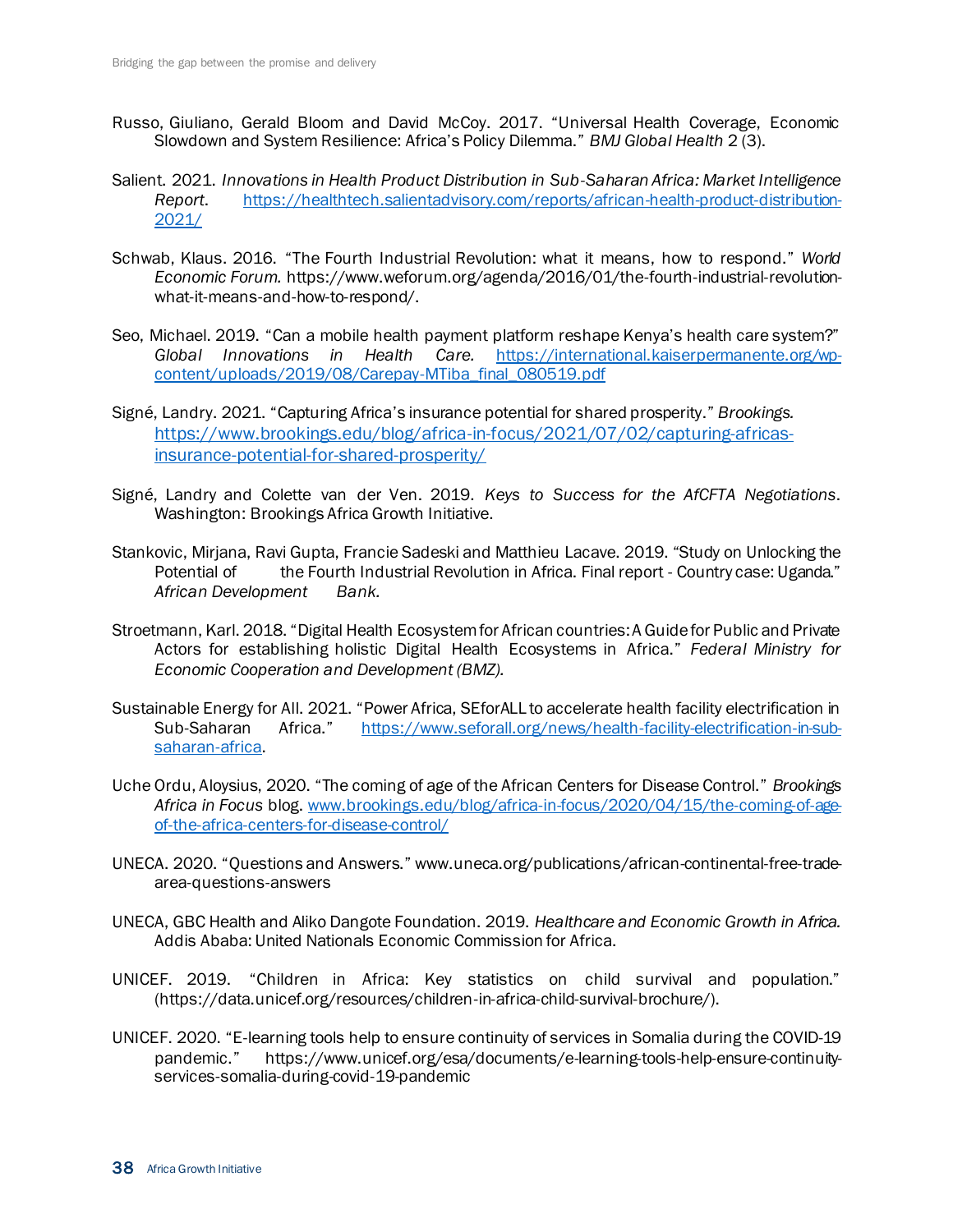- UNICEF. "mTrac: Using innovations to improve healthcare." [www.unicef.org/uganda/what-we](http://www.unicef.org/uganda/what-we-do/mtrac)[do/mtrac](http://www.unicef.org/uganda/what-we-do/mtrac)
- UNFPA, World Health Organization, UNICEF, World Bank Group, the United Nations Population Division. 2019. *Trends in Maternal Mortality 2000 to 2017.* [https://www.unfpa.org/featured](https://www.unfpa.org/featured-publication/trends-maternal-mortality-2000-2017)[publication/trends-maternal-mortality-2000-2017](https://www.unfpa.org/featured-publication/trends-maternal-mortality-2000-2017)

United Nations. 2019. "World Population Prospects." https://population.un.org/wpp

- USAID. "Data-driven Strategy to Improve Health Outcomes in Sub-Saharan Africa." *BroadReach/Regional Action through Data* Fact Sheet. www.usaid.gov/sites/default/files/documents/1864/Fact\_Sheet\_RAD\_IGAD\_WAHO\_508.pdf
- van der Stelt, Merel, Arico C. Verhulst, Jonathan H. Vas Nunes, Throy A. R. Koroma, Wouter W. E. Nolet, Cornelis H. Slump, Martin P. Grobusch, Thomas J. Maal, and Lars Brouwers. 2020. "Improving Lives in Three Dimensions: The Feasibility of 3D Printing for Creating Personalized Medical Aids in a Rural Area of Sierra Leone." *American Journal of Tropical Medicine and Hygiene* 102:4. doi: 10.4269/ajtmh.19-0359.
- Veselinovic, Milena. 2018. "Alain Nteff, savior of Cameroon's mothers and babies." *CNN*. www.cnn.com/2015/02/17/africa/gifted-mom-cameroon-alain-nteff/index.html
- VOA. 2011. "Ethiopia Recruits Health 'Army' to Combat Child Mortality, Malnutrition," *VOA*. www.voanews.com/africa/ethiopia-recruits-health-army-combat-child-mortality-malnutrition
- Wadekar, Neha. 2020 April 15. "Kenya's 3D printing community is making Covid-19 equipment to fill a deficit as caseloads rise." *QuartzAfrica.* https://qz.com/africa/1838608/?utm\_term=mucp
- Weil, David N. 2007. "Accounting for the Effect of Health on Economic Growth." *The Quarterly Journal of Economics* 122 (3): 1265-1306.
- Weil, David N. 2014. "Chapter 3 Health and Economic Growth." *Handbook of Economic Growth* 2: 623-682.
- WHO Regional Office for Africa. 2018. "*Atlas of African Health Statistics 2018: Universal health coverage and the Sustainable Development Goals in the WHO African Region.* Brazzaville
- WHO Regional Office for Africa. 2019. *Preventing and responding to HIV drug-resistance in the African Region: regional action plan 2019-2023*. [https://www.afro.who.int/publications/preventing](https://www.afro.who.int/publications/preventing-and-responding-hiv-drug-resistance-african-region-regional-action-plan-2019)[and-responding-hiv-drug-resistance-african-region-regional-action-plan-2019](https://www.afro.who.int/publications/preventing-and-responding-hiv-drug-resistance-african-region-regional-action-plan-2019)
- World Bank. 2015. "Physicians (per 1,000 people) Sub-Saharan Africa." https://data.worldbank.org/indicator/SH.MED.PHYS.ZS?locations=ZG
- World Bank. 2017-2018. "Individuals using the Internet (% of population)." https://data.worldbank.org/indicator/it.net.user.zs)
- World Bank. 2017a. "People using safely managed drinking water services, urban (% of urban population) – Sub-Saharan Africa. https://data.worldbank.org/indicator/SH.H2O.SMDW.UR.ZS?locations=ZG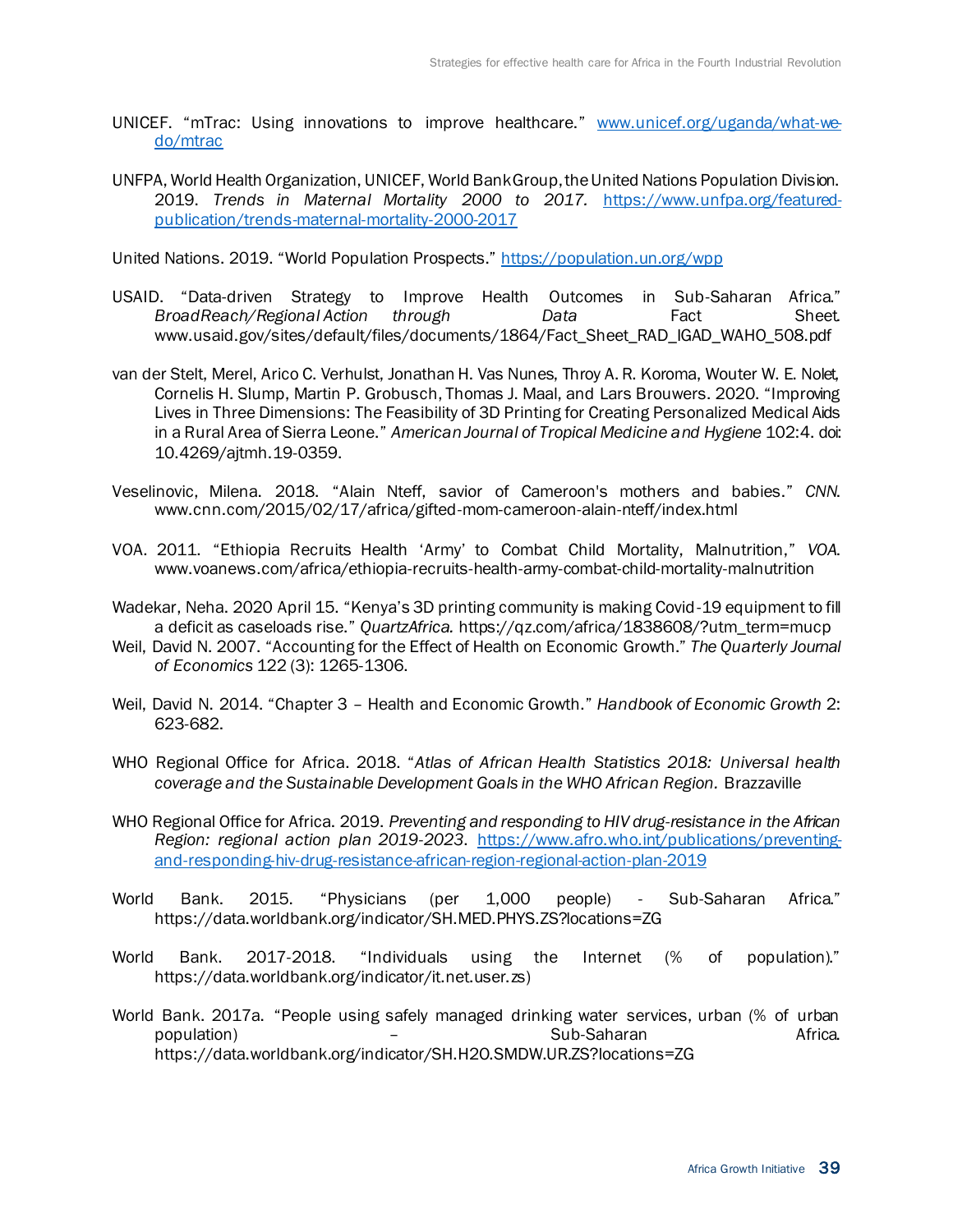- World Bank. 2017b. "People using safely managed sanitation services, urban (% of urban population) – Sub-Saharan Africa." https://data.worldbank.org/indicator/SH.STA.SMSS.UR.ZS?locations=ZG
- World Bank. 2017c. "People using at least basic sanitation services (% of population) Sub-Saharan Africa." https://data.worldbank.org/indicator/SH.STA.BASS.ZS?locations=ZG
- World Bank. 2017d. "People using at least basic drinking water services (% of population) Sub-Saharan Africa." https://data.worldbank.org/indicator/SH.H2O.BASW.ZS?locations=ZG
- World Bank. 2019a. "Mortality rate, under-5 (per 1,000 live births) Sub-Saharan Africa." <https://data.worldbank.org/indicator/SH.DYN.MORT?locations=ZG>
- World Bank. 2019b. "Mortality rate, infant (per 1,000 live births) Sub-Saharan Africa." <https://data.worldbank.org/indicator/SP.DYN.IMRT.IN?locations=ZG>
- World Bank. 2019c. "Prevalence of HIV, Total (% of Population Ages 15-49) Botswana." <https://data.worldbank.org/indicator/SH.DYN.AIDS.ZS>
- World Bank. 2019d. "Access to electricity, rural (% of rural population)) Sub-Saharan Africa." https://data.worldbank.org/indicator/EG.ELC.ACCS.RU.ZS?locations=ZG
- World Bank. 2019e. "Mortality rate, adult, female (per 1,000 female adults Sub-Saharan Africa, World)." [https://data.worldbank.org/indicator/SP.DYN.AMRT.FE?locations=ZG-](https://data.worldbank.org/indicator/SP.DYN.AMRT.FE?locations=ZG-1W&most_recent_value_desc=false)[1W&most\\_recent\\_value\\_desc=false](https://data.worldbank.org/indicator/SP.DYN.AMRT.FE?locations=ZG-1W&most_recent_value_desc=false)
- World Bank. 2019f. "Life expectancy at birth, total (years) Sub-Saharan Africa." https://data.worldbank.org/indicator/SP.DYN.LE00.IN?locations=ZG
- World Bank. 2019g. "Immunization, measles (% of children ages 12-23 months) Sub-Saharan Africa." <https://data.worldbank.org/indicator/SH.IMM.MEAS?locations=ZG>
- World Bank. 2019h. "Antiretroviral therapy coverage (% of people living with HIV) Sub-Saharan Africa." [https://data.worldbank.org/indicator/SH.HIV.ARTC.ZS?locations=ZG&most\\_recent\\_value\\_desc](https://data.worldbank.org/indicator/SH.HIV.ARTC.ZS?locations=ZG&most_recent_value_desc=false) [=false](https://data.worldbank.org/indicator/SH.HIV.ARTC.ZS?locations=ZG&most_recent_value_desc=false)
- World Bank. 2019i. "Prevalence of HIV, total (% of population ages 15-49) Sub-Saharan Africa." https://data.worldbank.org/indicator/SH.DYN.AIDS.ZS?locations=ZG
- World Bank. 2021. "Africa's Scientific Solutions and Innovation in the Fight Against COVID-19." [https://www.worldbank.org/en/results/2021/07/14/africa-s-scientific-solutions-and](https://www.worldbank.org/en/results/2021/07/14/africa-s-scientific-solutions-and-innovation-in-the-fight-against-covid-19)[innovation-in-the-fight-against-covid-19](https://www.worldbank.org/en/results/2021/07/14/africa-s-scientific-solutions-and-innovation-in-the-fight-against-covid-19)
- World Economic Forum. 2018. *Insight Report. Advanced Drone Operations Toolkit: Accelerating the*  **Drone** Revolution. http://www3.weforum.org/docs/WEF\_Advanced\_Drone\_Operations\_Toolkit.pdf
- World Economic Forum. 2019. *Insight Report. Health and Healthcare in the Fourth Industrial Revolution: Global Future Council on the Future of Health and Healthcare 2016-2018.*  http://www3.weforum.org/docs/WEF\_Shaping\_the\_Future\_of\_Health\_Council\_Report.pdf